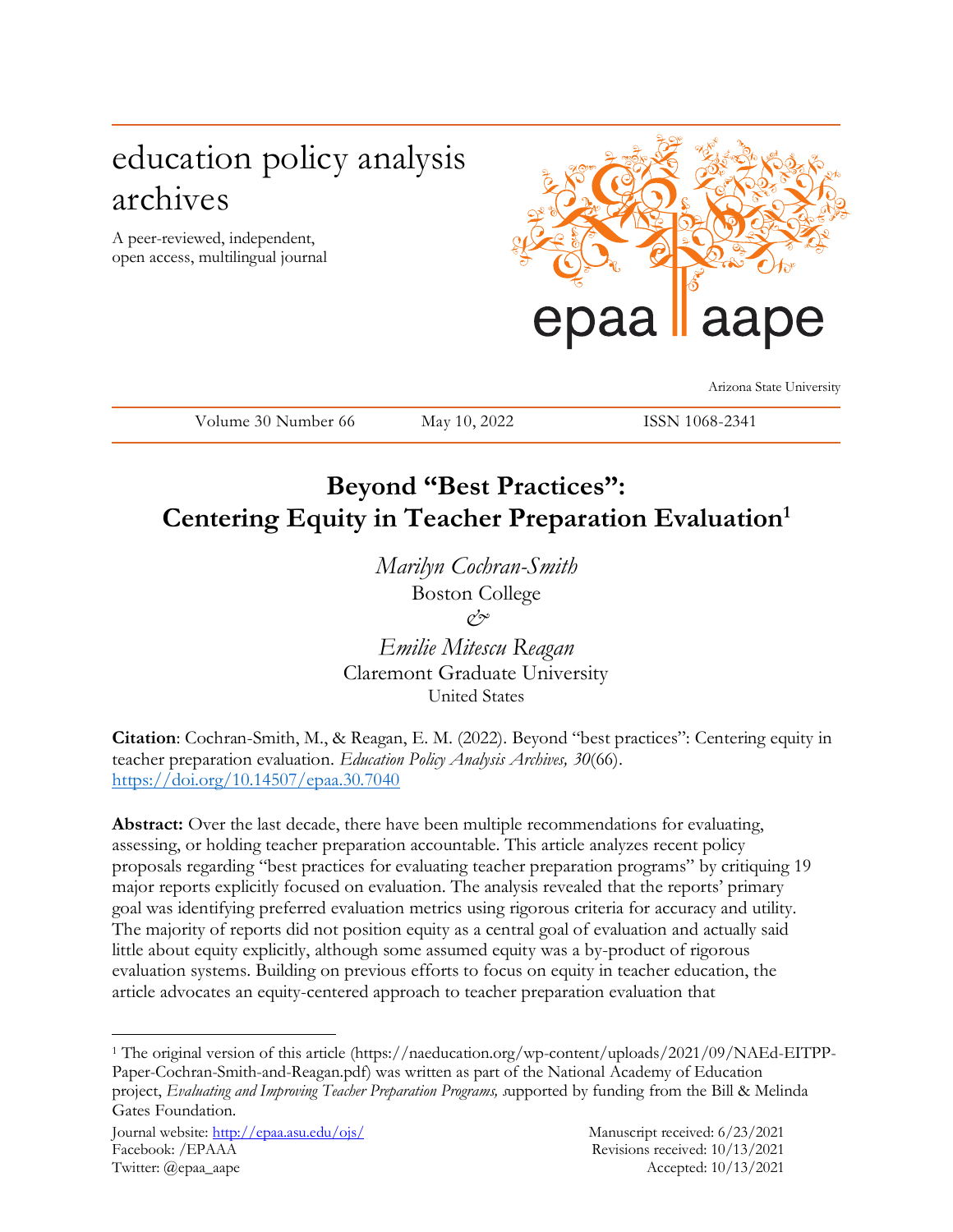acknowledges long-standing inequities in educational opportunity and attainment in the United States. Rejecting the idea of "best practices," which are by definition decontextualized and inattentive to local contexts, the article offers 11 guiding principles for researchers, policymakers, and practitioners, to make *strong equity* the center of evaluation. These recommendations include: making equity an explicit goal during the entire process of evaluation and working at a systems/structural level; utilizing assessment models and tools that focus on equity; including all stakeholders, especially those from the minoritized communities served by programs, in decisions about evaluation criteria; and, supporting internal professional accountability. **Keywords**: teacher preparation; teacher education; evaluation; assessment; accountability; equity

#### **Más allá de las "mejores prácticas": Centrando la equidad en la evaluación de la preparación docente**

**Resumen:** Durante la última década, ha habido múltiples recomendaciones para evaluar, evaluar o responsabilizar la formación docente. Este artículo analizó las propuestas de políticas recientes con respecto a las "mejores prácticas para evaluar los programas de preparación docente" al criticar 19 informes importantes centrados explícitamente en la evaluación. El análisis reveló que el objetivo principal de los informes era identificar las métricas de evaluación preferidas utilizando criterios rigurosos de precisión y utilidad. La mayoría de los informes no posicionaron la equidad como un objetivo central de la evaluación y en realidad dijeron poco acerca de la equidad explícitamente, aunque algunos asumieron que la equidad era un subproducto de los sistemas de evaluación rigurosos. El artículo aboga por un nuevo enfoque centrado en la equidad para la evaluación de la preparación docente que reconozca las desigualdades de larga data en las oportunidades educativas y el entretenimiento en los Estados Unidos. Rechazando la idea de las "mejores prácticas", que por definición están descontextualizadas y no prestan atención a los contextos locales, el artículo ofrece 11 principios rectores para investigadores, formuladores de políticas y profesionales, para hacer de la equidad sólida el centro de la evaluación. Estas recomendaciones incluyen: hacer de la equidad un objetivo explícito durante todo el proceso de evaluación y trabajo a nivel de sistemas/estructuras; utilizar modelos y herramientas de evaluación que se centren en la equidad; incluir a todas las partes interesadas, especialmente las de las comunidades minoritarias atendidas por los programas, en las decisiones sobre los criterios de evaluación; y, apoyando *la accountability* profesional interna.

**Palabras-clave:** formación docente; formación del profesorado; evaluación; pruebas; *accountability*; equidad

#### **Além das "melhores práticas": Centrando a equidade na avaliação da preparação de professores**

**Resumo:** Ao longo da última década, houve várias recomendações para avaliar, avaliar ou responsabilizar a preparação de professores. Este artigo analisa propostas recentes de políticas sobre "melhores práticas para avaliar programas de preparação de professores" criticando 19 grandes relatórios explicitamente focados na avaliação. A análise revelou que o objetivo principal dos relatórios era identificar as métricas de avaliação preferidas usando critérios rigorosos de precisão e utilidade. A maioria dos relatórios não posicionou a equidade como um objetivo central da avaliação e, na verdade, disse pouco sobre equidade explicitamente, embora alguns assumissem que equidade era um subproduto de sistemas de avaliação rigorosos. O artigo defende uma nova abordagem centrada na equidade para a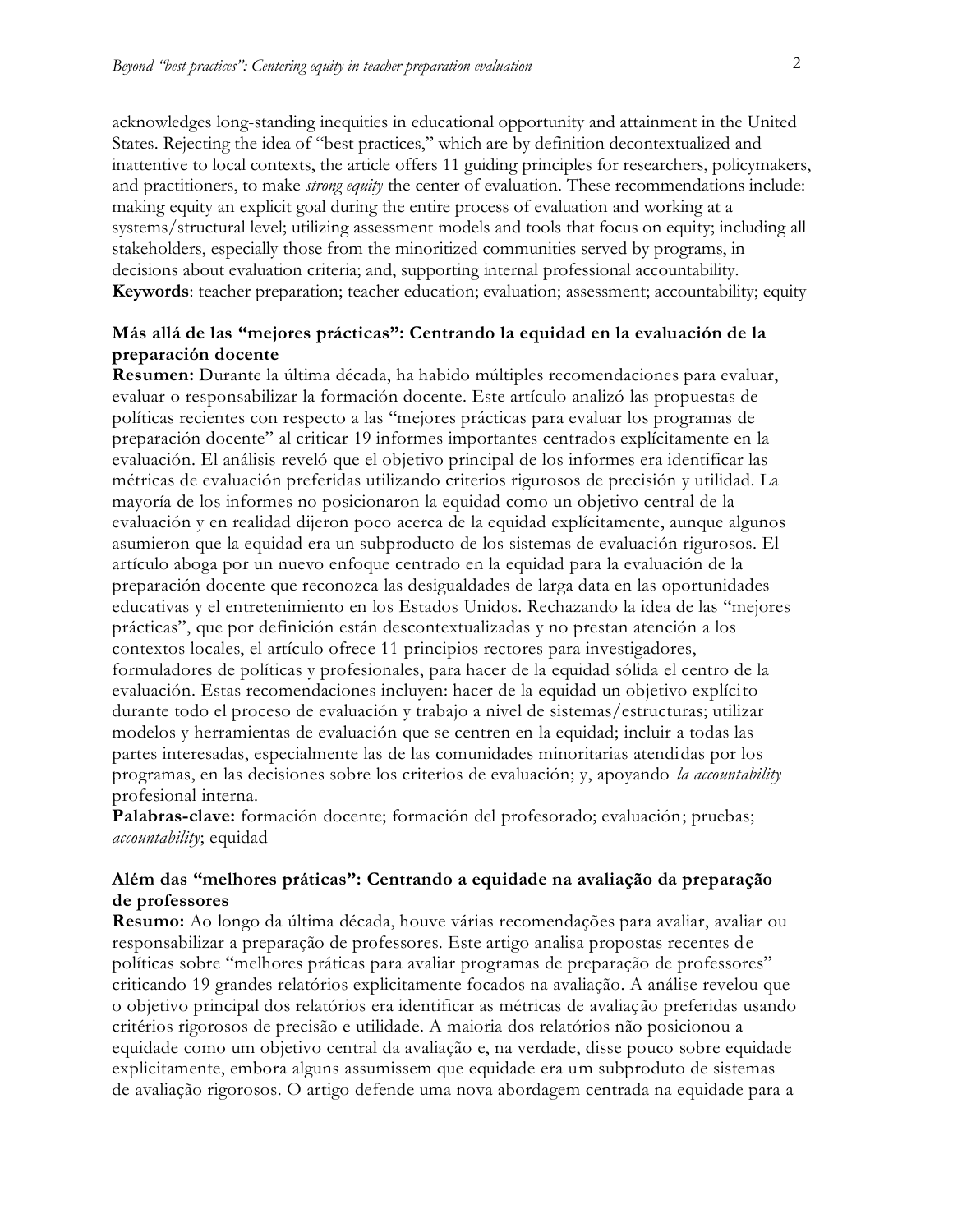avaliação da preparação de professores que reconheça as desigualdades de longa data em oportunidades e realizações educacionais nos Estados Unidos. Rejeitando a ideia de "melhores práticas", que são por definição descontextualizadas e desatentas aos contextos locais, o artigo oferece 11 princípios orientadores para pesquisadores, formuladores de políticas e profissionais, para fazer da equidade forte o centro da avaliação. Essas recomendações incluem: tornar a equidade um objetivo explícito durante todo o processo de avaliação e trabalhar em nível sistêmico/estrutural; utilizando modelos e ferramentas de avaliação com foco na equidade; incluir todas as partes interessadas, especialmente aquelas das comunidades minoritárias atendidas pelos programas, nas decisões sobre critérios de avaliação; e, apoiando a *accountability* profissional interna.

**Palavras-chave:** preparação de professores; formação de professores; avaliação; teste; *accountability*; equidade

### **Beyond "Best Practices": Centering Equity in Teacher Preparation Evaluation**

Teacher education has been a highly-scrutinized and contested enterprise since its emergence in the mid 19<sup>th</sup> century, and there have been continuous cycles of critique and reform for decades. However, during the last decades of the previous century and the early decades of the current one, the deregulation of teacher preparation providers (Brewer & Lubienski, 2019), the push for teacher preparation practice based on scientific research (National Research Council, 2001), the emphasis on accountability (Cochran-Smith et al., 2018), and unprecedented attention to teacher quality internationally (OECD, 2005; World Bank, 2010) have brought many new demands and new critiques regarding teacher preparation. Influenced by this context and as a result of a Congressionally-mandated study, the National Research Council (NRC) published *Preparing Teachers: Building Evidence for Sound Policy* in 2010, a report that was widely-disseminated and influential in the policy world, prompting many proposals from various organizations about how teacher preparation evaluation should be carried out. The NRC report was intended to respond to policymakers' demands to know the extent to which the characteristics, practices, and policies that typified teacher preparation in the United States were or were not consistent with scientific evidence. The report reached three key conclusions: there was enormous variation both *between and within* differing pathways into teaching, rather than one clear superior route; causal evidence linking characteristics of teacher candidates and/or preparation programs with student achievement or other outcomes was complex and very difficult to develop; and, there was a need for a comprehensive data collection system in the United States that would support quality control and accountability in teacher preparation.

Since 2010, there have been multiple reports and other documents that make policy recommendations and/or specify the "best ways" to evaluate, assess, and hold teacher preparation accountable and/or stipulate how evaluation information should be used to improve teacher preparation. The original version of this article was part of the *Evaluating and Improving Teacher Preparation Programs* project launched by the National Academy of Education with the support of a major grant from the Gates Foundation.<sup>2</sup> As the authors of this article, we were charged with preparing an analysis of recent work regarding "best practices for evaluating teacher preparation

 $\overline{a}$ 

<sup>2</sup> For project information, see: https://naeducation.org/evaluating-and-improving-teacher-preparationprograms/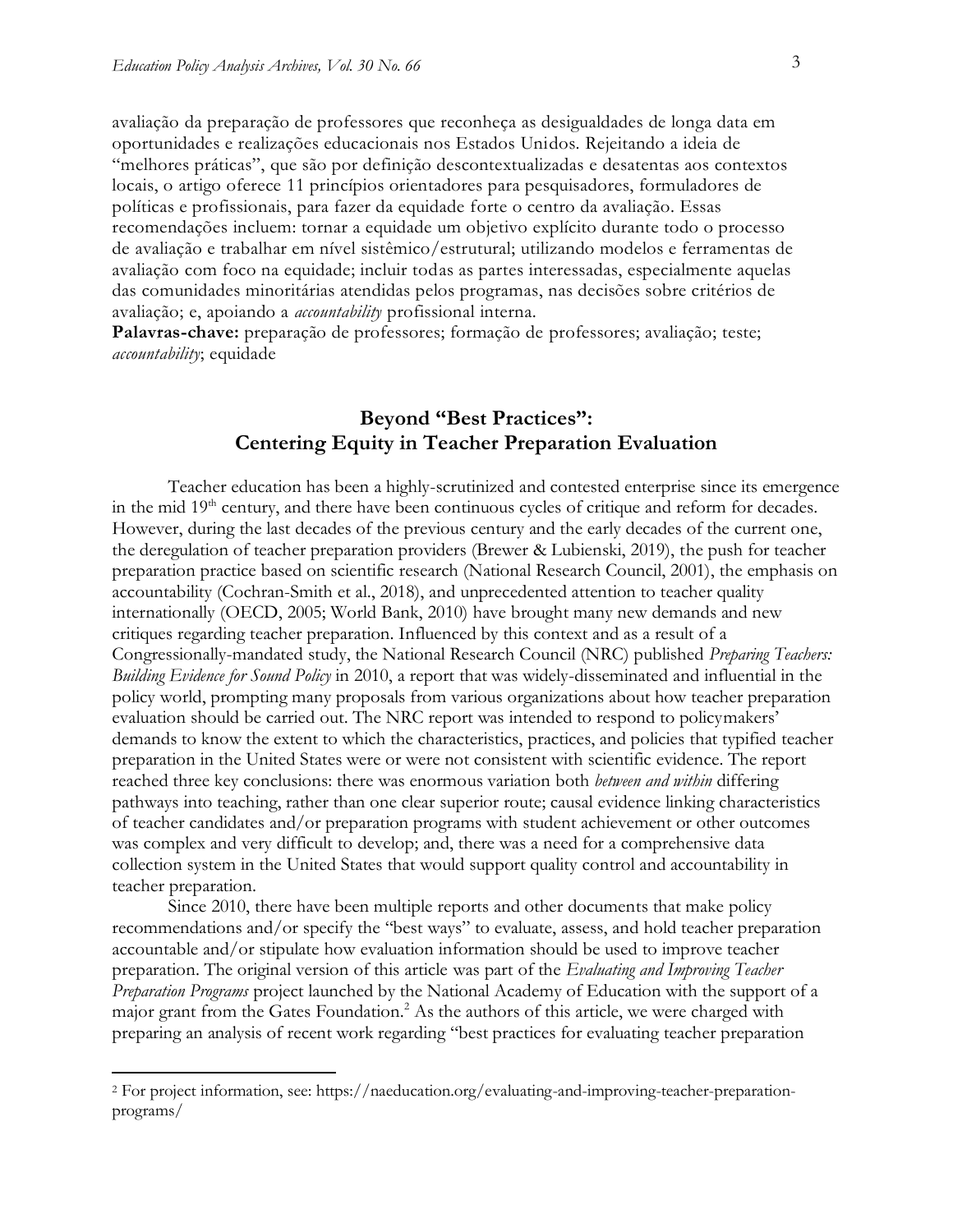programs" by synthesizing and critiquing major policy reports and policy proposals explicitly focused on teacher preparation evaluation. To fulfill this charge, we reviewed 19 major policy reports or proposals about teacher preparation evaluation, assessment, or accountability, published between 2010 and 2020. Our analysis revealed that the primary goal of the majority of existing reports was identifying strengths and weaknesses of evaluation metrics based on rigorous criteria for accuracy and utility. Our analysis also revealed that the majority of reports did not position equity as a central goal of evaluation and actually said very little about equity explicitly, although some assumed that equity was a by-product of rigorous evaluation systems.

Building on our analysis of the 19 reports and in light of continuing inequities in educational resources, outcomes, and experiences for minoritized groups, we call for an equity-centered approach to teacher preparation evaluation that acknowledges the serious inequities in educational opportunity and attainment across groups in the United States as well as the important role teacher preparation evaluation can play as part of larger efforts to overcome disparities in opportunity and attainment. We argue that *strong equity*, which we elaborate below, should be established as an explicit goal and a desired outcome of teacher preparation evaluation, and that it should be central to the design, interpretation, uses, and consequences of evaluation.

#### **Teacher Preparation Evaluation: A Complex Landscape**

In the United States, the teacher preparation evaluation context is particularly complex. Lack of consensus about the value of teacher preparation coupled with market-based responses to the perceived pressures of the global economy (Ambrosio, 2013; Scott, 2016) have combined with other forces over the last three decades to produce a crowded, rapidly changing, and fragmented teacher education field (Lincove et al., 2015) characterized by competing reform agendas (Cochran-Smith, 2001; Zeichner, 2017). Within this larger context, by the early 2000s, there was widespread attention to teacher preparation evaluation and accountability from both within and outside the field. In fact, accountability was regarded by many policy actors as a key mechanism for "fixing" teacher preparation, which was characterized as a "broken" system (Duncan, 2009; U.S. Department of Education, 2002). Understanding the landscape of teacher preparation evaluation involves sorting out the roles of state and federal agencies, philanthropies, independent advocacy organizations, and professional organizations.

#### **Federal and State Roles in Teacher Preparation Evaluation**

In 2009, federal *Race to the Top* legislation was passed in the United States, which was intended to promote innovation and reform in K-12 education by adopting standards and assessments related to college and career readiness, building state data systems to measure students' achievement and improve instruction, provide effective teachers and leaders where most needed, and turn around low-achieving schools. Related to this effort, the Obama administration issued a bold new blueprint for the reform of teacher preparation—*Our Future, Our Teachers* (U.S. Department of Education, 2011). This report was consistent with the general shift *away from* the treatment of teacher preparation as a primarily local- and state-level concern and *toward* the treatment of teacher preparation as a federal- and state-level "policy problem" (Cochran-Smith, 2005), a shift that had been occurring since the mid 1980s (Bales, 2006). *Our Future, Our Teachers* was completely consistent with the Obama administration's education reform agenda, which, building on the efforts of the previous administration, relied on market competition to elevate "good" programs and drive out "bad" programs (Au, 2016; Scott, 2016; Taubman, 2009). The blueprint aimed to tie federal resources to the achievement of the school students taught by graduates of particular teacher preparation pathways, thus connecting federal, state, and institutional policy levels. Although the 2011 blueprint later died in committee, many of its policies reappeared in the Title II Higher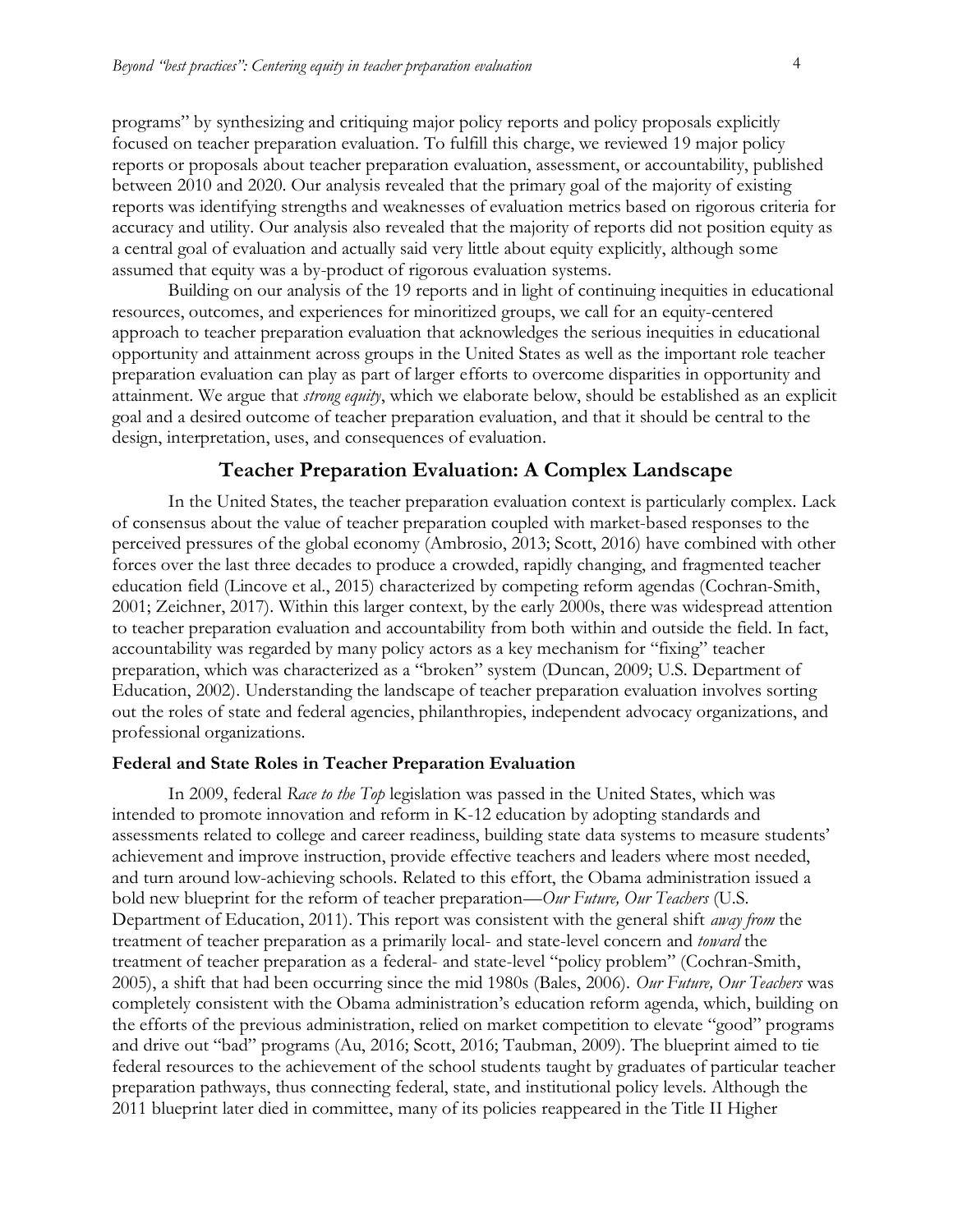Education Act (HEA) regulations proposed in 2014 (U.S. Department of Education, 2014), which stipulated that annual reporting regulations for all teacher preparation programs in the nation would focus on outcomes, including students' achievement, graduates' job placement and retention data, and graduates' and principals' program satisfaction. These Title II proposed regulations prompted unprecedented public and professional opposition, particularly to the idea of tying teacher preparation program evaluation to the test scores of the students of program graduates. Although the opposition extended over almost two years, the new regulations were nevertheless approved at the end of the Obama administration in late 2016, and then almost immediately rescinded at the beginning of the Trump administration in early 2017.

At the state level, over the course of the 2010s, policy makers and education agencies continued efforts to improve state approval requirements for teacher preparation, with a similar shift in many states toward outcomes-based accountability. States that were awarded *Race to the Top* grants were required to develop data systems linking preparation programs to K-12 student achievement, a trend followed by some other states (Von Hippel & Bellows, 2018). Additionally, in 2012, the Council of Chief State School Officers (CCSSO) created a multi-state, multi-year reform effort—the Network for Transforming Educator Preparation (NTEP)—to leverage state authority over preparation program approval and licensure, with data systems a key policy lever (CCSSO, 2018).

Despite these developments, as the 2010s went on, there were challenges to state-level data systems, the withdrawal of broader federal policy levers, and growing evidence questioning the validity, reliability, stability, and utility of inferences based on value-added measures and growth modeling for the purpose of evaluating individual teachers and/or teacher preparation programs (e.g., AERA Council, 2015; Darling-Hammond, 2020; Haertel, 2013; Noell et al., 2019). At the same time, many states adopted nationally available or state-initiated performance assessments (e.g., edTPA, ETS NOTE, Massachusetts CAP) as a requirement for teacher certification and/or program approval.

#### **Philanthropic and Advocacy Group Involvement in Teacher Preparation Evaluation**

During this same time, there was continued philanthropic interest in teacher preparation evaluation. Hess (2005) called these efforts "muscular philanthropy"—or, large gifts funded by a small group of donors (e.g., Bechtel Foundation, Bill and Melinda Gates Foundation, Broad Foundation, Charles and Lynn Schusterman Foundation, New Schools Venture Fund, Walton Foundation) tied to expectations about innovation and accountability (Colvin, 2005). For example, multiple philanthropies funded private advocacy organizations such as the controversial National Center for Teacher Quality (NCTQ), which critics excoriated because of their highly-politicized report cards for teacher preparation programs (Cochran-Smith et al., 2013; Fuller, 2013; Paulson & Marchant, 2012). Another example of the increased role of philanthropies is the Bill and Melinda Gates Foundation's Teacher Preparation Transformation Centers, which funded TPI-US, an independent inspectorate, to review teacher preparation programs to highlight practices for expansion (TPI-US, 2020). The National Academy of Education project on *Evaluating and Improving Teacher Preparation*, noted above, was also funded by the Gates Foundation, and many of the reports analyzed in this article were funded by the philanthropies listed above. Zeichner & Peña-Sandoval (2015) have suggested that these efforts represent an "outsized role" of private interests in teacher preparation policy.

#### **Professional Involvement in Teacher Preparation Evaluation**

With the 2010s, also came major shifts in national teacher preparation accreditation, reflecting a lack of consensus within the profession. In 2013, the two existing accreditors, the National Council for the Accreditation of Teacher Education (NCATE) and the Teacher Education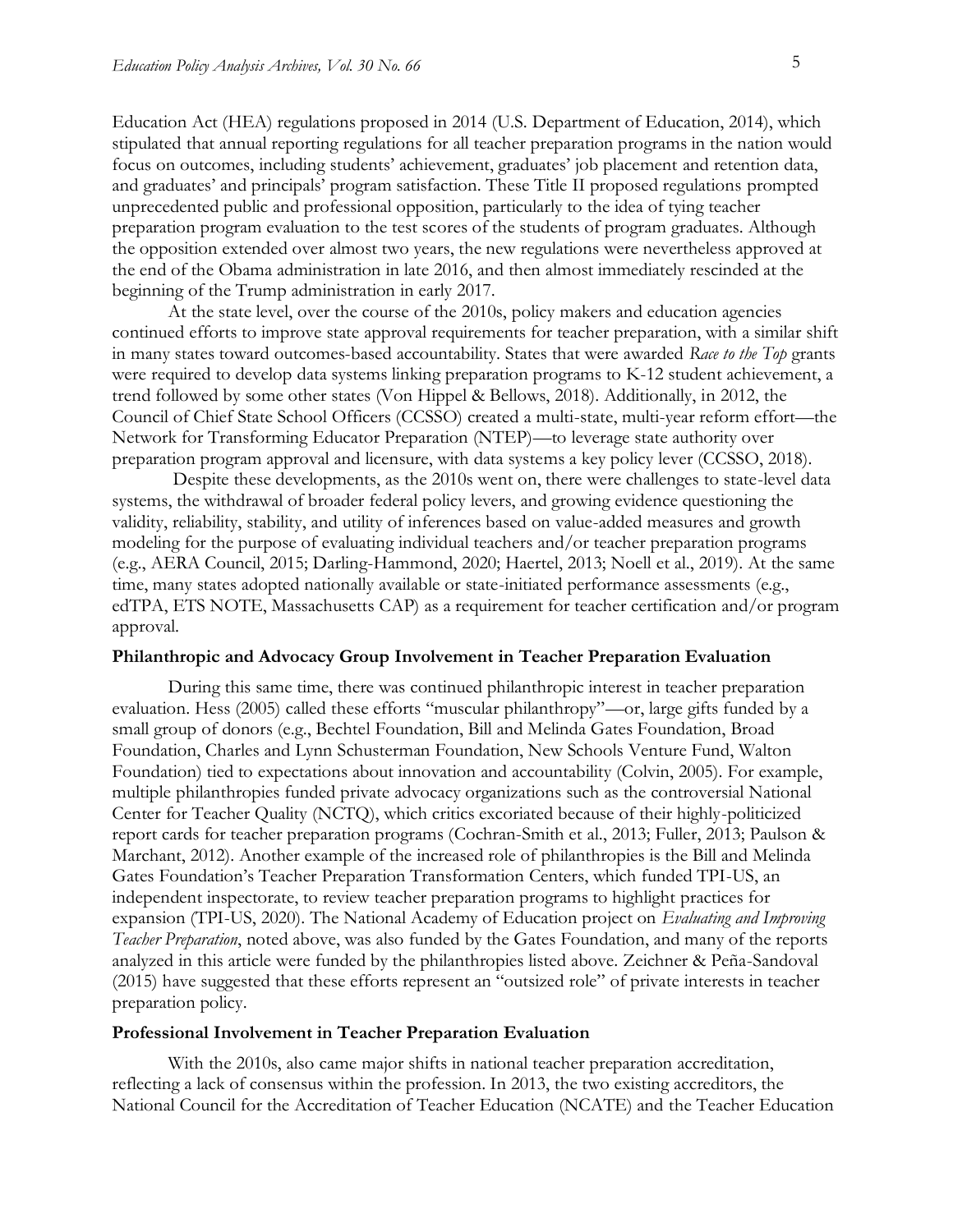Accreditation Council (TEAC), merged to form the Council for the Accreditation of Educator Preparation (CAEP) with the goal of presenting a unified voice and elevating the profession. Building on federal HEA Title II reporting regulations, CAEP's standards required preparation programs to demonstrate candidates' and graduates' impact on K-12 student learning. There was enormous controversy surrounding these outcome standards and about candidate selectivity standards, which threatened CAEP's credibility within and outside the profession. In 2017, a new national accrediting body, the Association for Advancing Quality in Educator Preparation (AAQEP) was founded, in part, in response to critiques of CAEP. AAQEP (2020) tied accreditation to innovation, quality, and responsiveness to program context, explicitly stating it was grounded in trust of the profession and with standards developed collaboratively with stakeholders.

While there was disagreement within the profession about accreditation, there was general convergence about the importance of clinical practice (AACTE, 2018; NCATE Blue Ribbon Commission, 2010). Many preparation programs implemented some version of practice-based teacher education, such as clinically-rich preparation, teacher residency programs, and/or emphasis on "core" practices. Along these lines, there was increased attention to the development of measures linking clinical experience and teaching practice (e.g., performance assessments), the quality of program and K-12 school partnerships, and the "effectiveness" of cooperating teachers and fieldbased teacher educators (e.g., Darling-Hammond, 2020; Goldhaber, 2019; Ronfeldt et al., 2018;).

#### **The Role of Equity Agendas in Teacher Preparation Evaluation**

During the decade of the 2010s, there were also many efforts by preparation programs and professional collaborations to make equity and justice more central in teacher preparation programs. There were also excoriating critiques of racial injustice within teacher education itself and of its general failure to acknowledge and respond to its own history of White supremacy (e.g., Anderson, 2019; Brown, 2013; Daniels & Varghese, 2020; Milner et al., 2013; Philip et al., 2018; Salazar, 2013; Sleeter, 2017). These criticisms built on a long history of critique by scholars who had advocated over many years for teacher education to address head-on issues of culture, race, social justice, equity, and the values of minoritized groups in curriculum, fieldwork, policy, and practice (e.g., Cochran-Smith, 1995, 2010; Grant, 2008; King, 2008; Ladson-Billings, 1999; Nieto, 2010; Sleeter, 2001, 2009; Villegas & Lucas, 2004; Zeichner, 2003, 2009). Despite historical and contemporary critiques, however, as we elaborate in later sections of this article, during teacher education's "era of accountability" from roughly 1998-2018 (Cochran-Smith et al., 2018), there was little explicit attention to equity as a goal of major evaluation systems.

#### **Methods and Analytic Framework**

In this article, we analyze and critique major policy recommendations, reports, and critiques published between 2010 and 2020, whose explicit topic is the nature, characteristics, and/or strengths and limitations of teacher education evaluation/assessment/accountability systems, tools, or initiatives in the United States. It is important to note here that the analysis we offer in this article is *not* a comprehensive, systematic review of the literature about all aspects of teacher preparation evaluation, broadly construed. Rather the focus is limited to widely-disseminated reports, policy briefs, books, or other policy documents published by professional organizations, governmental bodies, policy centers, or major academic publishers and explicitly focused on *teacher preparation evaluation policy in the United States.* All of these publications include proposals, critiques, recommendations, or analyses of the strengths and weaknesses of differing approaches to teacher preparation evaluation and/or of the components that evaluation policies or systems should include. To constitute this body of literature, we used the search terms, "teacher education" (or "teacher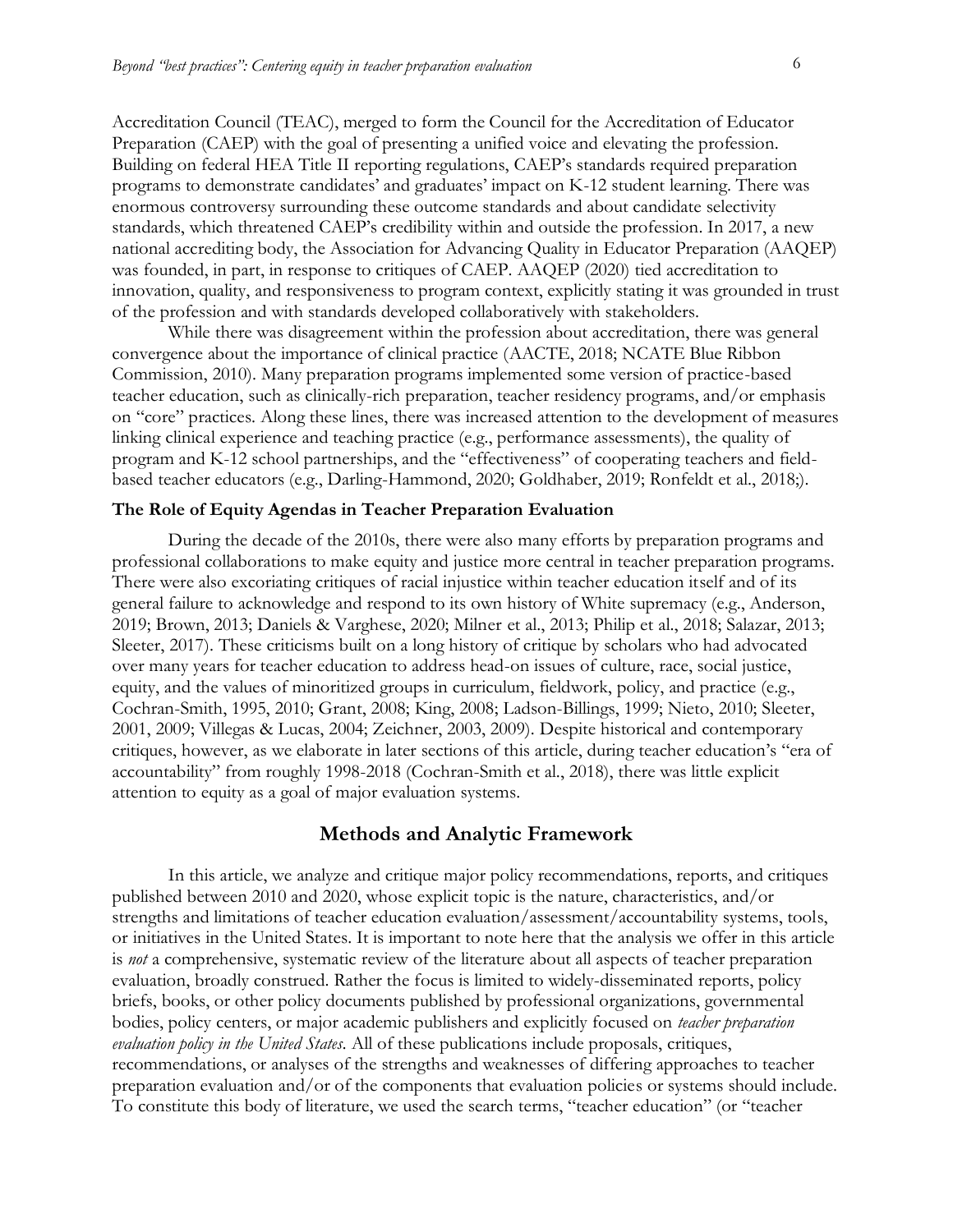preparation" or "teacher quality") *and "*evaluation" (or "assessment" or "accountability") to locate reports, books, policy briefs, and other documents published by relevant professional organizations or by peer-reviewed academic presses. We also had recommendations for reports from the senior scholars connected to the National Academy of Education's *Evaluating and Improving Teacher Preparation Programs* project. Based on this search process, we identified 19 reports and other documents, which are included in the reference list in the Appendix.

It is also worth mentioning here what we did not include in our analysis. We did *not* include reports focused on *teacher* evaluation rather than *teacher preparation* evaluation nor reports about educational evaluation in general nor studies of international teacher quality systems. We also did not search specifically for literature about equity and teacher preparation, although this is a rich and burgeoning literature that has evolved for more than 50 years. There are indeed many articles by individual authors or groups that discuss teacher preparation programs' efforts to include equity in evaluation or present new tools or assessments that may be used in teacher preparation to focus on equity. In short, the initial aim of this article was *not* to focus on equity and teacher education or even equity and evaluation. In fact, in this article, our focus on teacher preparation evaluation and equity was not the original purpose of this analysis; rather the equity focus (or, more accurately, the lack of attention to equity) *emerged from* our critical analysis of the emphases and omissions of major *policy* proposals regarding teacher preparation evaluation/assessment/accountability. Finally, we want to emphasize that the point of this review was not to search out a range of voices, perspectives, and sources, but was rather to identify the major policy reports, as described above, and to unpack the perspectives, purposes, and aims explicit or implicit in these. In our recommendations at the conclusion of this article, we acknowledge and call for a wide range of voices and perspectives in teacher preparation evaluation tools, approaches, and systems. Below we discuss the analytic framework that guided our review of the reports and our positionality as the authors.

#### **Analytic Framework: Theories of Evaluation**

Over the last two decades, many professional organizations, philanthropies, consultants, advocacy organizations, and academic groups have made recommendations about how evaluation should be done and how accountability systems should operate in teacher preparation. These organizations work from different assumptions about the purposes of teacher preparation and evaluation. They also disagree about the best measures to use, who should be included, and what the roles and relationships of stakeholders should be.

We organized the 19 reports according to their underlying theories or models of evaluation, drawing on well-known frameworks for describing the history and landscape of the crossdisciplinary field of program evaluation. In seminal work in this area, Alkin and Christie (2004, 2008, 2013) identified three approaches or models of evaluation, which they labeled *methods*, *use*, and *valuin*g. Building on Alkin and Christie's work, Mertens and Wilson (2012, 2019) suggested four paradigms of evaluation that roughly mapped onto, but also extended, Alkin and Christie's models, which they labeled *postpositivist*, *pragmatic*, *constructivist*, and *transformative*. We drew on these frameworks to identify three approaches to teacher preparation evaluation. It is important to note here that these categories were developed to facilitate analysis across dozens of evaluation theorists' espoused prescriptions of how evaluation should be practiced. Particular evaluations and evaluators may, and often do, incorporate assumptions from multiple models, blending and adapting approaches in practice rather than adhering to a particular approach. However, when considering trends across evaluations, as we do in this article, this framework is a useful organizing heuristic.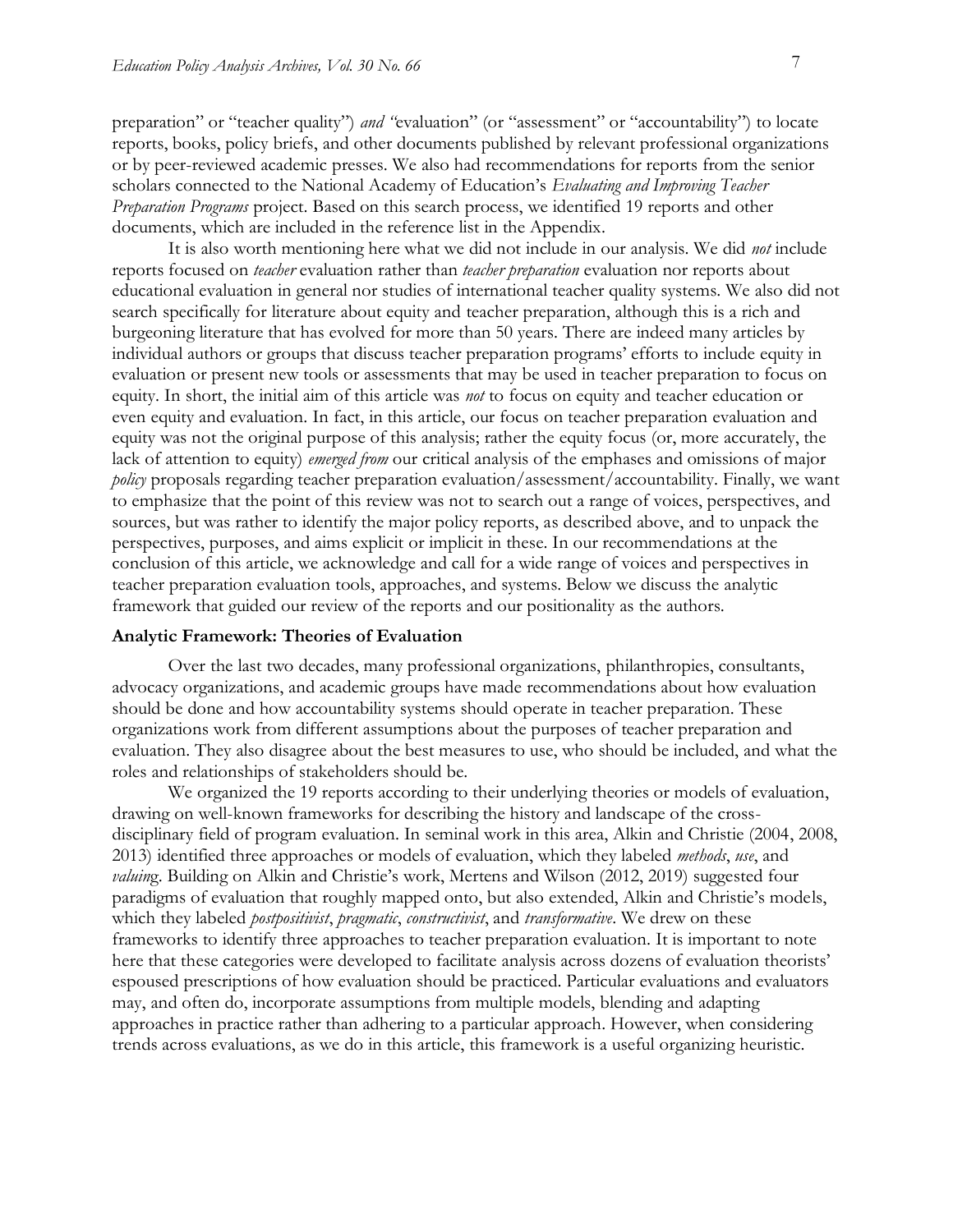#### **Postpositivist, Methods-focused Approaches to Evaluation**

According to Alkin's (2004) seminal volume, the major purpose of evaluation is to assess the degree to which programs are accountable for their actions and use of resources coupled with the public desire for systematic *methods* of accountability consistent with the conventions of social inquiry. As Alkin and Christie point out, Cook and Campbell (1979) were central in defining this perspective on *evaluation as resea*rch, which depends on the application of rigorous research methods to produce generalizable findings. This perspective is consistent with Merten and Wilson's (2012, 2019) "postpositivist paradigm" in evaluation, which recognizes that although knowledge is not infallible, it is possible to produce warranted generalizations about human organizations by applying the norms of scientific research (Phillips & Burbules, 2000). Postpositivist, methods-focused approaches to evaluation assume an objective relationship between researchers and those being researched and assume that valid scientific methods should be used to produce justifiable conclusions.

#### **Pragmatic, Use-oriented Approaches to Evaluation**

Alkin and Christie's (2004) second approach focuses on *use* rather than methods—that is, how the knowledge produced through evaluation can be used by stakeholders in program decisions. This approach was prompted by dissatisfaction with methods-focused evaluation research that failed to impact policymaking or practice (Weiss, 1998). Patton (2008) characterized this approach as part of the "utilization turn" in evaluation with an emphasis on "intended uses by intended users." Here, the goal is to design evaluations that produce knowledge to inform the decisions practitioners and others must make. This model of evaluation is consistent with Mertens and Wilson's (2012, 2019) "pragmatic" paradigm in evaluation, which values the impact of evidence as much as the scientific rigor through which evidence was developed. The use-oriented approach works from a utilitarian stance, assuming that the worth of an evaluation is not simply the rigor of methods, but rather the consequences—that is, whether an evaluation "works" to support certain kinds of improvements. With pragmatic, use-oriented approaches, no particular research method is necessarily privileged; rather, methods are designed to match purpose and use, and evaluators make choices about what to study based on their knowledge and relationships with stakeholders.

#### **Transformative, Equity-centered Approaches to Evaluation**

 $\overline{a}$ 

A third approach within the field of evaluation emphasizes evaluation as a *constructivist* process (Merten & Wilson, 2012, 2019) wherein evaluators make judgments by *valuing* particular goals intended to serve the public interest (Alkin & Christie, 2004; Christie & Alkin, 2008, 2013). Building on this work, evaluation theorists make a distinction between general values-centered approaches to evaluation (Alkin & Christie, 2004; Christie & Alkin, 2008, 2013) and explicitly justice- or equity-centered approaches, which are "transformative" (Merten & Wilson, 2012, 2019; Mertens & Zimmerman, 2015; Thomas & Campbell, 2020).<sup>3</sup> Transformative approaches often utilize dialogic qualitative methods, ethically centered in cultural respect, human rights, and reciprocity. Here, the idea is that evaluation is inherently a valuing—and political—activity with the potential for political influence and that evaluators should guard against power imbalances by considering whose interests are served and whose voices are included (Greene, 2006; House &

<sup>3</sup> With our three categories, we do not utilize a category labeled, "constructivist, valuing-oriented approaches," which would have followed directly from Alkin and Christie (2004) and Mertens and Wilson (2012/2019). However, we found that all of the reports in our body of literature that could be described as taking a "valuing-oriented" approach, were specifically, "transformative" and "equity-centered" rather than broadly constructivist.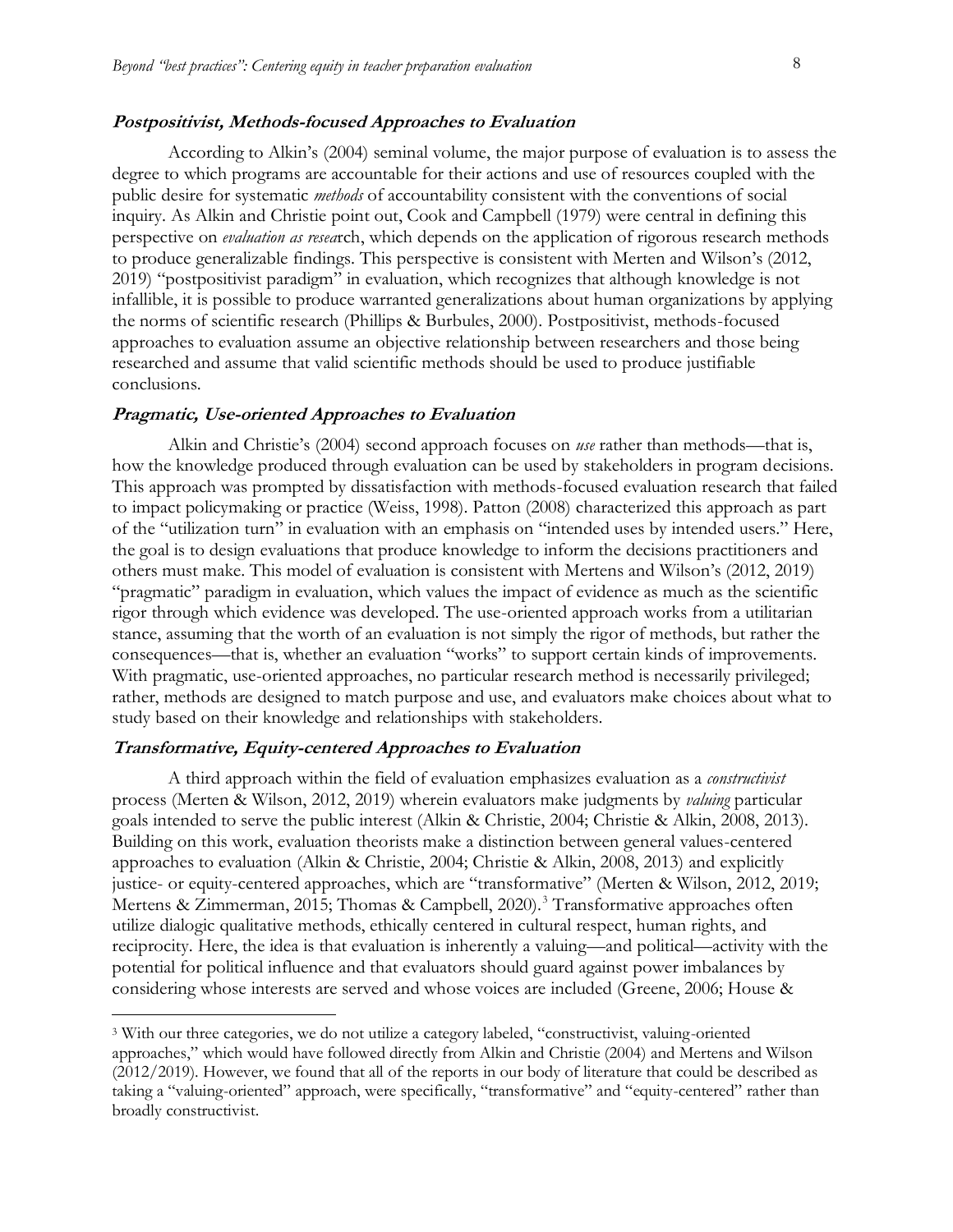Howe, 2000). Along related lines, "culturally responsive evaluation," centers evaluation in culture and cultural competence, rejecting the idea that evaluation is culture-free (Haugen & Chouinard, 2019; Hood et al., 2015). Culturally responsive evaluation seeks "to bring balance and equity into the evaluation process" (Hood et al., 2015, p. 283) by recognizing unequal resources and drawing on the lived experiences of marginalized groups (Thomas & Campbell, 2020).

Making issues of equity front and center in evaluation is a growing agenda in program evaluation, a position supported by some funders and philanthropies (e.g., Farrow & Morrison, 2019; Wiggins & Sileo, 2020). Along these lines, a framing paper from the Center for Evaluation Innovation (2017) argues that evaluation itself should be "conceptualized, implemented, and utilized in a manner that promotes equity." As a number of evaluation researchers (Andrews et al., 2019; Gates, 2017; Schwandt & Gates, 2016, 2021) have suggested, equity-centered evaluation raises normative questions about objectivity, methods of evaluation, rigor, evaluators as agents of change, and professional responsibility. These questions are definitely *not* settled in the field of evaluation. To the contrary, these questions and their entanglement with highly politicized issues related to racism and racial justice are currently a point of contention within the field (Hall, 2018).

#### **Researchers' Perspectives/Positionality**

As co-authors of this article, we have substantial histories in the field of teacher education. The first author is a university-based teacher education scholar and practitioner who has written extensively about justice and equity and who has studied accountability in teacher education over the last 20 years. The second author has worked on social justice-oriented policy and practice in teacher education for the past decade. Like some of the scholars reviewed above, we work from the assumption that no approach to teacher preparation evaluation is objective, apolitical, or innocent of questions about whose interests are served, whose perspectives are represented, and whose voices are included in evaluation.

Fully recognizing that values are inherent in any approach to teacher preparation evaluation, however, we do not take a relative stance in this article, simply describing variations in recommendations. Rather we aim to take a stand, following Greene (2006) and others (Farrow & Morrison, 2019; Gates, 2020; Haugen & Chouinard, 2019; House & Howe, 2000; Mertens & Zimmerman, 2015; Schwandt & Gates, 2016, 2021; Thomas & Campbell, 2020), who have argued both that the most defensible values in evaluation are justice, equity, and empowerment and that it is critical to understand how power is taken up in the practice of evaluation. In particular, in this review, we raise questions about the presence, absence, and meanings of equity and justice in teacher preparation evaluation. Our analysis is grounded in the premise that the work and lives of students, teachers, community members, and evaluators are mediated by long-standing, intersecting systems of inequality.

### **Analyzing "Best Practices" for Teacher Preparation Evaluation**

In addition to variations in their conclusions and recommendations, the 19 reports we reviewed differed in format, length, organization, scope, audience, sponsoring agencies, and the larger policy or political agendas to which they were attached. To synthesize and critique these reports, we first grouped them into the three categories introduced above, based on their underlying assumptions and theories of action related to evaluation. In Figure 1, within each of three categories, the reports are organized chronologically and by organization or lead author.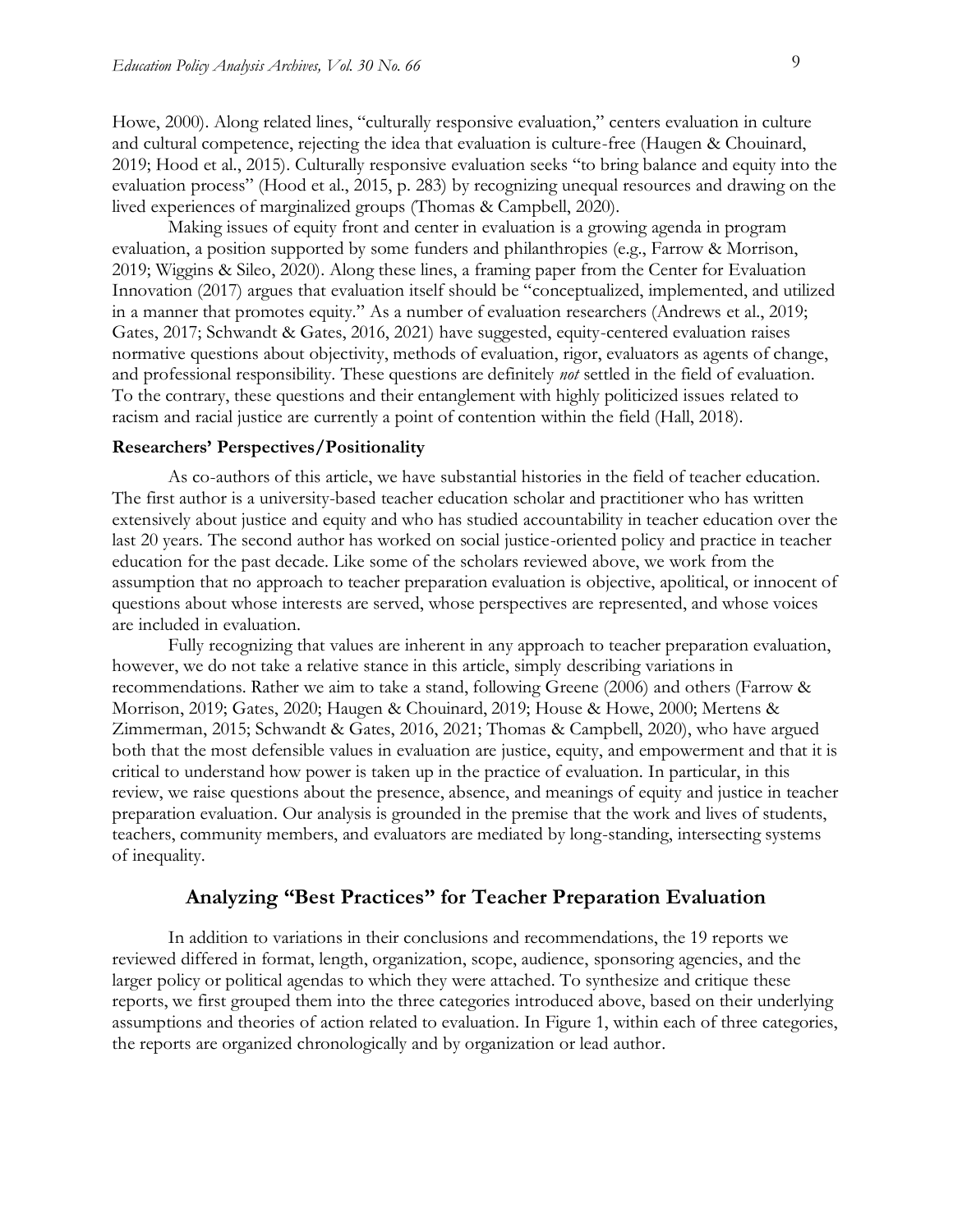### **Figure 1**

*Reports on Teacher Preparation Evaluation: Underlying Theories/Models of Evaluation*

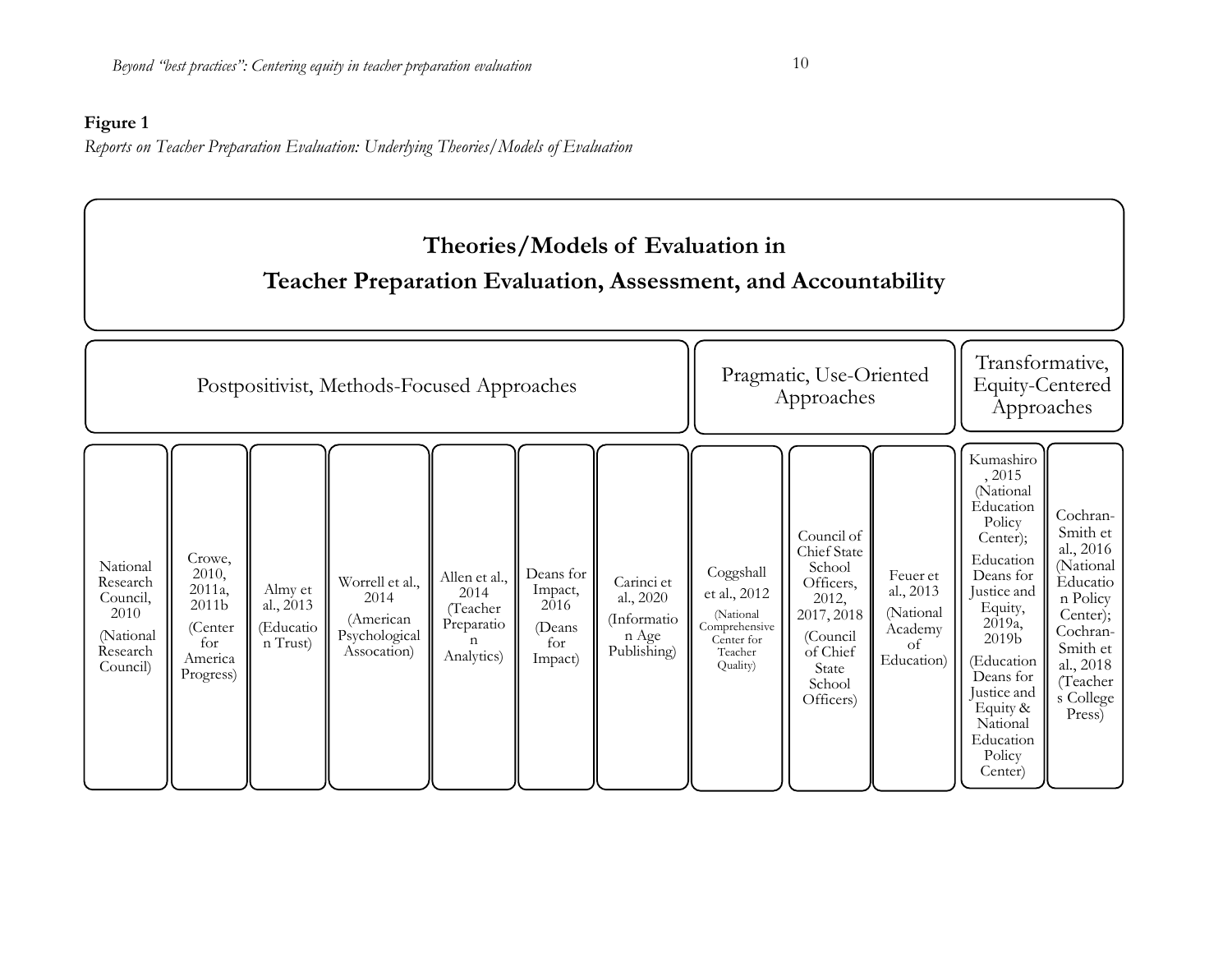#### **Postpositivist, Methods-focused Approaches to Teacher Preparation Evaluation**

As noted above, the 2010 NRC report on teacher preparation and scientific research was seminal. Many of the reports over the next decade, particularly those in our first and second categories, were responses to the NRC call and to the broader policy and political milieu out of which it emerged. Figure 2 summarizes the reports in the first group.

In many countries over the last two decades, accountability has come to be regarded as a powerful policy tool for improving teacher preparation. In the United States, the logic of the accountability approach, as reflected in the reports in this first group, is captured in this string of claims: holding teacher education accountable boosts the quality of preparation; boosting the quality of preparation increases the level of teacher quality, especially in students' achievement; and, higher levels of achievement ensure the economic health of individuals and the nation. The key accountability assumption here is that teacher education can be "fixed" through rigorous public evaluation of the inputs, processes, and outcomes of preparation programs.

#### **Purpose and Values**

Most of the reports in this first category were produced in the midst of contentious debates about how teacher preparation should be held accountable to the public and the profession. These reports aim to make evidence-based recommendations for improving or overhauling the state, federal, and professional evaluation systems that govern teacher preparation. By labeling the theory of evaluation underlying the reports in this group, "postpositivist, methods-focused approaches to teacher education evaluation," we emphasize that these reports zeroed in on the preferred metrics of evaluation systems. The core principles of this approach are objectivity and rigor, along with the belief that policymakers and practitioners are responsible for making evidence-based decisions. Here, the assumption is that teacher preparation quality will be improved when programs are accountable for outcomes with severe sanctions for failure to do so. It is important to note that although the reports in the postpositivist category adhere to the principles of rigor and objectivity, they are not devoid of values. Their key underlying value is that teacher quality—defined as a uniformly effective work force—must be provided to all students in all schools.

In the early 2010s, the Center for American Progress published a trio of reports by Crowe (2010, 2011a,b), an independent advisor on teacher quality for public and private agencies, which outlined a federal model for creating "real" accountability in teacher preparation. Crowe asserted that every state evaluation system should have four assessments: measures of teacher effectiveness (e.g., value-added assessments linking preparation data to teacher and student achievement data), feedback from graduates and employers, tests of teacher knowledge and skill, and measures of teacher retention. Two years later, the Education Trust, a national non-profit organization promoting student achievement, released a report (Almy et al., 2013) recommending that, under threat of removal of federal fund eligibility, the Higher Education Act should require all states to hold preparation programs accountable for the performance of teachers using statewide measures of impact along with employment, retention, and program selectivity data.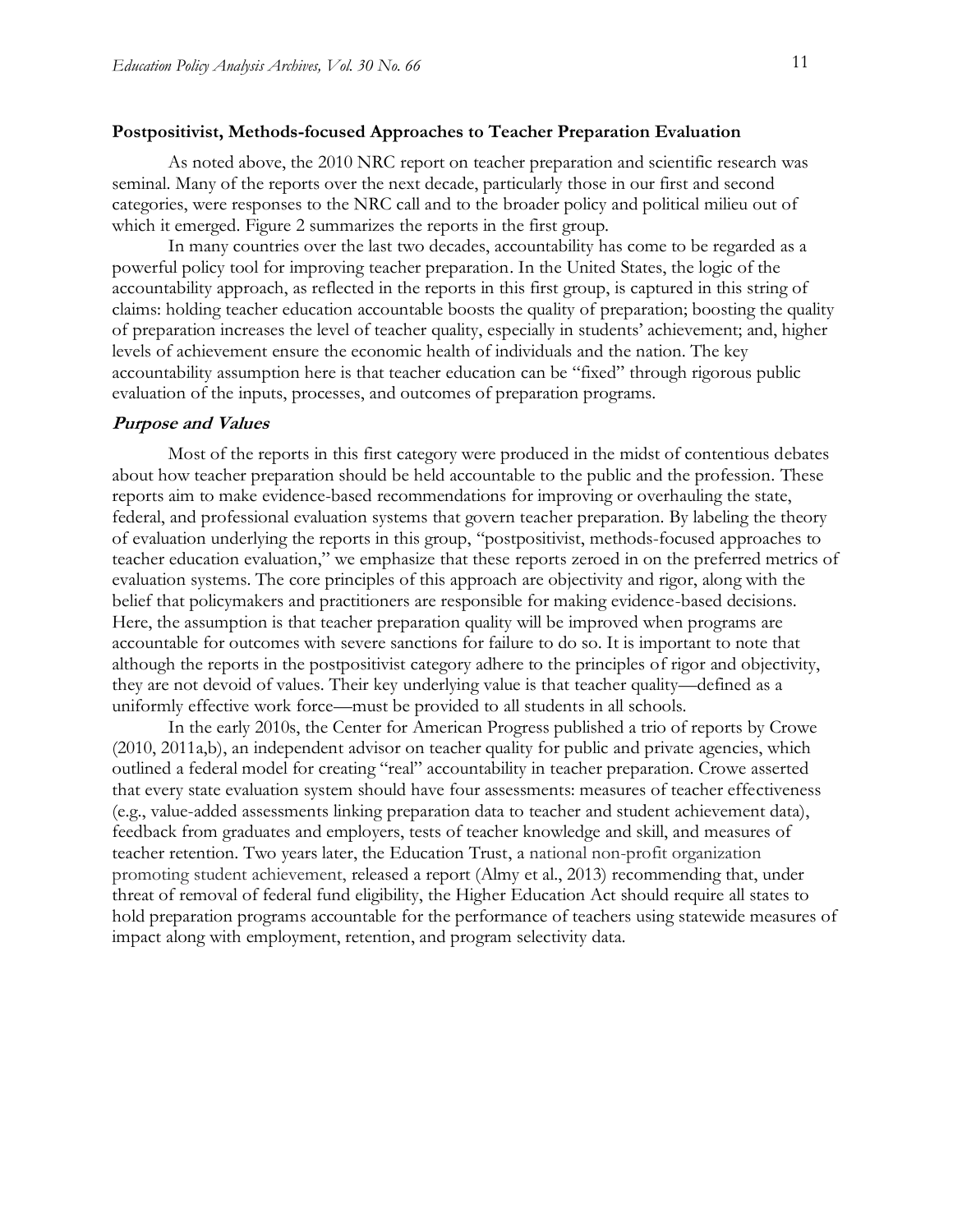### **Figure 2**

Post-positivist, Methods-focused Approaches to Teacher Preparation Evaluation, Assessment, and Accountability (arranged chronologically and by author/group)

| Report                                                                                                                                                                                                                                                                                                                                                                                                                                                                                                                                                                            | Sponsoring/Publishing<br>Organization & Funding<br>Sources                                                                                                                                                                                                                                    | Format & Intended<br>Audience                                                                                                                                          | Purpose of Report                                                                                                                                                                                                                                                                 | Recommendations for "Best Practice"                                                                                                                                                                                                                                                                  |
|-----------------------------------------------------------------------------------------------------------------------------------------------------------------------------------------------------------------------------------------------------------------------------------------------------------------------------------------------------------------------------------------------------------------------------------------------------------------------------------------------------------------------------------------------------------------------------------|-----------------------------------------------------------------------------------------------------------------------------------------------------------------------------------------------------------------------------------------------------------------------------------------------|------------------------------------------------------------------------------------------------------------------------------------------------------------------------|-----------------------------------------------------------------------------------------------------------------------------------------------------------------------------------------------------------------------------------------------------------------------------------|------------------------------------------------------------------------------------------------------------------------------------------------------------------------------------------------------------------------------------------------------------------------------------------------------|
| National Research Council,<br>Committee on the Study of<br>Teacher Preparation Programs in<br>the United States. (2010). Preparing<br>teachers: Building evidence for sound<br>policy. The National Academies<br>Press.                                                                                                                                                                                                                                                                                                                                                           | Sponsoring Organization:<br>National Research Council,<br>operating arm of National<br>Academies that provides<br>objective policy advice<br>Funding Source: Congress,<br>U.S. Department of<br>Education, Kauffman<br>Foundation, Carnegie<br>Corporation of New York,<br>Spencer Foundation | Format:<br>Congressionally<br>mandated 200+<br>page report<br>Intended Audience:<br>Policy makers                                                                      | Synthesize the<br>$\bullet$<br>research base on<br>teacher preparation<br>for policy makers<br>Propose a research<br>agenda for teacher<br>preparation.                                                                                                                           | Research agenda that includes<br>improved understanding of the<br>relationships between<br>characteristics of teacher<br>preparation and student learning<br>Comprehensive, coherent system<br>$\bullet$<br>for collecting data about teacher<br>preparation                                         |
| Crowe, E. (2010). Measuring what<br>matters a stronger accountability model<br>for teacher education. Center for<br>American Progress.<br>Crowe, E. (2011, March). Race to<br>the Top and teacher preparation<br>analyzing state strategies for ensuring<br>real accountability and fostering program<br>innovation. Center for America<br>Progress.<br>Crowe, E. (2011, December).<br>Getting better at teacher preparation<br>and state accountability strategies,<br>innovations, and challenges under the<br>federal Race to the Top program.<br>Center for America Progress. | Sponsoring Organization:<br>Center for American<br>Progress, an independent<br>nonpartisan policy institute<br>Funding Sources: Bill and<br>Melinda Gates Foundation;<br><b>Broad Foundation</b>                                                                                              | Format: 44-page<br>policy paper/ white<br>paper; 42-page<br>policy paper/white<br>paper; 67-page<br>policy paper/white<br>paper<br>Intended Audience:<br>Policy makers | Offer a redesigned<br>$\bullet$<br>accountability system<br>for teacher<br>preparation with<br>direct regulatory<br>oversight<br>Describe and analyze<br>$\bullet$<br>one component of the<br>Race to the Top<br>proposals and findings<br>from Race to the Top<br>funded states. | Hold programs accountable for<br>$\bullet$<br>graduates' K-12 pupil achievement<br>Implement standardized<br>$\bullet$<br>observational assessments<br>Develop state data systems<br>٠<br>Implement feedback surveys of<br>$\bullet$<br>program graduates and employers<br>Monitor state performance |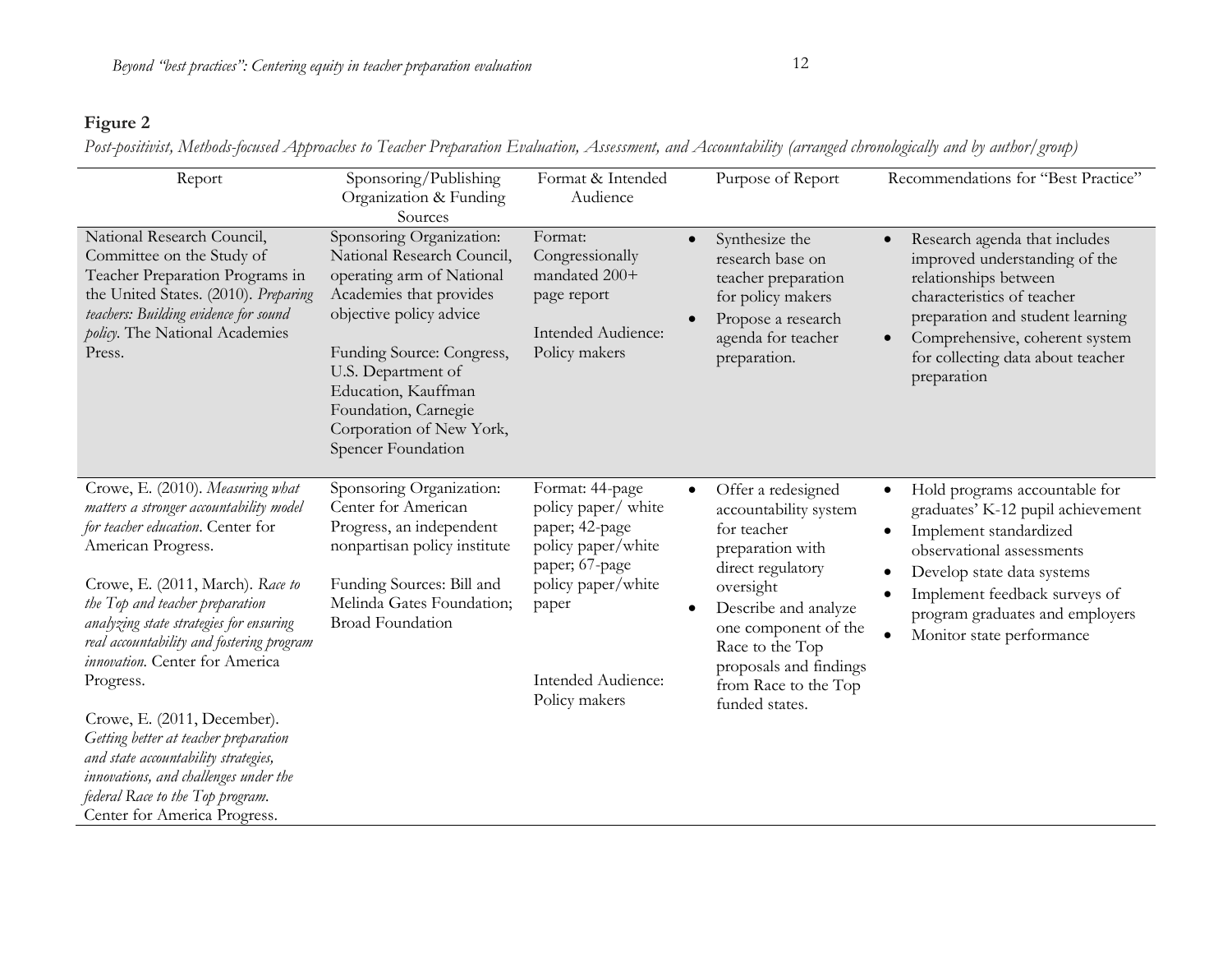| Report                                                                                                                                                                                                  | Sponsoring/Publishing<br>Organization & Funding<br>Sources                                                                                                                                                              | Format & Intended<br>Audience                                                                                                                                                | Purpose of Report                                                                                                                                                                                      | Recommendations for "Best Practice"                                                                                                                                                                                                                                        |
|---------------------------------------------------------------------------------------------------------------------------------------------------------------------------------------------------------|-------------------------------------------------------------------------------------------------------------------------------------------------------------------------------------------------------------------------|------------------------------------------------------------------------------------------------------------------------------------------------------------------------------|--------------------------------------------------------------------------------------------------------------------------------------------------------------------------------------------------------|----------------------------------------------------------------------------------------------------------------------------------------------------------------------------------------------------------------------------------------------------------------------------|
| Almy, S., Tooley, M., & Hall, D.<br>(2013). Preparing and advancing<br>teachers and school leaders: A new<br>approach for federal policy. Education<br>Trust.                                           | Sponsoring Organization:<br>Education Trust, a national<br>non-profit that promotes<br>policies to ensure high<br>quality education for all<br>students.<br><b>Funding Sources:</b><br><b>Education Trust</b>           | Format: 16-page<br>policy brief<br>Intended Audience:<br>Policy makers                                                                                                       | Offer<br>$\bullet$<br>recommendations for<br>federal involvement in<br>teacher preparation<br>improvement and<br>accountability                                                                        | Federal government involvement<br>$\bullet$<br>in teacher preparation performance<br>measurement and accountability<br>Allocate federal competitive funds<br>$\bullet$<br>and other resources                                                                              |
| Allen, M., Coble, C. & Crowe, E.<br>(2014). Building an evidence-based<br>system for teacher preparation. Teacher<br>Preparation Analytics.                                                             | Sponsoring Organization:<br>Council for the<br>Accreditation of Educator<br>Preparation (CAEP)<br>Funding Sources: CAEP,<br>Pearson, Inc., CCSSO                                                                        | Format: 155-page<br>report<br>Intended Audience:<br>Policy makers,<br>teacher education<br>programs, national<br>accrediting<br>organizations,<br>educational<br>researchers | Offer a uniform<br>$\bullet$<br>framework for<br>assessment of teacher<br>preparation program<br>performance<br>Support the<br>$\bullet$<br>development of a<br>solid performance<br>evaluation system | Implement thirteen key<br>effectiveness indicators across four<br>categories of assessment including:<br>candidate selection profile;<br>knowledge and skills for teaching;<br>performance as classroom<br>teachers; program productivity and<br>alignment to state needs. |
| Worrell, F. Brabeck, M., Dwyer,<br>C., Geisinger, K., Marx, R., Noell,<br>G., and Pianta R. (2014). Assessing<br>and evaluating teacher preparation<br>programs. American Psychological<br>Association. | Sponsoring Organization:<br>American Psychological<br>Association, leading<br>scientific and psychological<br>professional organization in<br>the U.S.<br>Funding Sources: APA<br>Board of Educational<br>Affairs, CAEP | Format: 45-page<br>task report<br>Intended audience:<br>Policy makers,<br>teacher education<br>practitioners                                                                 | Use data and scientific<br>$\bullet$<br>methods to evaluate<br>the effectiveness of<br>teacher preparation<br>programs                                                                                 | Thirteen recommendations that<br>$\bullet$<br>lead to the best use of data for<br>program accountability and<br>improvement, including: K-12<br>student outcome measures;<br>standardized observation<br>protocols; and stakeholder surveys                                |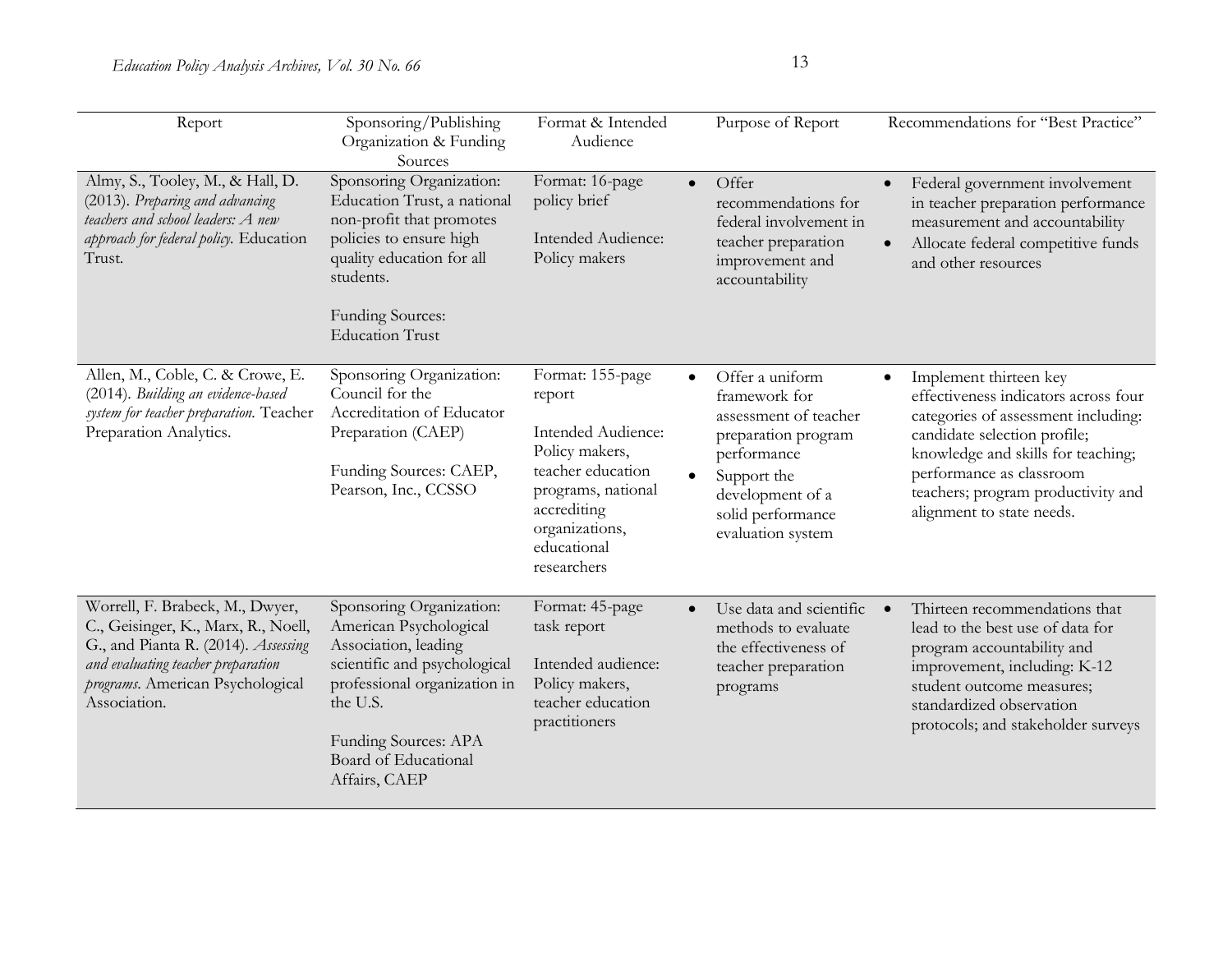| Report                                                                                                                                                                                                 | Sponsoring/Publishing<br>Organization & Funding<br>Sources                                                                                                                                                           | Format & Intended<br>Audience                                                                                                                        | Purpose of Report                                                                                                                                 | Recommendations for "Best Practice"                                                                                                                        |
|--------------------------------------------------------------------------------------------------------------------------------------------------------------------------------------------------------|----------------------------------------------------------------------------------------------------------------------------------------------------------------------------------------------------------------------|------------------------------------------------------------------------------------------------------------------------------------------------------|---------------------------------------------------------------------------------------------------------------------------------------------------|------------------------------------------------------------------------------------------------------------------------------------------------------------|
| Deans for Impact (2016). From<br>chaos to coherence: A policy agenda for<br>accessing and using outcomes data in<br>educator preparation. Author.                                                      | Sponsoring Organization:<br>Deans for Impact, national<br>nonprofit organization that<br>brings together leaders in<br>educator preparation<br><b>Funding Sources: Charles</b><br>and Lynn Schusterman<br>Foundation | Format: 20-page<br>$\bullet$<br>policy brief<br>Intended Audience:<br>Deans/leaders in<br>teacher preparation;<br>policy makers                      | Offer a policy agenda<br>for outcomes-based<br>accountability and<br>data-informed<br>improvement in<br>teacher preparation.                      | Improve access to data through<br>policies that provide data on<br>teacher preparation program<br>graduates<br>Outcomes-focused certification<br>processes |
| Carinci, J.E., Meyer, S.J. &<br>Jackson, C. (Eds). (2020). Linking<br>teacher preparation program design and<br>implementation to outcomes for teacher<br>and students. Information Age<br>Publishing. | Publishing Organization:<br>Information Age Publishing<br>Funding Sources: N/A                                                                                                                                       | Format: 200+ page<br>edited volume<br>Intended audience:<br>Teacher education<br>programs, national<br>accreditation<br>organization,<br>researchers | Improve the research<br>base on how to<br>prepare effective<br>teachers through<br>evidence on program<br>structures, policies,<br>and practices. | Improve the research base on how<br>to prepare effective teachers<br>through evidence on program<br>structures, policies, and practices.                   |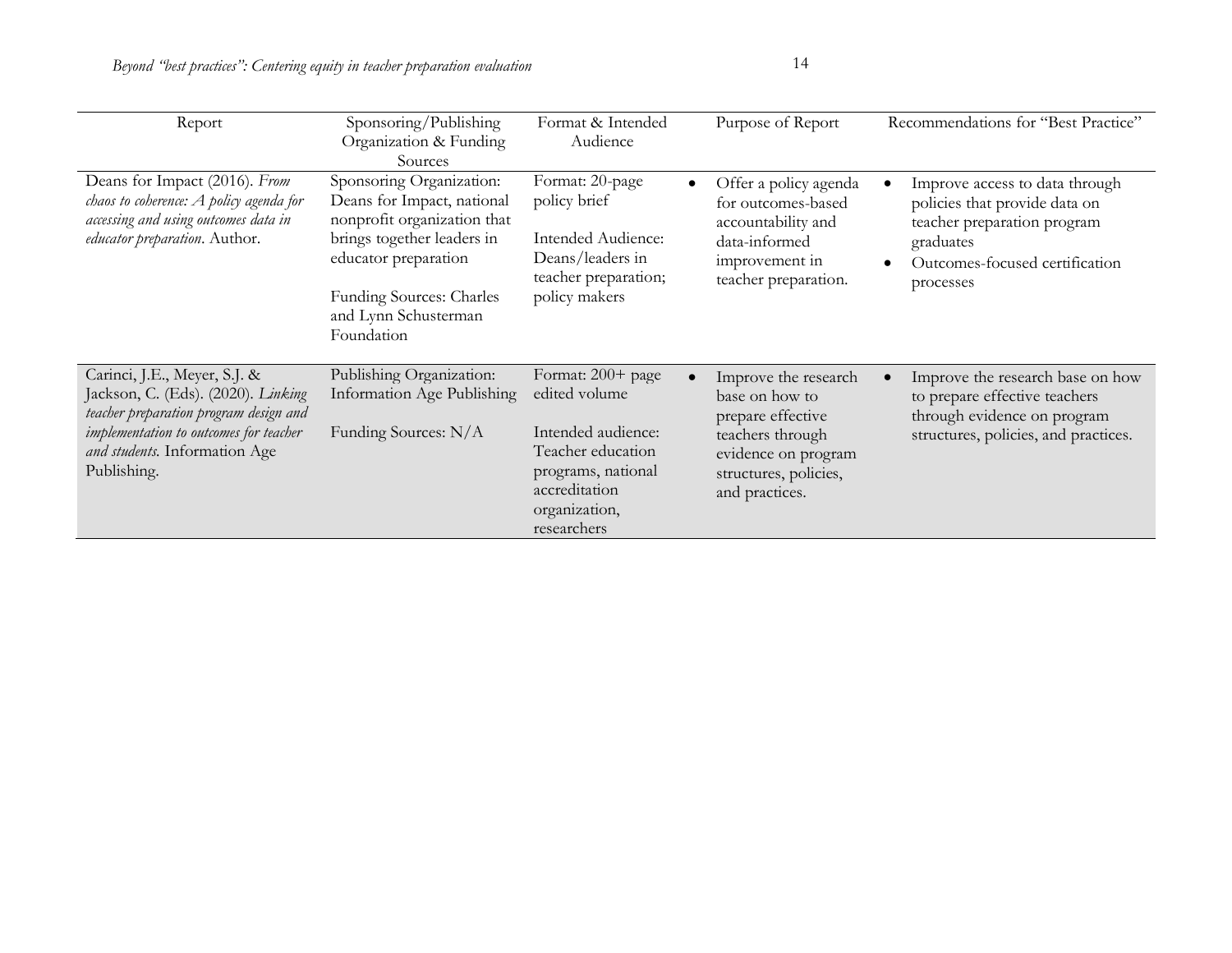In 2014, Teacher Preparation Analytics (TPA), a company aimed at developing high-leverage strategies to strengthen teacher preparation, released a framework for teacher preparation assessment (Allen et al., 2014). The TPA report, commissioned by CAEP, proposed a set of "key effectiveness indicators" regarding candidate selection, teaching knowledge and skills, classroom performance, and alignment with state needs, to be in place by 2020. Along related but different lines, the report of the American Psychological Association (APA) Task Force on Assessing and Evaluating Teacher Preparation Programs (Worrell et al., 2014), comprised primarily of education school-affiliated psychologists, provided empirical support for several of CAEP's controversial standards. The APA report asserted that all program assessments should be valid and reliable, thus allowing users to make comparisons on an "even playing field." The 2016 report of Deans for Impact, an organization of education school deans supporting the teacher effectiveness agenda, advocated state-level evaluation systems that produced "actionable data" (p. 2). The dean's group argued that it was precisely the *lack* of "valid, reliable, timely, and comparable data about the effectiveness of the teachers and school leaders they prepare" (p. 2) that had plagued preparation programs for years and prevented them from moving from "chaos" to "data coherency" (p. 3).

Finally, Carinci et al. (2020), education researchers interested in accountability practice and policy, edited a volume in Information Age Publishing's series on assessment in educator preparation. The volume focused on data-driven accountability linking program design to outcomes. This volume was produced after the controversies about Title II HEA regulations and thus was not intended to influence those debates. Nevertheless, the report was intended to drive continuous improvements in practice by using empirical research to open the "black box" between teacher preparation and outcomes.

#### **"Best Practice"**

The reports in this first category assumed that the validity of assessments along with their uniform implementation in state and professional evaluation systems were key to improving teacher preparation programs and the teachers they produced. The reports conceptualized evaluation "best practice" in two ways: (1) endorsement of particular methods or statistical approaches based on scientific evidence; and, (2) identification of exemplary state evaluation systems.

With the exception of the Carinci volume, the reports in the first group emphasized that the most important aspect of teacher preparation evaluation—arguably, the "best" of the "best practices"—was state-wide use of valid measures of new teachers' impact on student learning linked to information about the programs that prepared those teachers. Although the reports issued by Education Trust (2013) and Deans for Impact (2016) did not specify particular measures of teacher effectiveness, Crowe (2010, 2011a,b) and both the TPA (Allen et al., 2014) and the APA (Worrell et al., 2014) reports recommended value-added methods, suggesting that problems involved in using these for teacher and program evaluation could be overcome. This conclusion has not been supported by measurement experts (AERA Council, 2015; Braun, 2005; Easton, 2008; Economic Policy Institute, 2010; Haertel, 2013). In addition, researchers have concluded that these systems generally do not provide information about how programs might improve (Goldhaber, 2013; Plecki et al., 2012).

Other "best" measures recommended by the reports in this first category include standardized protocols for classroom observations and interactions with a direct impact on student learning. Here, the APA report (Worrell et al., 2014) specified the CLASS observation instrument (Pianta & Hamre, 2009) and observation protocols identified by the MET project (2012).

Along with teacher effectiveness measures, the reports in this group also called for widespread use of: satisfaction surveys of teacher candidates/graduates and their students and/or employers (Almy et al., 2013; Allen et al., 2014; Crowe, 2010; Deans for Impact, 2016; Worrell et al.,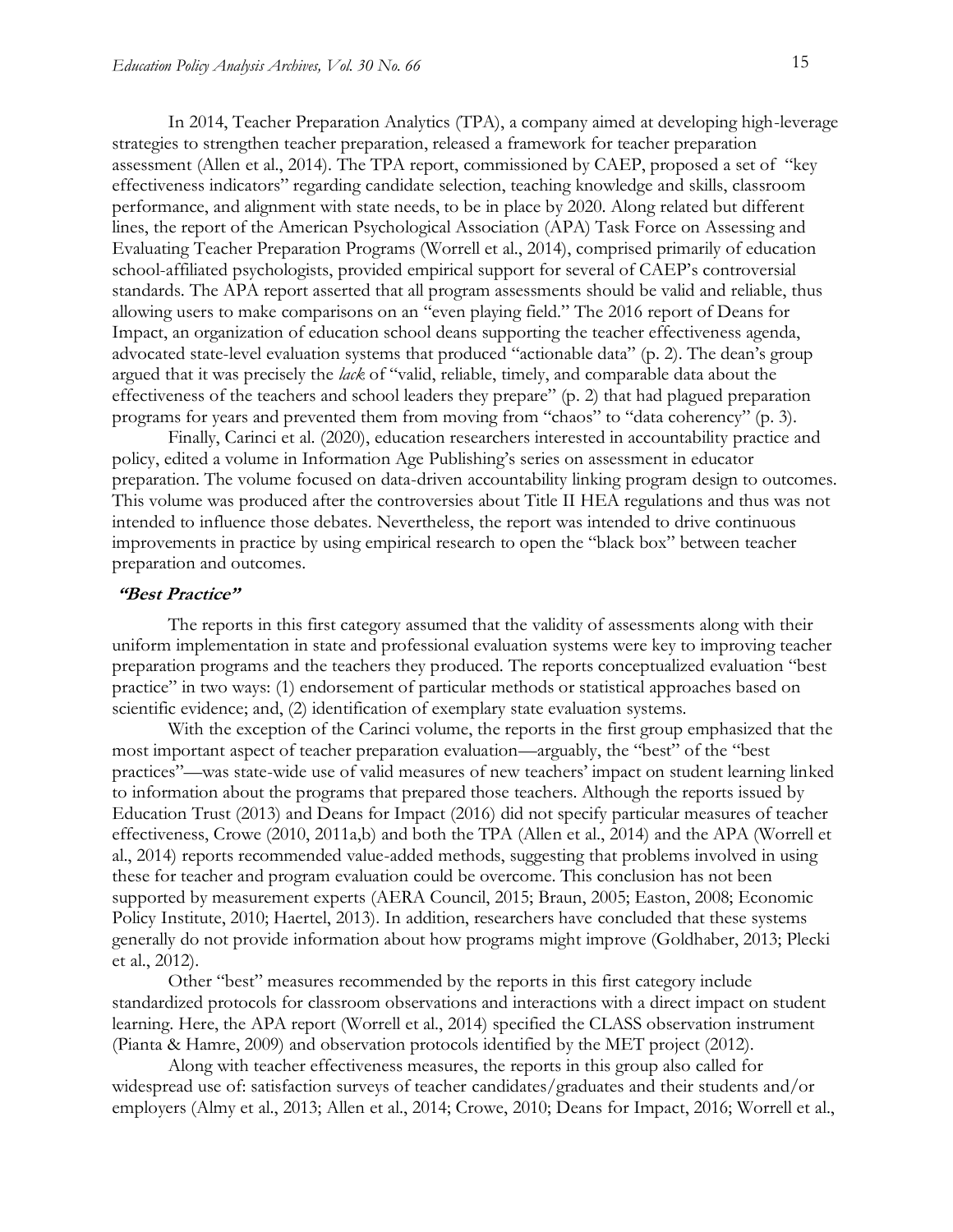2014;); employment, retention, and career trajectory data (Almy et al., 2013; Allen et al., 2014; Crowe, 2010; Deans for Impact, 2016); teacher tests that predict effectiveness (Crowe, 2010); and data regarding selectivity criteria (Almy et al., 2013; Allen et al., 2014), although the APA report (Worrell et al., 2014) concluded that evidence regarding selectivity criteria was weak.

Some of the reports made sweeping recommendations regarding "best practices" for state evaluation systems. As noted above, Crowe (2010, 2011a, 2011b) proclaimed that all states should adopt new accountability systems to improve outcomes, pointing to Tennessee and Delaware (first round *Race to the Top* fund recipients) and Florida and Louisiana (second and third round recipients) as promising. Based on data available in their members' states, Deans for Impact (2016) called for a policy agenda to provide teacher effectiveness data in all states and create a new outcomes-focused certification process that elevated effectiveness-centered programs. The Education Trust report (Almy et al., 2013) called for redesigned HEA state reporting requirements with performance measures tied to federal funding. The TPA report (Allen et al., 2014) reviewed 15 states according to their proposed effectiveness indicators, concluding that implementing these indicators was beyond the current efforts of the states.

Although different, the reports in this first group were remarkably consistent in purpose and specific recommendations regarding teacher preparation evaluation. They emphasized externallydriven outcomes-based evaluation systems featuring valid assessments of the impact of new teachers on student learning, standardized classroom observation protocols, satisfaction surveys, and employment information. They assumed that implementing comprehensive external evaluation systems and making data public would dramatically improve teacher preparation by identifying strong programs and forcing weak programs to improve or exit the field.

#### **Pragmatic, Use-oriented Approaches to Teacher Preparation Evaluation**

The reports in the pragmatic, use-oriented category draw on many of the same purposes, values, and assumptions as the reports analyzed in the previous post-positivist, methods-focused group. However, the reports in the pragmatic category prioritize usability of evaluation findings by intended users and decision makers (Alkin & Christie, 2004; Mertens & Wilson, 2012, 2019), as well as alignment among evaluation purposes, use, selection of tools, and audience. Furthermore, the reports in the pragmatic category emphasize the production of trustworthy evidence of interest to specific audiences (e.g., policy makers, professional organizations, preparation programs). Figure 3 lists the reports in this second group.

Almost all the reports in this category were published in the first half of the 2010s in response to debates about federal and state regulations, professional standards, and the growing number of philanthropies and independent organizations involved in teacher preparation evaluation. Some of these reports responded explicitly to the Obama administration's proposed reform plan (*Our Future, Our Teachers)* or to proposed revisions to Title II regulations or *Race to the Top* funding requirements.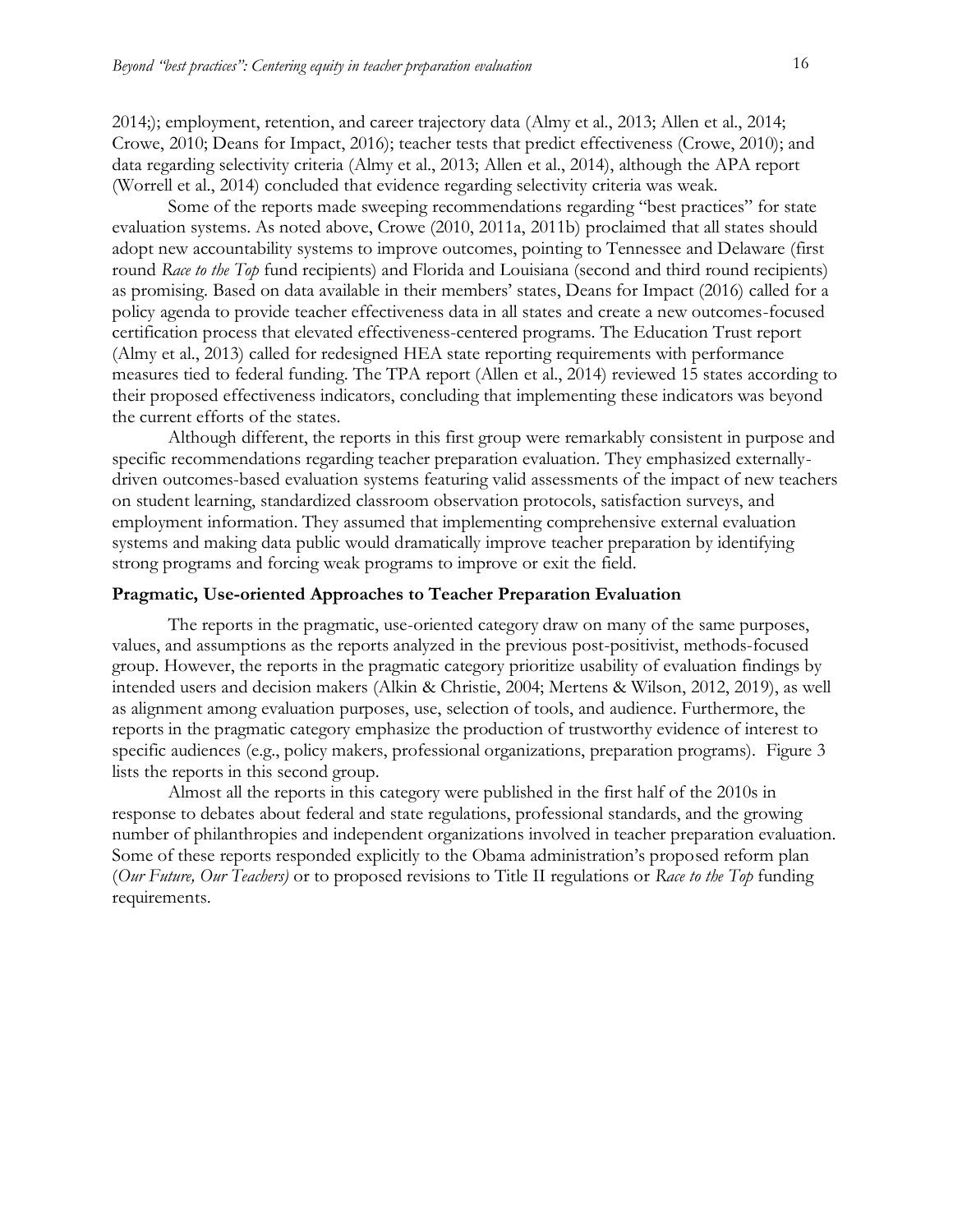### **Figure 3**

*Pragmatic, Use-oriented Approaches to Teacher Preparation Evaluation, Assessment, and Accountability (arranged chronologically and by author/group)*

| Report                                                                                                                                                                                                                                                                                                                                                                                                                                                | Sponsoring/Publishing<br>Organization & Funding<br>Sources                                                                                                                                                                                                                                                                                                                                                                              | Format & Intended<br>Audience                                                                                                                                            | Purpose of Report                                                                                                                                                                                                                  | Recommendations for "Best Practice                                                                                                                                                                                                                                                                                                                                                                                                                                                                                                          |
|-------------------------------------------------------------------------------------------------------------------------------------------------------------------------------------------------------------------------------------------------------------------------------------------------------------------------------------------------------------------------------------------------------------------------------------------------------|-----------------------------------------------------------------------------------------------------------------------------------------------------------------------------------------------------------------------------------------------------------------------------------------------------------------------------------------------------------------------------------------------------------------------------------------|--------------------------------------------------------------------------------------------------------------------------------------------------------------------------|------------------------------------------------------------------------------------------------------------------------------------------------------------------------------------------------------------------------------------|---------------------------------------------------------------------------------------------------------------------------------------------------------------------------------------------------------------------------------------------------------------------------------------------------------------------------------------------------------------------------------------------------------------------------------------------------------------------------------------------------------------------------------------------|
| Coggshall, J.D., Bivona, L. &<br>Reschly, D. J. (2012).<br>Evaluating the effectiveness of<br>teacher preparation programs for<br>support and accountability.<br>National Comprehensive<br>Center for Teacher Quality.                                                                                                                                                                                                                                | Sponsoring Organization:<br>National Comprehensive<br>Center for Teacher Quality,<br>a collaborative effort<br>between ETS, Learning<br>Point Associates/American<br>Institutes for Research &<br>Vanderbilt University<br>Funding Source: U.S.<br>Department of Education                                                                                                                                                              | Format: 52-page<br>research and policy<br>brief<br>Intended Audience:<br>state-level policy<br>makers                                                                    | Provide a resource for<br>$\bullet$<br>state education agency<br>personnel and other<br>state-level<br>stakeholders to use as<br>they redesign systems<br>of teacher preparation<br>program<br>accountability and<br>support       | Multiple measures exist for<br>assessing the quality of teacher<br>preparation programs. Newer<br>measures hold promise for<br>providing a greater understanding<br>of the quality of teacher<br>preparation programs.<br>Bridge the divide between current<br>data and evaluation capacity and<br>what is needed for accountability,<br>continuous program improvement,<br>and equity.                                                                                                                                                     |
| Council of Chief State<br>School Officers Task Force<br>on Educator Preparation<br>and Entry into the<br>Profession (2012). Our<br>responsibility, our promise:<br>Transforming educator<br>preparation and entry into the<br>profession. Author.<br>Council of Chief State<br>School Officers (2017).<br>Transforming educator<br>preparation: Lessons. learned<br>from leading states. Author.<br>Council of Chief State<br>School Officers (2018). | Sponsoring Organization:<br>Council of Chief State<br>School Officers (CCSSO), a<br>nonpartisan, nationwide,<br>nonprofit organization of<br>public officials who head<br>state departments of<br>elementary and secondary<br>education across the U.S.<br>Funding Source: CCSSO;<br>Bill & Melinda Gates<br>Foundation, Charles and<br>Lynn Schusterman Family<br>Foundation, Joyce<br>Foundation,<br>S.D. Bechtel, Jr.<br>Foundation. | Format: 47-page<br>policy report; 24-<br>page follow-up<br>report;<br>Intended Audience:<br>State-level policy<br>makers and leaders,<br>teacher preparation<br>programs | Transform teacher<br>$\bullet$<br>preparation through<br>licensure, program<br>approval, and data<br>collection, analysis,<br>and reporting.<br>Offer a "playbook"<br>for states' efforts to<br>strengthen teacher<br>preparation. | States will hold preparation<br>$\bullet$<br>programs accountable by<br>exercising authority to determine<br>which programs should operate<br>and recommend candidates for<br>licensure, including establishing a<br>clear and fair performance rating<br>system to guide continuous<br>improvement.<br>Raising the bar for teachers<br>$\bullet$<br>through licensure reform<br>Rigorous preparation program<br>$\bullet$<br>standards, evaluation, and approval<br>Use data to measure success and<br>$\bullet$<br>continuous improvement |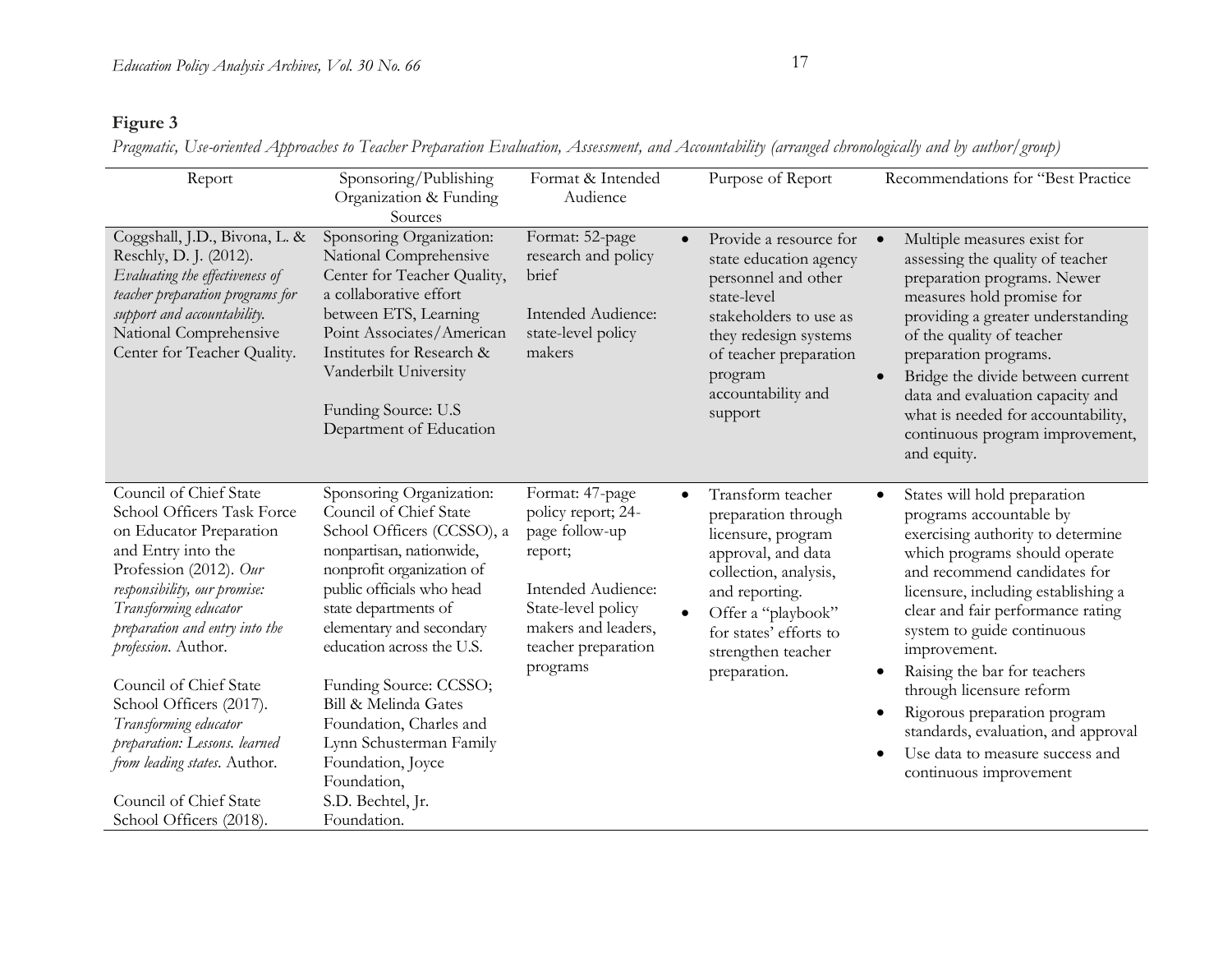| Report                                                                                                                                                                                              | Sponsoring/Publishing<br>Organization & Funding<br>Sources                                                                                                                                                         | Format & Intended<br>Audience                                                                                                                                                                           | Purpose of Report                                                                                                                                             | Recommendations for "Best Practice                                                                                                                                                                                                                                                                                                                                                                                                        |
|-----------------------------------------------------------------------------------------------------------------------------------------------------------------------------------------------------|--------------------------------------------------------------------------------------------------------------------------------------------------------------------------------------------------------------------|---------------------------------------------------------------------------------------------------------------------------------------------------------------------------------------------------------|---------------------------------------------------------------------------------------------------------------------------------------------------------------|-------------------------------------------------------------------------------------------------------------------------------------------------------------------------------------------------------------------------------------------------------------------------------------------------------------------------------------------------------------------------------------------------------------------------------------------|
| Measuring what matters:<br>Recommendations from states in<br>the network for transforming<br>educator preparation. Author.                                                                          |                                                                                                                                                                                                                    |                                                                                                                                                                                                         |                                                                                                                                                               |                                                                                                                                                                                                                                                                                                                                                                                                                                           |
| Feuer, M. J., Floden, R. E.,<br>Chudowsky, N., and Ahn, J.<br>(2013). Evaluation of teacher<br>preparation programs: Purposes,<br>methods, and policy options.<br>National Academy of<br>Education. | Sponsoring Organization:<br>National Academy of<br>Education, a nonprofit,<br>nongovernmental<br>organization dedicated to<br>advancing high-quality<br>research<br>Funding Source: National<br>Science Foundation | Format: 130-page<br>report<br>Intended Audience:<br>Federal government,<br>states, media and<br>independent<br>organizations, non-<br>governmental<br>organizations,<br>teacher preparation<br>programs | Explain variation<br>across teacher<br>preparation evaluation<br>systems<br>Provide guidance in<br>the development of<br>new and better<br>evaluation systems | Develop a coherent evaluation<br>system that serves its intended<br>purposes and leads to valid<br>inferences for accountability,<br>consumer protection, and program<br>improvement<br>Design coherent evaluation<br>systems across purpose, use,<br>methods, and tools, consistent with<br>the values of program leaders and<br>the intended users of the<br>evaluation.<br>Consider sources of evidence,<br>inferences, and incentives |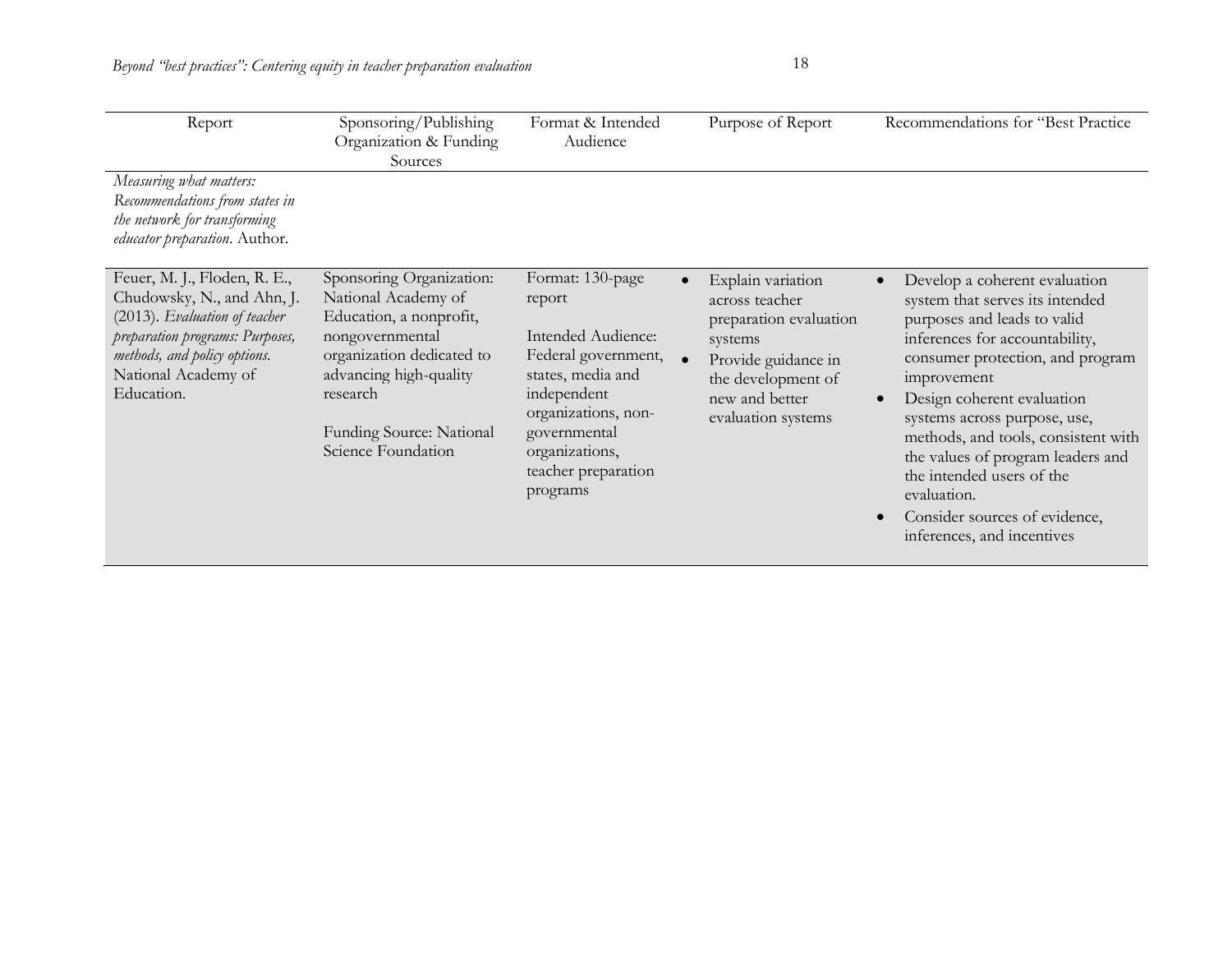#### **Purposes and Values**

Like reports in the first category, the reports in the pragmatic, use-oriented category offered evidence-based recommendations for "new and better" systems of teacher preparation evaluation, accountability, and assessment. Exploring multiple measures and sources of evidence, these reports described how stakeholders—including federal or state policy makers and representatives of accrediting agencies, independent non-governmental organizations, and preparation programs could utilize evaluation to improve teacher preparation, teacher quality, and K-12 student learning. These reports also zeroed in on *alignment* across intended purpose, use, values, audience, measures, and stakeholders as a key aspect of effective evaluation.

For example, in a policy brief released by the National Comprehensive Center for Teacher Quality (NCCTQ, not to be confused with NCTQ), a collaborative effort between the Education Commission of the States, ETS, Learning Points Associates, and Vanderbilt University, Coggshall et al. (2012) called for "rethinking" teacher preparation accountability through a more "results-oriented approach" (p. 2) at the state level. The NCCTQ report called for additional "research and capacity building…to bridge the divide between current data and evaluation capacity, and what is needed for accountability, program improvement, and equity" (p. 34). Despite the fact that equity was mentioned as a purpose of evaluation, NCCTQ's attention to equity was limited to identifying programs that prepared high quality teachers for "high-need schools" and "traditionally underserved populations," with the assumption that redistribution of teachers would address disparities in schooling and society, a point to which we return below.

At about the same time, a report from the Council of Chief State School Officers (CCSSO) Task Force on Educator Preparation and Entry into the Profession (2012) offered guidance to state education agencies and policy makers for transforming the profession through state policy levers, including teacher licensure, program approval, and data reporting. The CCSSO Task Force, composed of state education leaders and policy makers, aimed to support program accountability through rigorous and transparent standards and rating systems to ensure that "learner-centered" teachers helped K-12 students meet college- and career-ready standards. The Task Force recommended multiple measures for meeting standards. Toward the end of the decade, CCSSO (2017, 2018) published two follow-up reports, highlighting "leading state efforts" to transform educator preparation through NTEP. The follow-up reports described lessons from states' efforts to transform teacher preparation, primarily through collaboration among state policy makers, agencies, districts, schools, and teacher educators.

Addressing a research, policy, and teacher education practitioner audience, the NAEd report, *Evaluation of teacher preparation programs: Purposes, methods, and policy options* (Feuer et al., 2013) aimed to clarify the many variations in teacher preparation evaluation systems, assuming that evaluation was a "necessary ingredient" to improving teaching and learning. The NAEd report analyzed the multiple purposes of evaluation, including accountability, consumer information, and programmatic improvement, and it sorted out the many entities involved in evaluation. The report analyzed the strengths and limitations of various sources of evidence in evaluation systems, arguing that any system, set of measures, or source of evidence should be based on principles of validity that lead to defensible conclusions, so that various entities could use the results to make sound decisions.

#### **"Best Practice"**

Like the reports in the post-positivist category, the reports in this pragmatic category featured validity as the primary criterion for assessing preparation program evaluation systems. However, the pragmatic reports explicitly attended to the alignment of program evaluation systems and multiple purposes. The NCCTQ (Coggshall et al., 2012) and CCSSO reports (CCSSO Task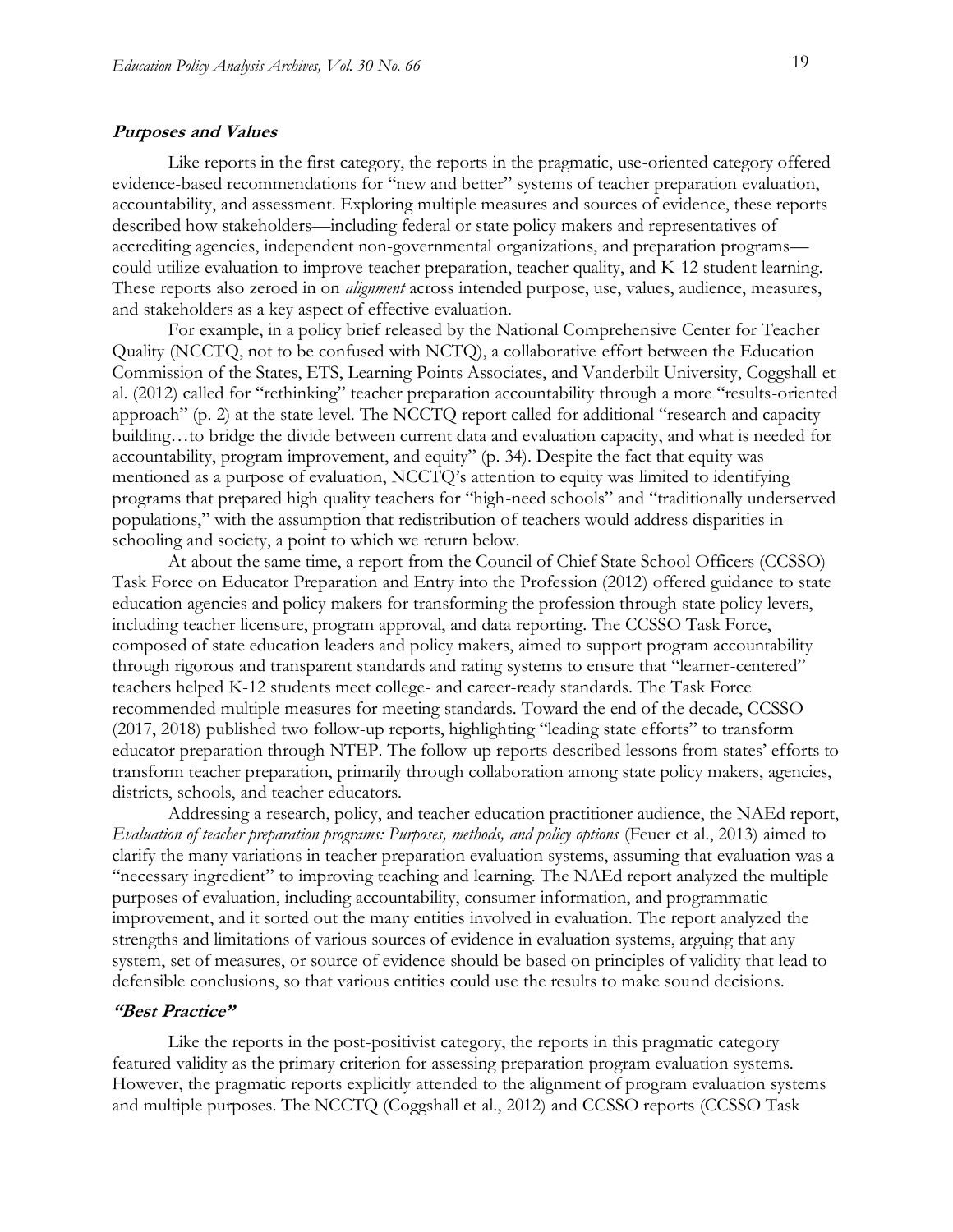Force, 2012; CCSSO, 2017, 2018) called for state-level evaluation systems as key levers for improving teacher preparation, teaching, and learning, while recognizing multiple stakeholders. The NAEd report (Feuer et al., 2013) analyzed purposes, methods, and policy options in program evaluation involving multiple organizations and agencies. Overall, these reports conceptualized "best practice" in teacher preparation program evaluation in terms of: (1) alignment across evaluation purposes, measures, and use; and (2) engagement and use by multiple stakeholders and groups.

In terms of alignment, the NAEd report proposed a list of guiding questions to identify the purpose of the evaluation, articulate aspects of teacher preparation that "matter most," determine sources of accurate evidence and useful information, and monitor intended and unintended consequences. Along similar lines, the NCCTQ report recommended that "states and other organizations, in collaboration with stakeholder groups, should consider the strengths and the weaknesses of the available measures and select those that will best fit the context of the evaluation" (p. 34).

Unlike the post-positivist reports, the pragmatic reports did not advocate for specific measures. Rather these reports analyzed the strengths and weaknesses of multiple measures and cautioned against any single measure as the sole or primary source of evidence in an evaluation system. Specifically, the reports analyzed input/process measures including teacher candidate selection criteria (Coggshall et al., 2012; CCSSO, 2012, 2017, 2018; Feuer et al., 2013), course syllabi (Coggshall et al., 2012; Feuer et al., 2013), and faculty qualifications (Feuer et al., 2013). They also identified common measures tied to clinical experience, such as quality or number of hours (Coggshall et al., 2012; CCSSO, 2012; 2017; Feuer et al., 2013).

Grounded in an outcomes-based approach to evaluation, the reports in the pragmatic category analyzed many of the same output/outcomes measures as did the reports in the first group, including: licensure tests and performance assessments of teacher candidate knowledge and skills (CCSSO, 2012, 2017; Coggshall et al., 2012; Feuer et al., 2013); K-12 student achievement, including growth modeling and value-added models (CCSSO, 2017, 2018; Coggshall et al., 2012; Feuer et al., 2013); teacher evaluation and classroom observations (CCSSO, 2017, 2018; Coggshall et al., 2012; Feuer et al., 2013); employer surveys (Coggshall et al., 2012; Feuer et al., 2013); program graduate surveys (Coggshall et al., 2012; Feuer et al., 2013); hiring and placement data (Coggshall et al., 2012); and retention data (Coggshall et al., 2012). Some of these reports outlined limitations of specific measures, especially value-added approaches and growth modeling as a method for evaluating preparation programs, citing the challenges associated with these measures and calling for further research on their use (Coggshall, 2012; Feuer et al., 2013).

Together, the reports in the pragmatic category sorted out many actors and organizations involved in preparation program evaluation in terms of their purposes—accountability, consumer protection, and/or programmatic improvement. These included federal and state education agencies (Coggshall et al., 2012; CCSSO, 2012, 2017; Feuer et al., 2013) along with non-governmental independent organizations, media, national accreditors, and preparation programs. For example, in the CCSSO (2017) follow-up report, state initiatives deemed exemplars featured strong collaboration and engagement with state education agencies, district superintendents, school administrators and teachers, and university preparation programs. Overall, the reports in this category recognized the multiple purposes and stakeholders involved in teacher preparation evaluation and aimed to enhance the usefulness of evaluation systems based on the purposes, audience, and values of the stakeholders and audiences who would use the results of evaluation.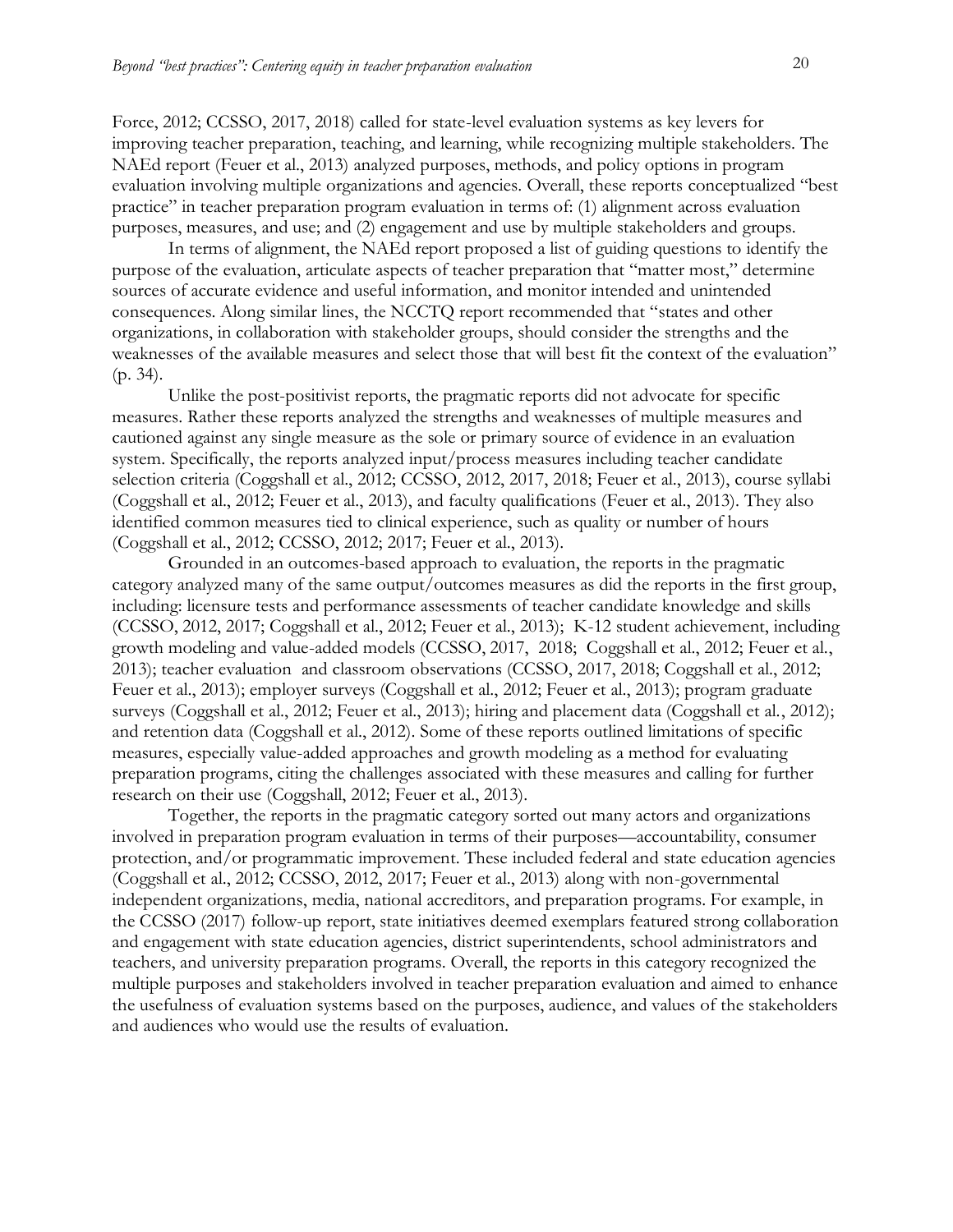#### **Transformative, Equity-centered Approaches to Teacher Preparation Evaluation**

The reports we placed in the transformative, equity-centered category were published in the latter half of the 2010s, during and immediately following the highly contentious debates about federal and state regulations, national accreditation standards, report cards published by advocacy agencies, and specific measures aimed at teacher preparation evaluation and accountability. As we describe below, the reports in this category differ significantly from those in the previous two categories in terms of purposes, values, and assumptions. They fit within a transformative paradigm of evaluation, prioritizing evaluations intended to serve public purposes, such as democracy, equity, and justice, and they explicitly address issues of power and privilege (Mertens & Wilson, 2019). Figure 4 summarizes these reports.

#### **Purposes and Values**

The reports in the transformative, equity-centered category were written by teacher education researchers, practitioners, and leaders of schools of education with commitments to justice and equity. Underlying these reports were three key assumptions. First, the reports assumed that teacher preparation evaluation is fundamentally value-laden, inherently political, and attached to broader agendas. Thus the reports did not aim to be "objective" in terms of the approaches, measures, purposes, or consequences of preparation program evaluation. Second, teacher preparation and teacher quality were regarded as part of larger policy and political systems, not independent factors in educational success. Third, teacher preparation program evaluation was considered in relation to broader equity and democratic projects wherein education was viewed as a public enterprise for the common good, with the aims of facilitating deliberative and critical discourse and democratizing knowledge and participation. From this lens, a key purpose of education is challenging inequities for students, families, and communities.

Together, the reports in this category critiqued the major teacher preparation evaluation and accountability initiatives of the 2010s, unpacking underlying assumptions and assessing evidentiary support. In addition, these reports sought to reframe the "commonsense" and market-based discourses and approaches to evaluation that had become dominant since the late 1990s. In a policy brief published by the National Education Policy Center (NEPC), Kumashiro (2015), a former education dean and founding member of Education Deans for Justice and Equity (EDJE), reviewed the highly controversial federal teacher preparation reporting regulations under Title II of the HEA, explicating specific concerns and critiquing the lack of inclusive, democratic decisionmaking around the regulations. At about the same time, NEPC also released a brief by Cochran-Smith et al. (2016), which analyzed four teacher education accountability initiatives—the HEA Title II reporting requirements approved in 2016, CAEP accreditation standards, NCTQ teacher preparation reports cards, and edTPA. Through an analysis of policy claims and evidence, the brief concluded that these accountability initiatives were based on "thin evidence"—that is, limited evidentiary support that the policies actually had the capacity to work as levers for teacher preparation improvement—and on "thin equity"—that is, they failed to account for the multiple, complex in- and out-of-school factors in addition to teacher quality that perpetuate inequity for students, families, and minoritized communities. Building on this policy brief, Cochran-Smith et al., (2018) wrote the book, *Reclaiming Accountability in Teacher Education*, which analyzed the emergence of teacher preparation's accountability era, proposed an 8-dimensional framework for understanding competing accountability policies, and critiqued major accountability initiatives in terms of these dimensions. The book called for "reclaiming" accountability in teacher education based on "strong equity" and "intelligent professional responsibility," concepts to which we return below.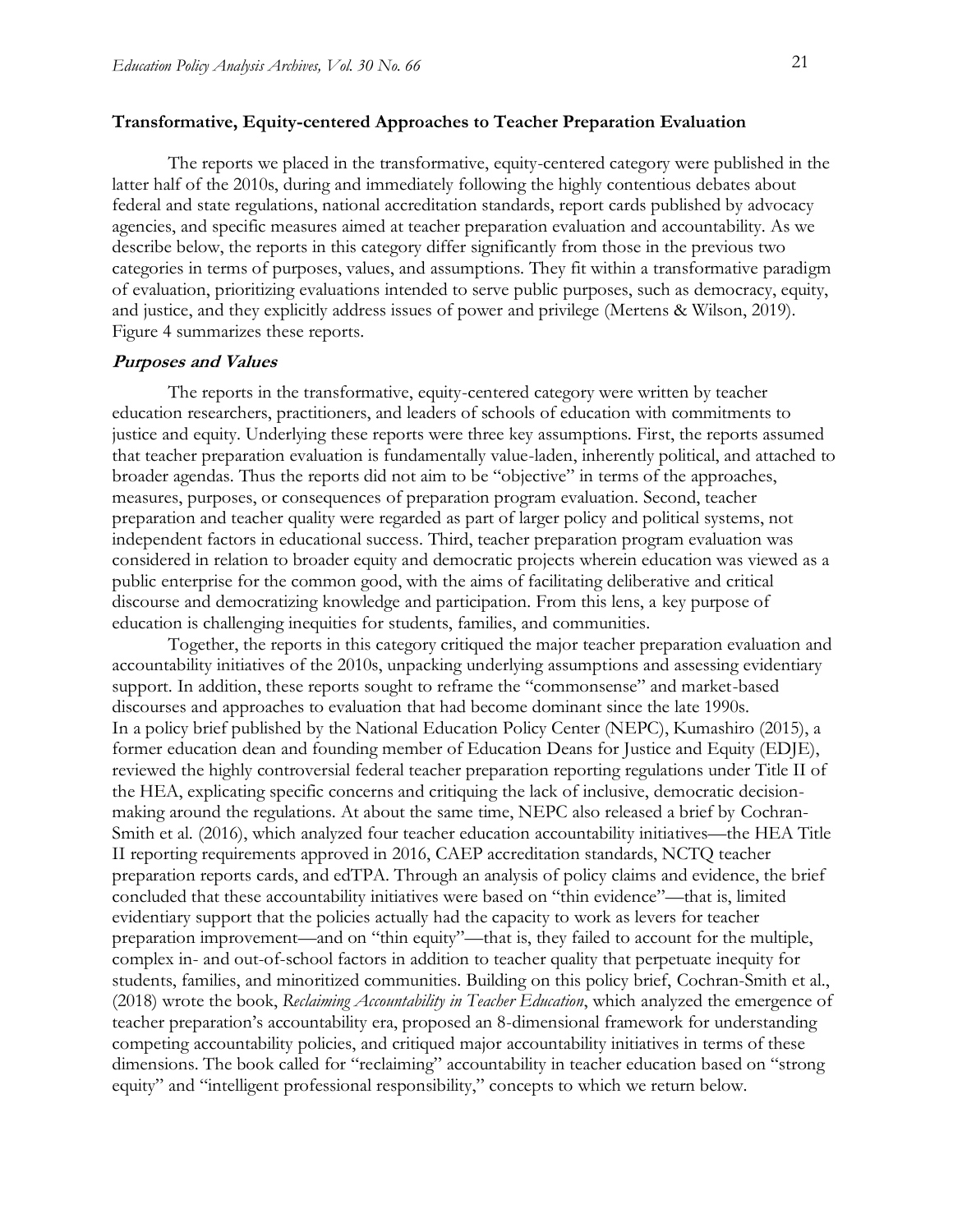### **Figure 4**

*Transformative, Equity-centered Approaches to Teacher Preparation Evaluation, Assessment, and Accountability (arranged chronologically and by group)*

| Report                                                                                                                                                                                                                                                                                                                                                          | Sponsoring/Publishing<br>Organization & Funding<br>Sources                                                                                                                                                                                                                                      | Format & Intended<br>Audience                                                                                                | Purpose of Report                                                                                                                                                                                                                                                                                                                                                        | Recommendations                                                                                                                                                                                                                                                                                                                                                                                                                                                                                                                         |
|-----------------------------------------------------------------------------------------------------------------------------------------------------------------------------------------------------------------------------------------------------------------------------------------------------------------------------------------------------------------|-------------------------------------------------------------------------------------------------------------------------------------------------------------------------------------------------------------------------------------------------------------------------------------------------|------------------------------------------------------------------------------------------------------------------------------|--------------------------------------------------------------------------------------------------------------------------------------------------------------------------------------------------------------------------------------------------------------------------------------------------------------------------------------------------------------------------|-----------------------------------------------------------------------------------------------------------------------------------------------------------------------------------------------------------------------------------------------------------------------------------------------------------------------------------------------------------------------------------------------------------------------------------------------------------------------------------------------------------------------------------------|
| Kumashiro, K.K. (2015).<br>Review of proposed 2015 federal<br>teacher preparation regulations.<br>National Education Policy<br>Center.                                                                                                                                                                                                                          | Publishing Organization:<br>National Education Policy<br>Center, a policy center<br>housed at the University of<br>Colorado-Boulder,<br>committed to producing<br>and disseminating high-<br>quality, peer-reviewed<br>research to inform<br>education policy decisions.<br>Funding Source: N/A | Format: 15-page<br>brief<br>Intended Audience:<br>researchers, teacher<br>educators, policy<br>makers                        | Analyze the<br>$\bullet$<br>evidentiary support<br>for the proposed 2015<br>federal teacher<br>preparation<br>regulations<br>Identify concerns<br>about to the<br>regulations.                                                                                                                                                                                           | Regulations should consider the<br>$\bullet$<br>added burden to institutions<br>Regulations should consider the<br>$\bullet$<br>impact of a teacher in relation to<br>larger systems<br>Regulations should minimize<br>barriers to the profession,<br>particularly for under-represented<br>groups<br>Regulations should consider a<br>$\bullet$<br>broadly the goals of publication<br>education                                                                                                                                       |
| <b>Education Deans for Justice</b><br>and Equity (2019a). Seven<br>trends in U.S. teacher education<br>and the need to address systemic<br>injustices. National Education<br>Policy Center.<br><b>Education Deans for Justice</b><br>and Equity (2019). $A$<br>framework for assessment and<br>transformation ("The EDJE<br>Framework") v.6.20.2019.<br>Author. | National Education Policy<br>Center, a policy center<br>housed at the University of<br>Colorado-Boulder,<br>committed to producing<br>and disseminating high-<br>quality, peer-reviewed<br>research to inform<br>education policy decisions.<br>Funding Source: N/A                             | Format: 16-page<br>report; 21-page<br>framework<br>Intended Audience:<br>researchers, teacher<br>educators, policy<br>makers | Analyze current trends<br>$\bullet$<br>in teacher preparation,<br>including federal<br>regulations, national<br>programmatic<br>accreditation, state<br>level policies, and the<br>role of advocacy<br>groups<br>Offer a framework for<br>assessment and<br>transformation in<br>teacher education/<br>schools of education<br>for action planning<br>and implementation | Framework for institutional<br>$\bullet$<br>assessment and strategic planning<br>Assumes educational institutions<br>$\bullet$<br>are not politically or ideologically<br>neutral<br>Considers the role of schooling in<br>$\bullet$<br>relation to a larger society<br>To advance justice and equity in<br>$\bullet$<br>education must consider the<br>systems broadly in the following<br>categories: (a) governance and<br>finances; (b) teaching and learning;<br>(c) faculty and staff; and (d)<br>partnerships and public impact. |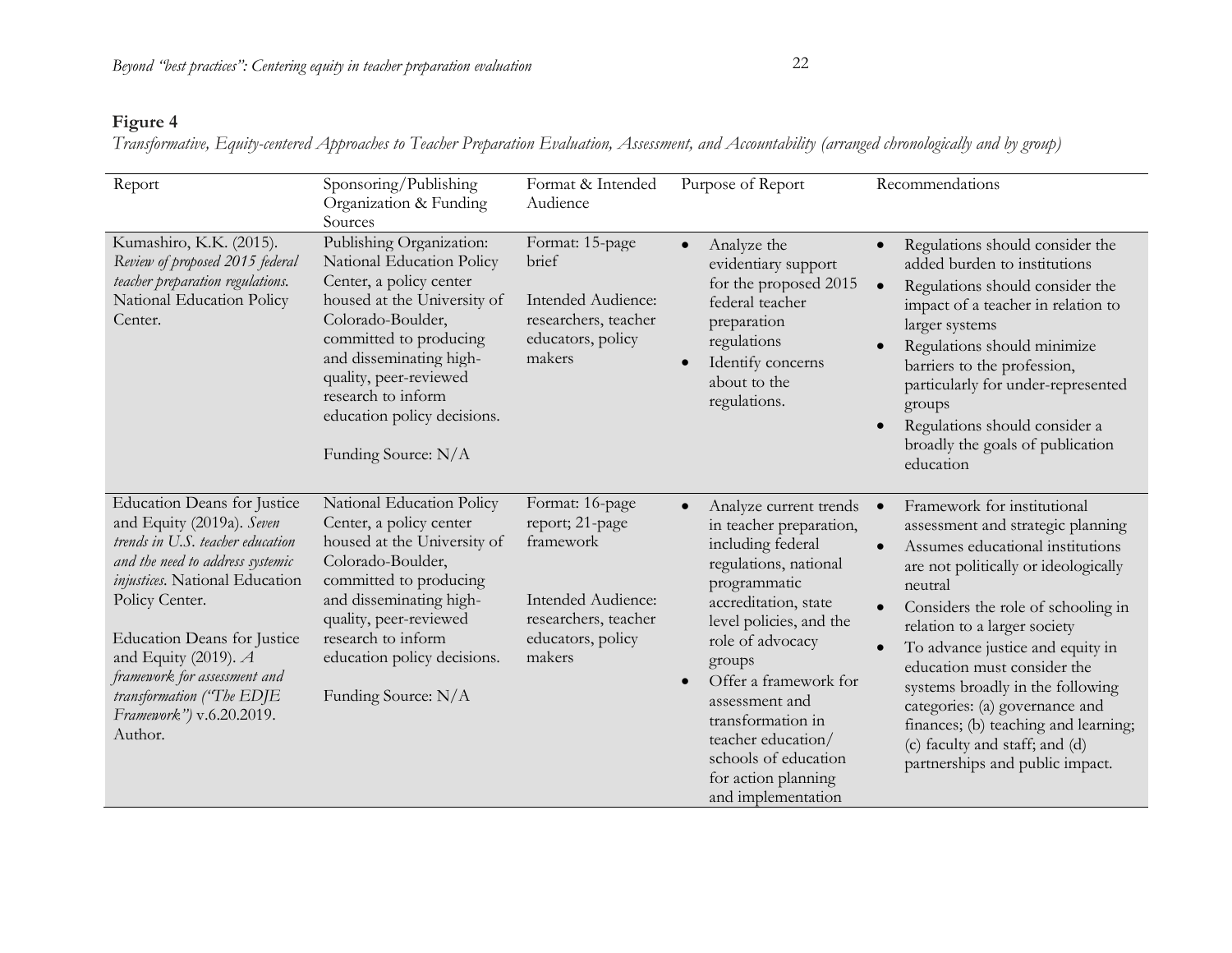| Report                                                                                                                                                                                                                                                                                            | Sponsoring/Publishing<br>Organization & Funding                                                                                                                                                                                                                                    | Format & Intended<br>Audience                                                                        | Purpose of Report                                                                                                                                                                                                                                                                                                                                                                                                            | Recommendations                                                                                                                                                                                                                                                                                                                                                               |
|---------------------------------------------------------------------------------------------------------------------------------------------------------------------------------------------------------------------------------------------------------------------------------------------------|------------------------------------------------------------------------------------------------------------------------------------------------------------------------------------------------------------------------------------------------------------------------------------|------------------------------------------------------------------------------------------------------|------------------------------------------------------------------------------------------------------------------------------------------------------------------------------------------------------------------------------------------------------------------------------------------------------------------------------------------------------------------------------------------------------------------------------|-------------------------------------------------------------------------------------------------------------------------------------------------------------------------------------------------------------------------------------------------------------------------------------------------------------------------------------------------------------------------------|
| Cochran-Smith, M., Stern,<br>R., Sánchez, J. G., Miller, A.,<br>Keefe, E. S., Fernández, M.<br>B., Chang, W. C., Carney, M.<br>C., Burton, S., & Baker, M.<br>(2016). Holding teacher<br>preparation accountable: A review<br>of claims and evidence. National<br><b>Education Policy Center.</b> | Sources<br>Publishing Organization:<br>National Education Policy<br>Center, a policy center<br>housed at the University of<br>Colorado Boulder<br>committed to producing<br>and disseminating high-<br>quality, peer-reviewed<br>research to inform<br>education policy decisions. | Format: 34-page<br>brief<br>Intended Audience:<br>researchers, teacher<br>educators,<br>policymakers | Analyze major<br>$\bullet$<br>$\bullet$<br>national initiatives<br>intended to improve<br>teacher quality by<br>"holding teacher"<br>$\bullet$<br>education<br>accountable" for its<br>arrangements and/or<br>its outcomes<br>Examine the claims<br>$\bullet$<br>and evidentiary<br>support behind the<br>dominant<br>accountability<br>paradigm<br>Propose an alternative<br>for the dominant<br>accountability<br>paradigm | Policymakers must acknowledge<br>multiple factors that that influence<br>student outcomes, including<br>teacher quality<br>Evaluation systems should support<br>programmatic improvement and<br>change<br>Offer a framework for democratic<br>accountability in teacher education<br>across eight dimensions with<br>themes of strong democracy,<br>strong equity, democratic |
| Cochran-Smith, M.,<br>Carney. M. C., Keefe, E. S.,<br>Burton, S., Chang, W.C.,<br>Fernandez, M. B., Miller,<br>A. F., Sanchez, J. G., &<br>Baker, M. (2018). Reclaiming<br>accountability in teacher<br>education. Teachers College<br>Press.                                                     | Publishing Organization:<br>Teachers College Press<br>Funding Source: N/A                                                                                                                                                                                                          | Format: 228-page<br>book                                                                             |                                                                                                                                                                                                                                                                                                                                                                                                                              | accountability as an alternative to<br>the dominant paradigm, intelligent<br>professional responsibility, and<br>deliberative and critical democratic<br>education                                                                                                                                                                                                            |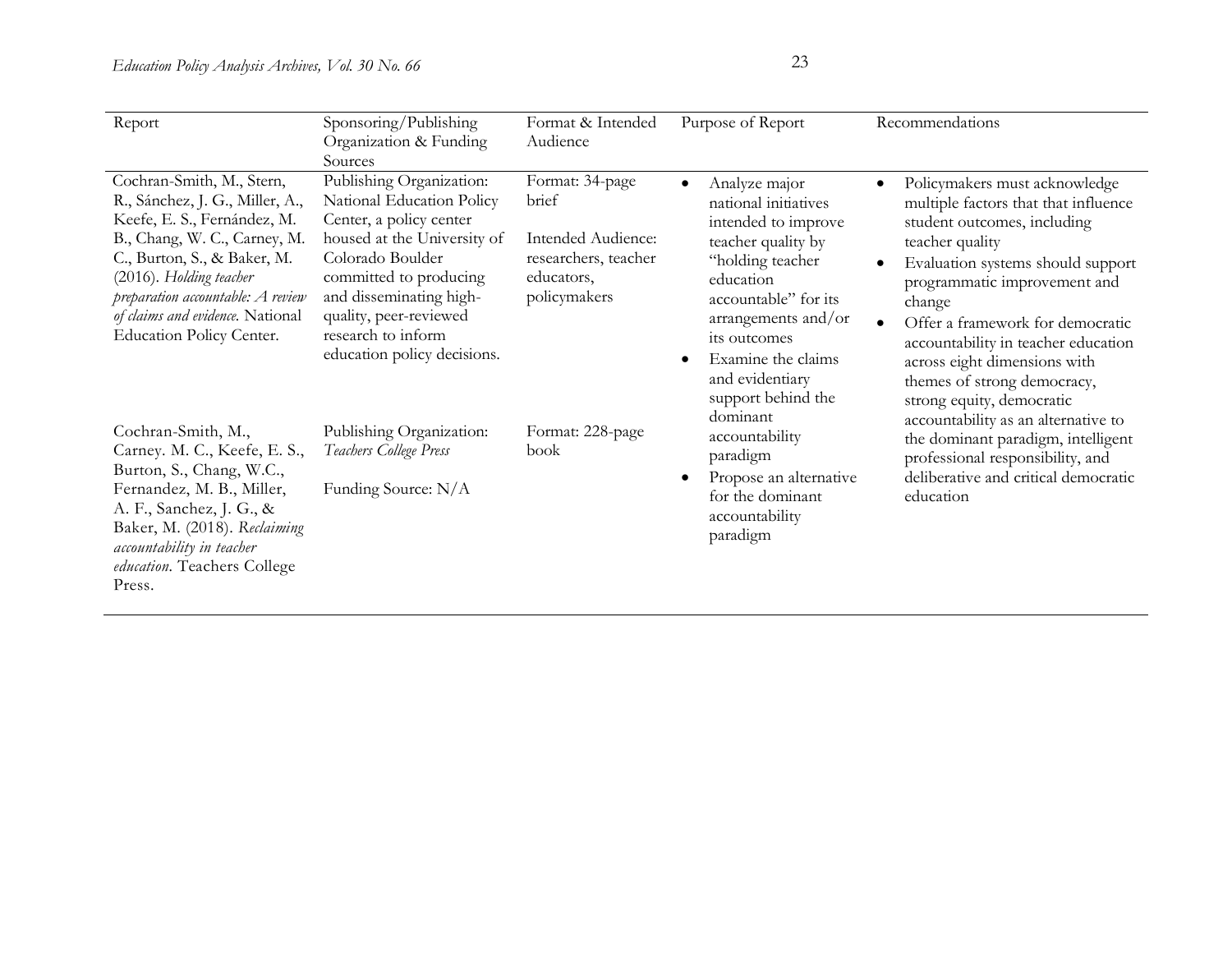Building on the work of Kumashiro (2015) and Cochran-Smith et al. (2016, 2018), Education Deans for Equity and Justice (EDJE, 2019a, 2019b), a nationwide alliance of 300+ current and former leaders of colleges, schools, and departments of education, released a policy brief outlining problematic trends in teacher preparation, including widespread teacher education external accountability mechanisms. The EDJE report (2019a) critiqued these reform efforts for obscuring "legacies of systemic injustices" and "focusing narrowly on student achievement, teacher accountability, rewards, and punishments" (p. 3). To address these critiques, EDJE (2019a,b) developed a comprehensive "Framework for Assessment and Transformation" to guide the work of schools of education. EDJE (2019a, 2019b) called for evaluation systems that recognized teacher preparation as part of broader systems that include governance and finance, faculty and staff, teaching and learning, and partnerships and public impact, and that lead to genuine improvement in teacher preparation.

#### **"Best Practice"**

In contrast to the reports in the first two categories, the reports in the transformative category positioned equity and democracy at the center of evaluation. These reports rejected the concept of "best practice" in teacher preparation evaluation, instead proposing accountability and evaluation frameworks that: (1) recognize power inequities across multiple individual, institutional, and ideological systems; (2) balance external and internal accountability through democratic processes; and (3) provide feedback that leads to improvement consistent with democratic processes and advancing the aims of equity.

The reports in the transformative category call for teacher preparation program evaluation, assessment, and/or accountability systems that acknowledge the broader systems and structures that perpetuate inequities and injustices. The EDJE (2019a) report argued that, "teacher education should be guided by a deep understanding of the roles of schools and universities within a larger society" (p. 6). EDJE offered a framework with thirteen priority work areas grouped in four categories to identify power structures and systems that perpetuate inequity in order to dismantle them. Along similar lines, in their framework for democratic accountability in teacher preparation, Cochran-Smith et al. (2018) called for accountability and evaluation systems that recognize and challenge systems, structures, and processes that perpetuate inequities as they relate to teaching and teacher education. This involves reframing and expanding measures, approaches, and processes that are part of teacher preparation program evaluation systems.

The reports in the transformative category also argued for systems of teacher preparation evaluation that balance external and internal accountability. Cochran-Smith et al. (2018) called for "intelligent professional responsibility" in teacher preparation, linking the concept of "intelligent accountability" (O'Neill, 2013) with the argument that *external* accountability structures should create the conditions for capacity-building and collaboration among multiple stakeholders, leading to strong *internal* accountability and professional trust through joint decision-making and participation (Fullan et al., 2015). Along similar lines, the EDJE reports (2019a,b) called for teacher preparation program assessment that is accountable to, and works in solidarity with, families and communities.

The reports in the transformative, equity-centered category differ from both the reports in the post-positivist, methods-focused category, which call for explicit or single measures, and from the reports in the pragmatic, use-oriented category, which do not prioritize particular aims of evaluation, but rather acknowledge multiple purposes depending on users. In contrast, the reports in the transformative category work from the explicit goal of centering equity, using multiple measures tailored to local contexts. As Cochran-Smith et al. (2018) argue, this kind of evaluation and accountability, "does not assume that all teacher education programs would meet the same goals or use the same assessments, but it does assume that all teacher preparation programs would be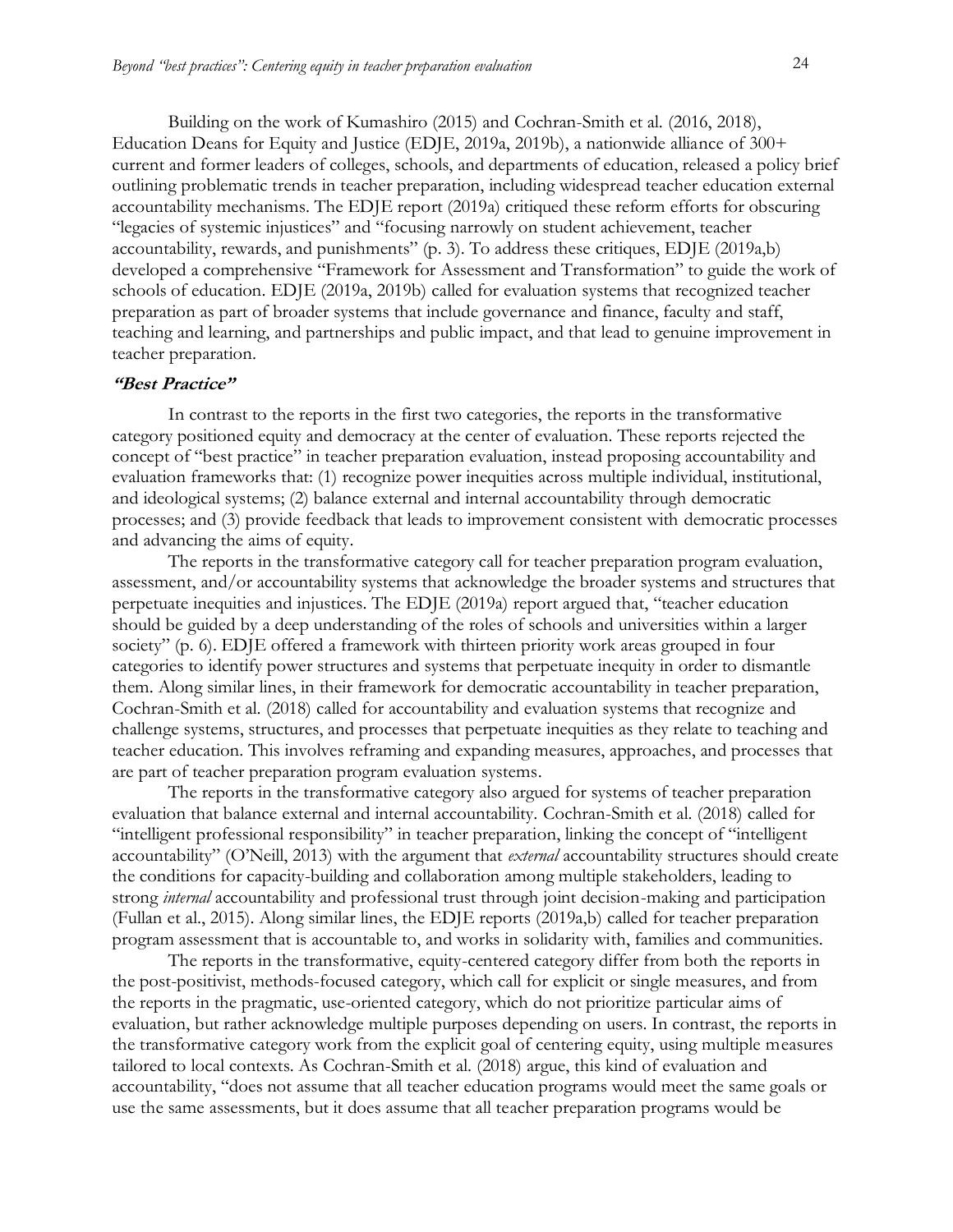responsible for preparing teachers to identify and challenge inequities in school and society and prepare their students to live and work in a democratic society" (p. 169). For the reports in the transformative category, the trustworthiness of evaluation measures is determined by multiple factors, including the extent to which the measures address issues of power and privilege and the extent to which they authentically represent the voices of those with a genuine stake in teacher preparation as part of the evaluation process. Together, the reports in the transformative, equitycentered category aim to reframe teacher preparation evaluation away from a market-oriented, external accountability paradigm and toward an equity-centered, democratic system based on strong equity and intelligent professional responsibility.

### **Cross-cutting Comments: Teacher Education Evaluation/Accountability Reports**

There is certainly no lack of interest in teacher education evaluation and accountability, and, as the above discussion indicates, many groups have weighed in on this topic. Below we highlight some cross-cutting similarities and differences.

#### **"Best Practice" and the Logic of Accountability**

The reports in the postpositivist and pragmatic categories share the general premise that teacher preparation evaluation has three purposes—accountability, consumer/public information, and program improvement. With most of the reports in the postpositivist and pragmatic categories, the key to all of these is the use of assessments that yield valid inferences. For the reports in the postpositivist category, assessments are intended to be coupled with state-level data systems linking program data with data on student achievement, teacher performance, program satisfaction, and/or retention. Thus, for this category, "best practice" in evaluation is defined as the widespread implementation of validated, standardized, and uniform measures that assess programs' and graduates' effectiveness consistent with top-down approaches to reform. Although the pragmatic reports also identify validity as the key to selecting measures, they do not define "best practice" in terms of particular assessment tools, and their recommendations do not necessarily coincide with top-down policy approaches. Rather these reports emphasize evaluation use by various audiences, which depends on alignment among purposes, measures, and usability.

The logic of the reports in the transformative category diverges from postpositivist logic and, in a different way, from pragmatic logic. The transformative reports explicitly reject the postpositivist assumption that high-stakes, externally-driven accountability systems, rooted in market logic, will produce substantive change *unless and until* the staggering economic, social, and political inequities in the nation are also addressed. Further, the reports in the transformative category are informed by the conclusion that top-down, high-stakes evaluation systems and standardized practices in teacher preparation tend to foster superficial compliance, deprofessionalization, and uniformity rather than genuine transformation and attention to local problems (Kornfeld et al., 2007; Valli & Rennert-Ariev, 2002). In contrast, the reports in the transformative category are similar to those in the pragmatic category in that they assume that evaluation should be tied to the interests and values of relevant users rather than predetermined by the designation of particular assessments by state- or federal-level reforms. However, in contrast to the reports in the pragmatic category, the reports in the transformative category go beyond recognition of multiple stakeholders. They also assert that evaluation should be reclaimed and reinvented by the profession in collaboration with the groups most affected by inequities and should be guided by principles related to democratic education, justice, and strong equity.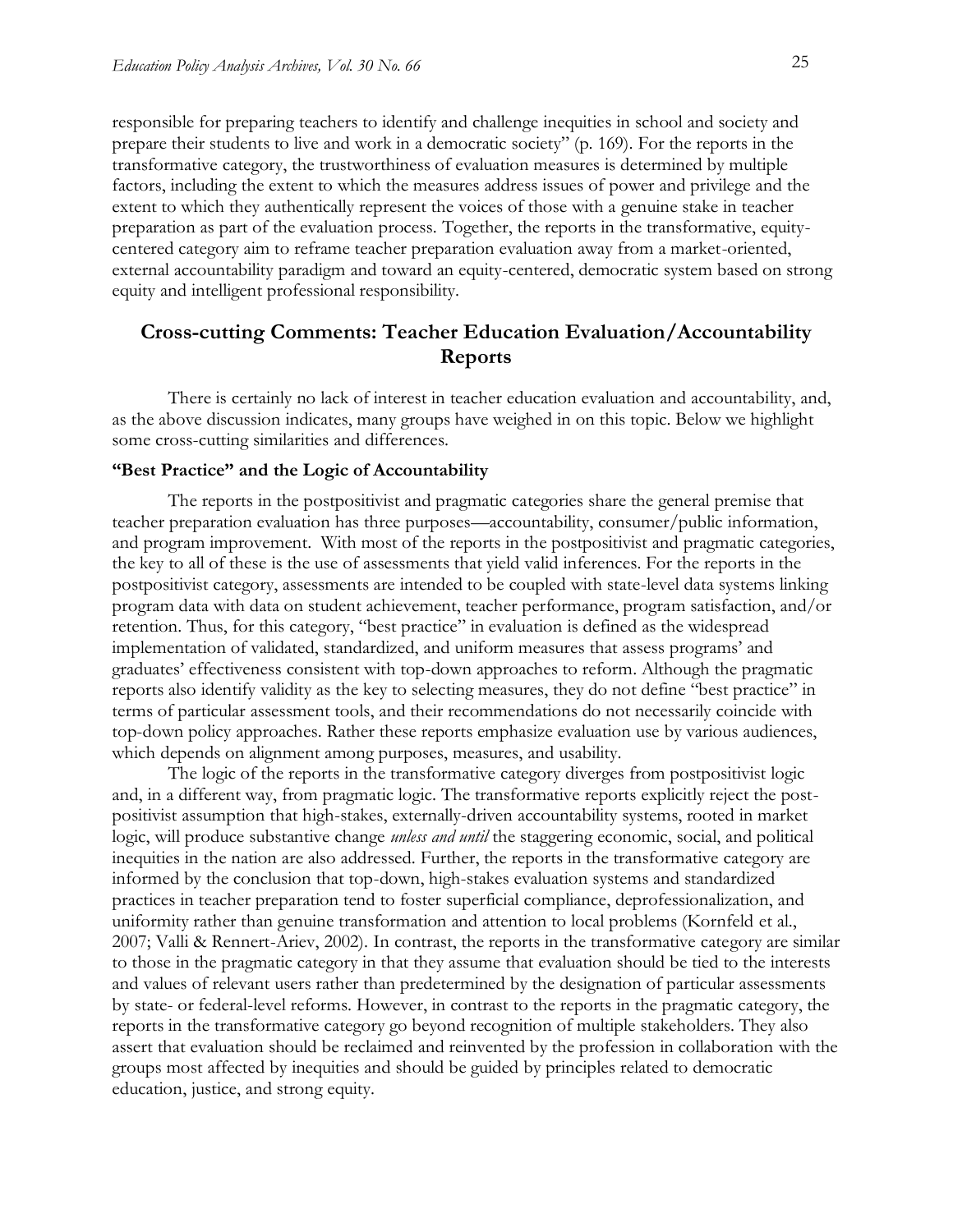#### **Teacher Preparation Evaluation and Equity**

The terms "equity" and "justice" appear very few times in the reports in the postpositivist and pragmatic categories, while the terms "accountability," "effectiveness," "data systems," and "validity" appear repeatedly. It would be incorrect, however, to conclude that there is not an equity aspect to some of these reports. The reports in the postpositivist category assume that one goal of holding teacher education accountable is ensuring that "all" the nation's children and "all" the nation's schools have access to quality teachers. This perspective on equity rests on two premises first, that teacher quality/teacher effectiveness is the most important school factor in students' achievement, and second, that schools with large numbers of minoritized students and/or students living in poverty are the least likely to have access to effective teachers. The Education Trust (2008, 2017) refers to the combination of these two premises as "the teacher quality gap," which is presumed to exacerbate the "achievement gap."

The concept of equity implicit in nearly all of the reports in our first category is that lack of access to teacher quality is a primary *cause* of educational and societal inequity and thus, that redistribution of access to teacher quality is a primary *cure* for inequity. In other words, it is assumed that the redistribution of educational resources, especially teacher quality, has the power to close the "gaps" that separate under-served students from their economically, politically, and socially advantaged peers. This assumption is consistent with the larger notion, prominent in social policy since Lyndon Johnson's era, that poverty and income inequality are problems that are "susceptible to correction" through education (Kantor & Lowe, 2013). Along these lines, the reports in the postpositivist category assume that equity is more or less a by-product of a system wherein all school students have teachers whose preparation programs (and candidates) have been held accountable to rigorous, evidence-based, and valid metrics regarding performance, impact, and career trajectories. As noted above, Cochran-Smith et al. (2016, 2018) referred to this perspective as *thin equity* because it assumes that students' equal access to teacher quality—achieved through redistribution—can fix inequity without addressing the systems and structures of power and privilege that produce and reproduce inequity in the first place. Evaluation conceptualized from a thin equity lens does *not* account for the need to: redistribute education resources, including teacher quality, *as well as* resources well beyond education; recognize the knowledge and experiential resources of minoritized communities; and, authentically represent the voices of marginalized groups as stakeholders in deliberations. Evaluation from a thin equity perspective thus tends to mask the structural and systemic barriers that perpetuate inequality, including its racialized nature (Au, 2016).

The reports in the pragmatic category concentrate on the use of validated tools and systems aligned with the purposes of intended users and audiences, which means that these reports vary in attention to equity. Most are intended to support state-level policy makers working to redesign their evaluation systems so that they focus on outcomes (CCSSO, 2012, 2017; Coggshall et al., 2012); thus their assumptions related to equity are similar to those of the reports in the postpositivist category. The NAEd report (Feuer et al., 2013), however, acknowledges multiple audiences with varying evaluation purposes. In this sense, the NAEd report is not wedded to a particular view of equity since this depends on the values and intentions of users.

Unlike the reports in the first and second categories, the reports in the third transformative category work from the perspective of *strong equity,* arguing that issues of justice and equity should be front and center in all aspects of evaluation and accountability. Applying to teacher preparation the social justice theories of political philosopher, Nancy Fraser (2003, 2009)<sup>4</sup> and others, Cochran-

 $\overline{a}$ 

<sup>4</sup> Cochran-Smith (2010) used Fraser's two dimensions of social justice (redistribution and recognition) in earlier efforts to theorize teacher education for social justice, prior to using an adaptation of Fraser's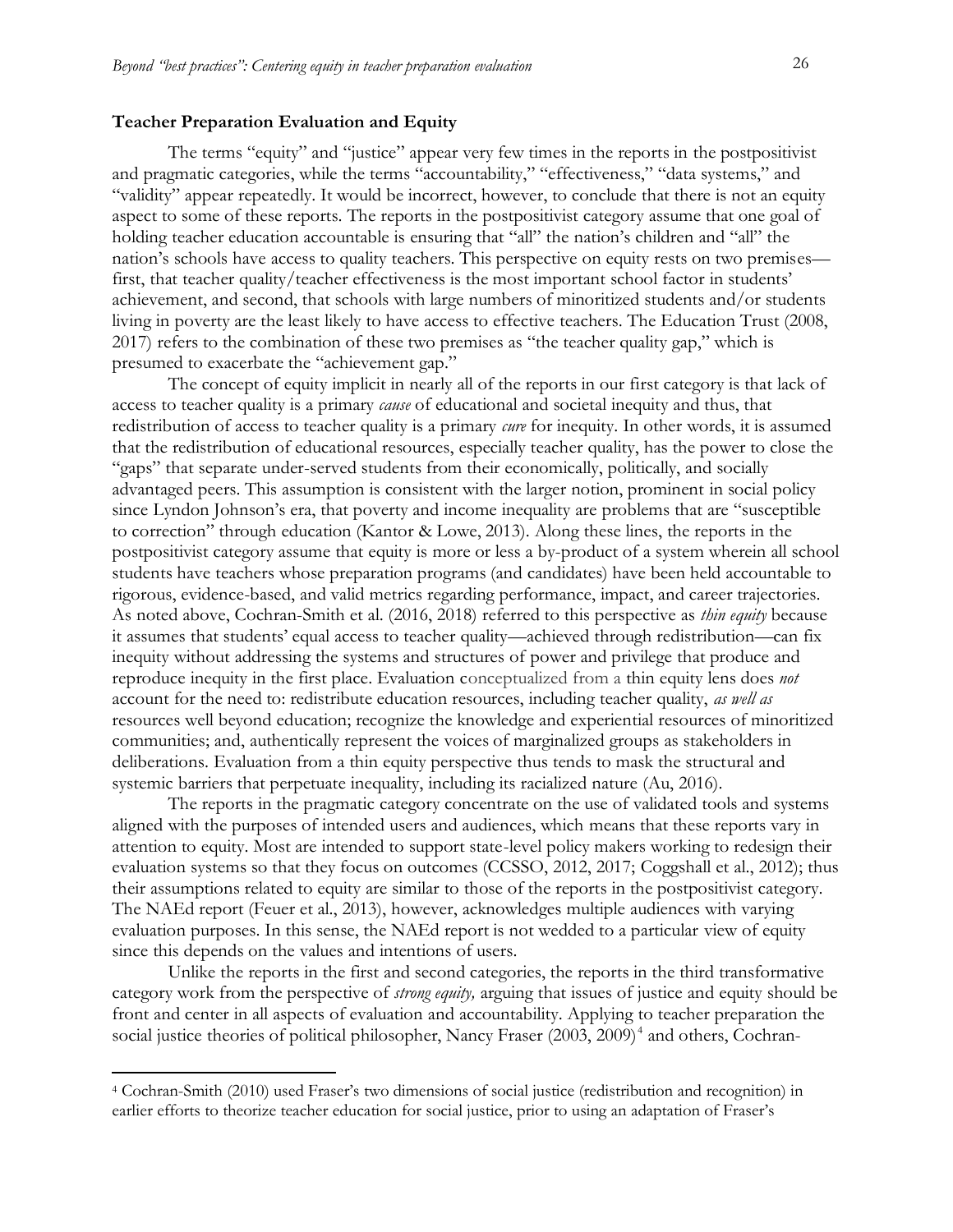$\overline{a}$ 

Smith et al. have defined *strong equity* in teacher education evaluation in terms of four dimensions redistribution (a socioeconomic dimension), recognition (a cultural dimension), representation (a political dimension), and reframing (a discursive dimension). We return later to these dimensions, which are elaborated elsewhere (Cochran-Smith, 2010; Cochran-Smith & Keefe, in press; Cochran-Smith et al., 2016, 2018).

### **Beyond "Best Practices" for Evaluating Teacher Preparation: Recommendations for Centering Equity**

Many researchers, policymakers, and practitioners want to know definitively what the "best practices" are for evaluating teacher preparation. To consider this question, we turn once again to ideas from evaluation theory.

Evaluation scholars, Schwandt and Gates' (2016), argue that in "social, political, and cultural environments indelibly marked by significant inequalities, power differentials, uncertainty, ambiguity, and interpretability" (p. 67), evaluation should provide a kind of social conscience. They state:

Our goal is to push the practice of evaluation further into the domain of a normative undertaking that tackles the questions, 'Are we doing the right thing?' and 'What makes this the right thing to do?' as opposed to being content with remaining a positive practice largely concerned only with the question of 'Are we doing this right?' (pp. 67-68)

Here, we use Schwandt and Gates' (2016, 2021) distinction between "doing things right" and "doing the right thing" to raise questions about "best practices" in teacher preparation evaluation. In this article, each time we use the phrase, "best practices," we enclose it within scare quotes to signal that we are problematizing the term.

In teacher preparation evaluation, the term, "best practices" has the same valence as Schwandt and Gates' question, "Are we doing this right?" In other words, "best practices" is related to the kinds of instrumental questions that animate many of the reports we reviewed, such as: "Can we overcome the difficulties to develop a value-added measure to assess preparation program quality in terms of graduates' impact on achievement?" "Do the observation protocols used by preparation programs provide information for making valid inferences about teacher performance?" "Which evaluation tools align with an organization's or state's evaluation purpose?" "Is there adequate empirical evidence to stipulate teacher candidate admissions criteria as part of program evaluation?" Notably, all of these queries focus on technical, methodological, and/or instrumental aspects of getting evaluation "right," and none is related to the normative question, "Are we doing the right thing?" The current status of teacher preparation evaluation mirrors the status quo of the field of evaluation more generally, as charged by the Equitable Evaluation Project (2017): "evaluation seems to be among the last organizational functions to be examined and revamped through an equity lens."

 In the preceding sections of this article, we identified the "best practices" recommended for teacher preparation evaluation in the postpositivist and pragmatic reports, and we suggested that the concept of "best practices" is not conceptually consistent with the transformative reports. Consistent with our analysis, we ourselves do *not* propose "best practices" for teacher preparation

development of three dimensions in theorizing accountability (Cochran-Smith et al., 2016, 2018). Detailed elaboration of Fraser's ideas, related concepts and literature, and their application to teacher education accountability/evaluation is included elsewhere (Cochran-Smith, et al., 2016, 2018; Cochran-Smith & Keefe, in press).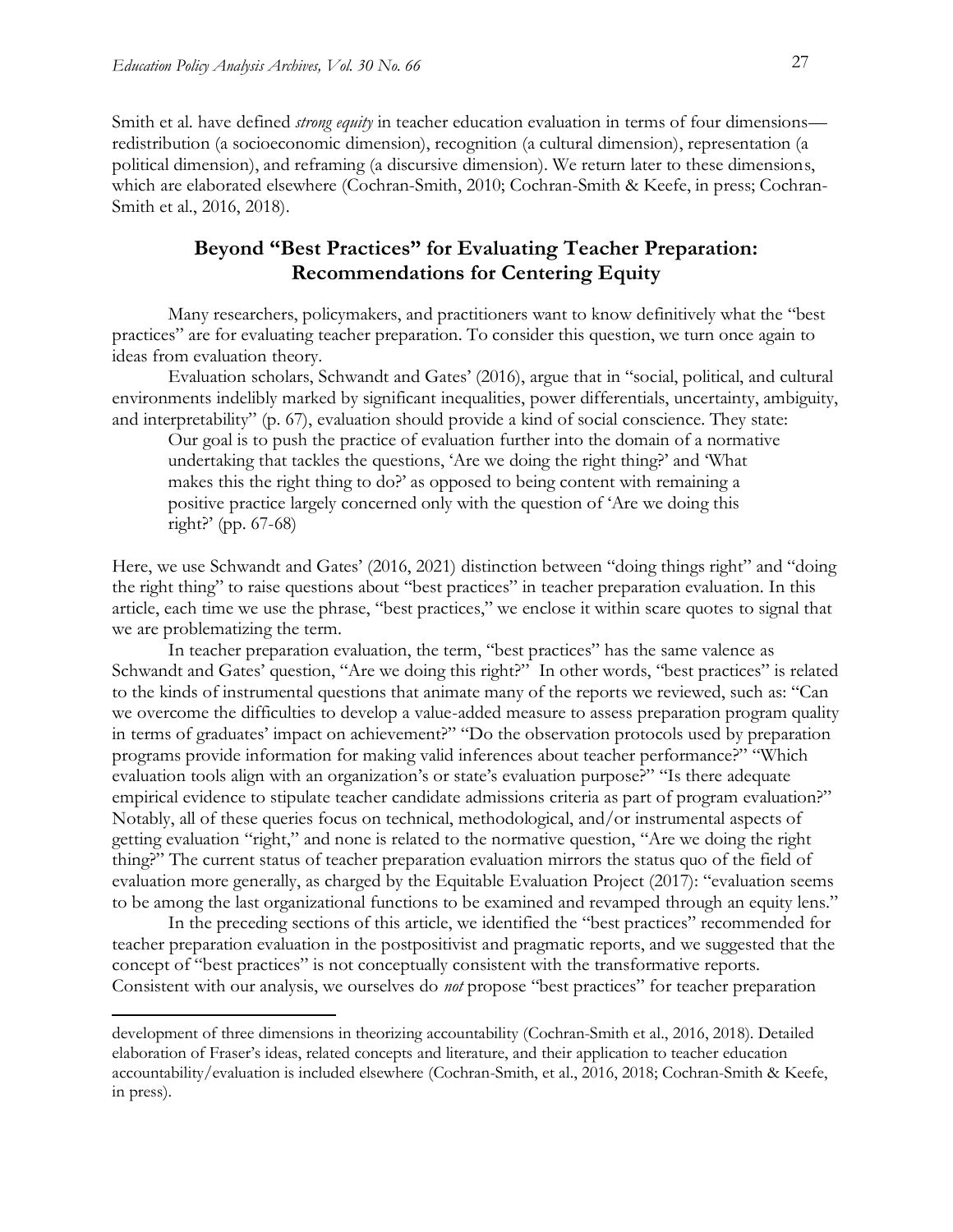evaluation in concluding this article. Rather, consistent with the normative question, "Are we doing the right thing?" we call for teacher preparation evaluation that draws on "guiding principles" rather than "best practices." The distinction we are making here is conceptual in that the phrase, "guiding principles," is intended to signal that teacher preparation evaluation, which we argue should be *strong equity*-*centered*, must be understood as normative, critical, and context-specific. In contrast, the term, "best practices," signals "proven" methods in the sense used by the Department of Education's What Works Clearing House, which suggests that teacher preparation evaluation can be objective, uniform, and decontextualized.

In problematizing the notion of "best practices," we are *not* asserting that *none* of the approaches considered as "best practice" in the reports we reviewed or the practices currently in place in state evaluation systems could be part of strong equity-centered evaluation systems. To the contrary, for example, a particular classroom observation protocol or a particular system for tracking the placements and retention of program graduates might indeed be utilized in a *strong equity*centered evaluation system. However, this would depend on whether these evaluation tools were part of a larger strong equity-centered evaluation approach that involved the authentic representation of minoritized families and community members, recognized the cultural values of non-dominant groups, included redistribution of resources, and worked at the level of structures and systems. When teacher preparation evaluation is *strong equity*-*centered*, as we call for here, mechanisms, processes, and content are jointly determined by relevant professional organizations, participants in preparation programs, and members of local communities, schools, and families, through a codesigned process (Ishimaru et al., 2018, 2019). This means that evaluation tools cannot be completely pre-determined but, rather, emerge from the "knowledge, priorities, and agendas" of students, families, and communities (Ishimaru, 2019, p. 8), the goals of programs and participants, and appropriate notions of trustworthiness and validity. This means expanding "what counts" in preparation program evaluation, by changing evaluation metrics, policies, and practices to draw on the cultural values and shared knowledge and experience of students, families, and communities.

In light of the issues we raise above, we call for approaches and models of teacher preparation evaluation with *strong equity* at the center. To support this task, we recommend a set of principles and guidelines (See Figure 5) organized according to the four dimensions of *strong equity* and consistent with recent discussions of equity in the evaluation field.

#### **Figure 5**

*Guiding Principles for a Strong Equity-Centered Approach to Teacher Preparation Evaluation*

#### **Guiding Principles for a Strong Equity-Centered Approach to Teacher Preparation Evaluation**

#### **Dimension 1: Reframing Evaluation**

- 1. Establish *strong equity as an explicit goal and desired outcome* of teacher preparation evaluation, not a presumed by-product.
- 2. Build *attention to equity into the entire process of teacher preparation evaluation*, including establishing the purposes of the evaluation, deciding on how evidence will be generated and used and how validity will be defined, determining who will have an authentic voice in establishing the purposes and values that drive evaluation (including members of nondominant communities served by the schools that partner with teacher preparation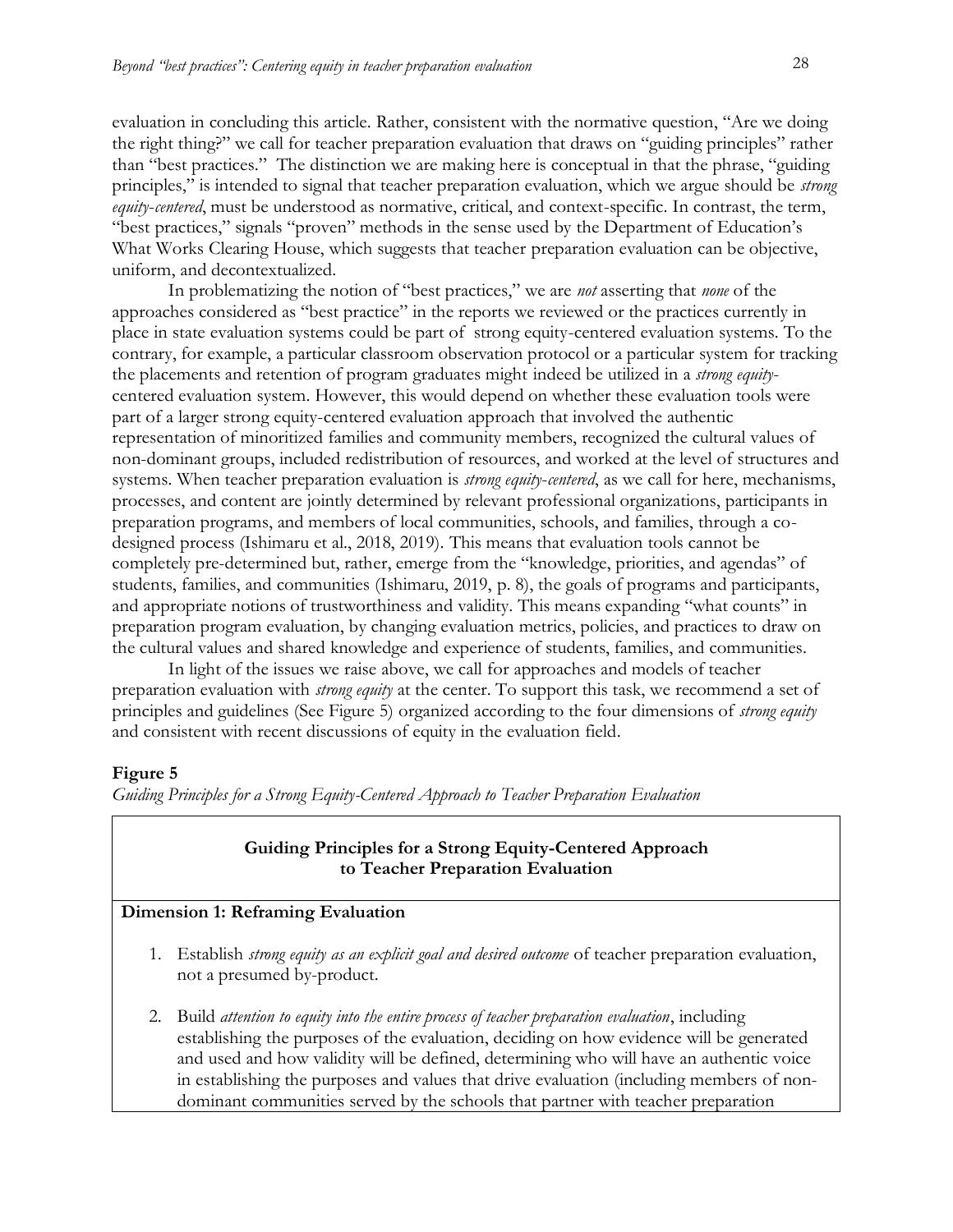programs), and how the composition and diversity of the groups that are involved in evaluation policies and practices will be determined.

- 3. Utilize evaluation *tools and instruments* related to teacher preparation structures, program components, processes, curricula, and assessments that have the capacity to provide usable information *for ongoing programmatic self-examination and improvement with attention to issues of equity in all areas*.
- 4. Draw on the expertise and experience of an interdisciplinary task force that includes all relevant stakeholders in teacher preparation, including teacher education practitioners and members of non-dominant communities served by the schools that partner with preparation programs, to establish a set of *key teacher preparation equity indicators* to be used across teacher preparation evaluations.

### **Dimension 2: Redistribution of educational opportunities, access, and resources and resources beyond education**

- 5. *Work at a structural/systems level* in teacher preparation evaluation that recognizes and addresses the multiple systemic and structural barriers—in addition to teacher quality that produce and reproduce inequality in students' achievement and other school outcomes, such as: poverty; inequities in school funding, school organization and support, family and community resources; institutionalized racism; and, social policies and practices that maintain or exacerbate inequities related to health care, housing, transportation, jobs, law enforcement, and early childhood services
- 6. Consider *problems and unequal outcomes and opportunities the responsibility of "the system*," not simply of individuals, such as teacher educators, preparation programs, teachers, teacher candidates, and school-based teachers and leaders.

### **Dimension 3: Representation of multiple stakeholders**

- 7. Ensure that all those with a genuine stake in teacher preparation evaluation, including teacher educators, school-based educators, the families and community members served by the schools (including those from minoritized communities most affected by the inequities that exist), and members of professional organizations are authentically represented in purpose-setting, decision-making, evidence generation and interpretation, and determinations of consequences regarding teacher preparation evaluation.
- 8. Acknowledge and address power issues in evaluation and incorporate, as appropriate, approaches that are intentionally designed to share power and address power imbalances between external evaluators and those being evaluated, on one hand, and between teacher preparation programs and the communities they serve, on the other hand.
- 9. Focus on intelligent professional responsibility rather than imposed external accountability; external accountability agencies should be charged with supporting the capacity for strong internal accountability, supporting local innovation, and supporting the democratization of knowledge for teaching and teacher education.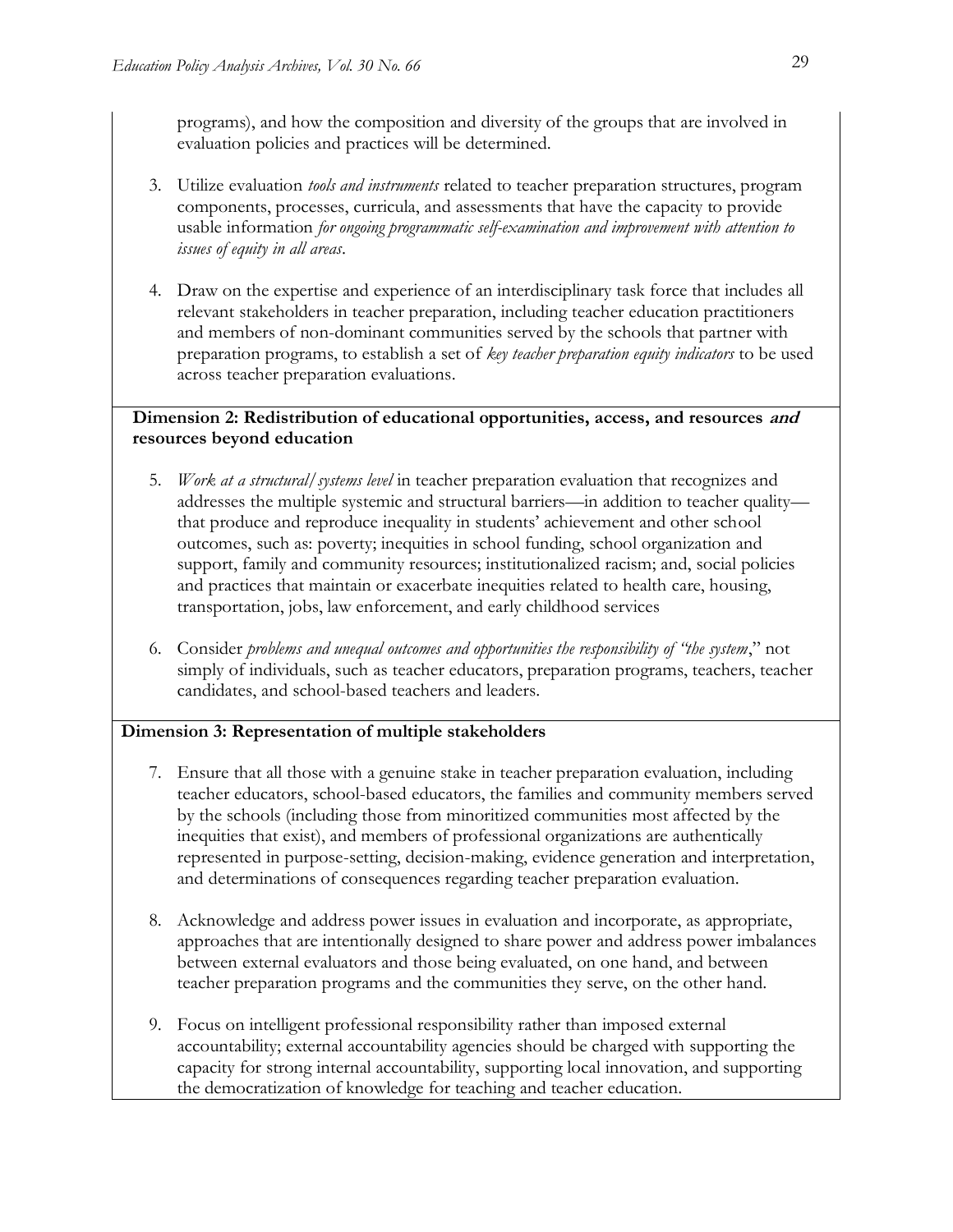$\overline{a}$ 

#### **Dimension 4: Recognition of cultural values that are not part of dominant institutionalized hierarchies**

- 10. Recognize and draw on the perspectives, knowledge sources, and experiences of those most affected by the root causes of inequity, especially parents, families, and community member from minoritized communities.
- 11. Where appropriate, include evaluation models such as participatory evaluation, empowerment evaluation, Indigenous evaluation, and culturally responsive evaluation, all of which are intended to recognize and build on the cultural values of minoritized groups.

Ideally this article would conclude with examples of teacher preparation evaluation systems that are in keeping with the guiding principles outlined above. To our knowledge, however, evaluation *systems* of this kind do not exist in the United States, and although there are some evaluation systems in other developed countries consistent with some aspects of what we are calling for here, policy borrowing at the level of systems does not seem feasible. We also recognize the power differential across U.S. teacher education programs, in that not all teacher education programs have access to the same resources within/across institutional settings (Labaree, 2008).

It should be noted, however, that although most evaluation *systems* do not make equity the centerpiece, many local programs, which vary in resources, size, and access to power, are designed intentionally to address equity issues and are involved in efforts to assess their work along these lines. For example, to address the disconnect between teacher candidates and the communities they serve, which is related to the *strong equity* dimensions of representation and recognition, a number of preparation programs have established equitable relationships with community members affected by inequities, working with them as co-teacher educators to make decisions about teacher preparation curricula, fieldwork, teacher candidate evaluation, and program assessment.<sup>5</sup> Additionally, a number of programs have endeavored to establish and sustain equitable partnerships between schools and universities (e.g., Burroughs et al., 2020; McDonald et al., 2014). Although these programs are clearly not teacher preparation evaluation systems, they are in keeping with the principles we have proposed

<sup>5</sup> See descriptions and analyses of community-based preparation programs (Murrell, 2000), such as: the *Schools Within the Context of Community* teacher preparation program at Ball State University, (Ball State University, 2017; Zygmunt & Clark, 2015) (BSU, 2017); University of Washington's community-centered preparation programs wherein community-based educators share co-equal status as teacher educators (Guillen & Zeichner, 2018; Kretchmar & Zeichner, 2016; Zeichner et al., 2015); Loyola University Chicago's field-based teacher preparation program created in partnership with the Kateri urban Indigenous community organization (Lees, 2016); Lesley University's program that prepares educators to teach autistic students by positioning them as equals in the community (Keefe, 2015, 2016); and UCLA's Center X long-standing preparation program that evaluates teacher candidates on their activist skills in working with immigrant families and other minoritized students, families, and communities (Quartz, 2003).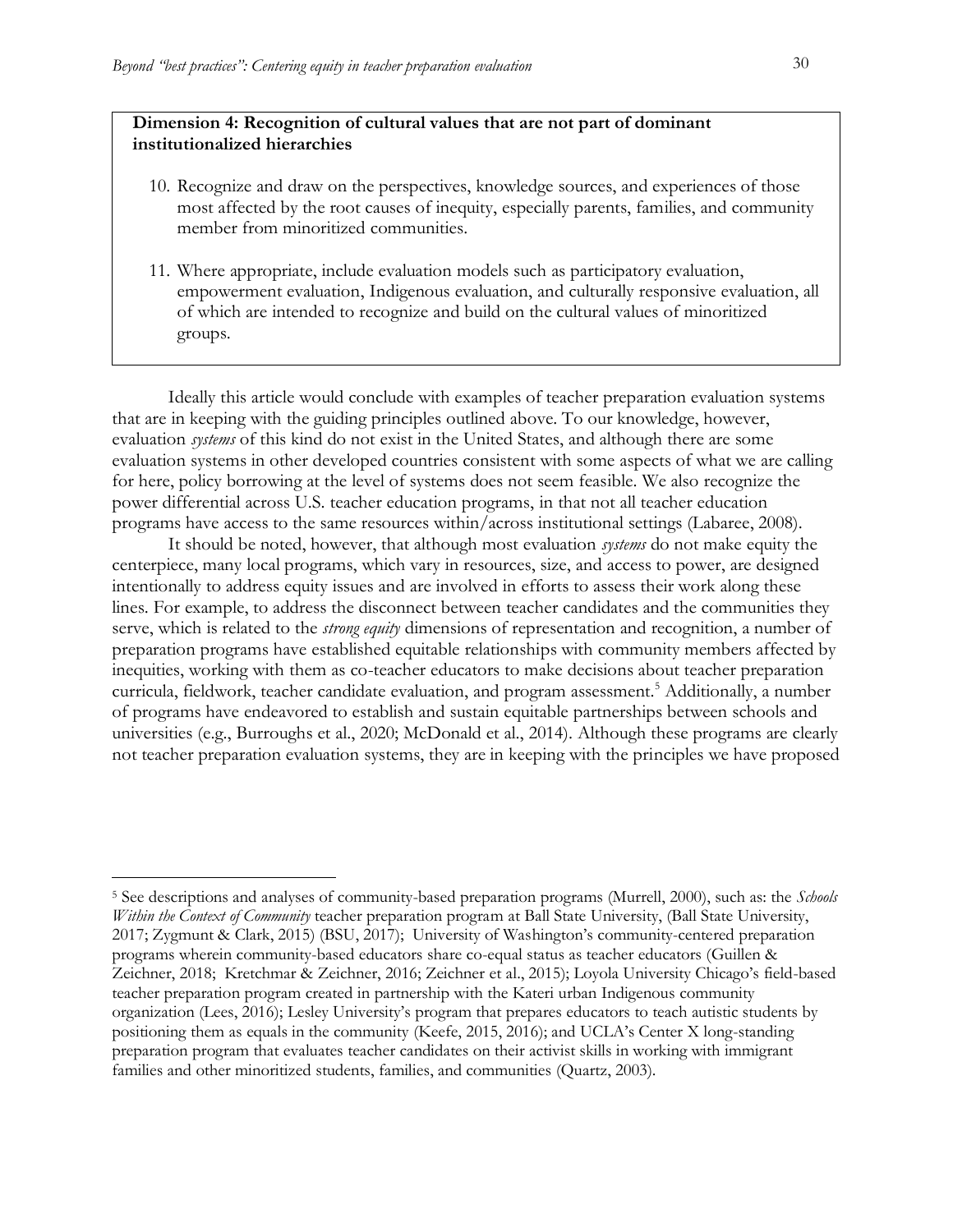and can be informative. In addition, there are some evaluation tools and assessments that center equity; these are often used at the individual program level, but some have broader reach.<sup>6</sup>

Finally, the recent consensus report of the National Academies of Sciences, Engineering, and Medicine (NASEM), *Monitoring Educational Equity (2019)* and the notion of "key equity indicators" are also highly relevant to our recommendations here. Although the NASEM project focuses on K-12 education and not teacher preparation, it provides insights into how a group of scholars, researchers, and practitioners can reframe evaluation with equity at the center. The NASEM committee of experts in law, behavioral and social sciences, and measurement and statistics developed sixteen key equity indicators focused on K-12 student outcomes as well as resources and opportunities, recommending a *system of indicators* to examine disparities across racial, ethnic, linguistic, identified disability, and socioeconomic groups. As committee chair and legal scholar, Christopher Edley Jr. noted, "We think that the equity issue is so important and salient at this moment in time that a focus on educational equity deserves its own space, not simply as a piece of an existing set of data instruments." In concluding this article, we echo Edley's sentiments. We believe that equity issues are so important in teacher preparation at this time, that it is essential to make strong equity the center of models and systems for evaluating and improving teacher preparation. We thus conclude this article with a call to action to constitute a task force modeled after the NASEM project with the explicit project of developing key equity indicators for *strong equity-centered* teacher preparation evaluation, which could be informative for multiple teacher preparation constituencies, including teacher educators, their communities, families, school partners, professional organizations, state and federal policymakers, and advocacy organizations.

#### **Acknowledgements**

The authors would like to thank the EPAA external reviewers and editors for their helpful feedback on this article. The authors would also like to thank the National Academy of Education "Evaluating and Improving Teacher Preparation Programs" project co-chairs, Ken Zeichner and Linda Darling-Hamond, and Steering Committee Members, Robert Floden, John Papay, and Mary Sandy for their feedback and recommendations on prior versions of this article. Finally, the authors would like to thank the National Academy of Education staff, Amy Berman and Dian Dong, for their support with this project.

### **Appendix Reference List of Teacher Education Evaluation Major Reports**

- Allen, M., Coble, C. & Crowe, E. (2014). *Building an evidence-based system for teacher preparation*. Teacher Preparation Analytics. http://caepnet.org/~/media/Files/caep/accreditationresources/tpa-report-full.pdf?la=en
- Almy, S., Tooley, M., & Hall, D. (2013). *Preparing and advancing teachers and school leaders: A new approach for federal policy*. Education Trust. [https://edtrust.org/wp-](https://edtrust.org/wp-content/uploads/2013/10/Preparing_and_Advancing_0.pdf)

[content/uploads/2013/10/Preparing\\_and\\_Advancing\\_0.pdf](https://edtrust.org/wp-content/uploads/2013/10/Preparing_and_Advancing_0.pdf)

 $\overline{a}$ 

Carinci, J. E., Meyer, S. J., & Jackson, C. (Eds.). (2020). *Linking teacher preparation program design and implementation to outcomes for teachers and students.* Information Age Publishing*.*

<sup>6</sup> See, for example, Salazar and Lerner's (2019) "framework for equity and excellence" in teacher evaluation, understood as cultural practice; also see Chang and Cochran-Smith's (2021) analysis and critique of teacher preparation program evaluation tools and assessments designed to focus on equity, justice, and/or diversity.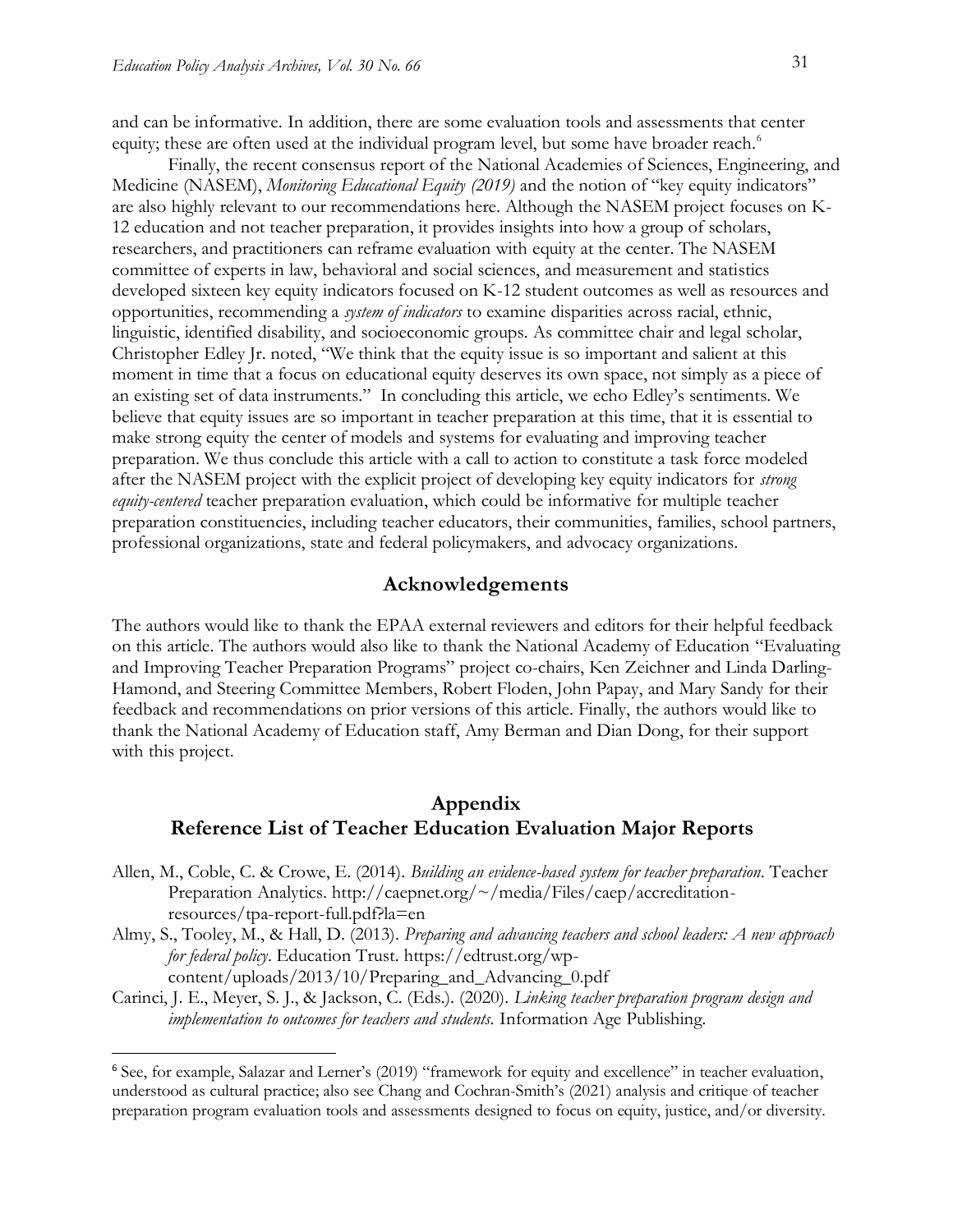- Coggshall, J. D., Bivona, L., &. Reschly, D. J. (2012). *Evaluating the effectiveness of teacher preparation programs for support and accountability.* National Comprehensive Center for Teacher Quality. <https://files.eric.ed.gov/fulltext/ED543773.pdf>
- Council of Chief State School Officers Task Force on Educator Preparation and Entry into the Profession. (2012). *Our responsibility, our promise: Transforming educator preparation and entry into the profession*. [https://www.ccsso.org/sites/default/files/2017-](https://www.ccsso.org/sites/default/files/2017-10/Our%20Responsibility%20Our%20Promise_2012.pdf) [10/Our%20Responsibility%20Our%20Promise\\_2012.pdf](https://www.ccsso.org/sites/default/files/2017-10/Our%20Responsibility%20Our%20Promise_2012.pdf)

Council of Chief State School Officers. (2017). *Transforming educator preparation: Lessons learned from leading states*[. https://ccsso.org/sites/default/files/2017-](https://ccsso.org/sites/default/files/2017-11/CCSSO%20Educator%20Preparation%20Playbook.pdf) [11/CCSSO%20Educator%20Preparation%20Playbook.pdf](https://ccsso.org/sites/default/files/2017-11/CCSSO%20Educator%20Preparation%20Playbook.pdf)

- Council of Chief State School Officers. (2018). *Measuring what matters: Recommendations from states in the network for transforming educator preparation*. [http://www.ccsso.org/sites/default/files/2018-](http://www.ccsso.org/sites/default/files/2018-02/Measuring%20What%20Matters.pdf) [02/Measuring%20What%20Matters.pdf](http://www.ccsso.org/sites/default/files/2018-02/Measuring%20What%20Matters.pdf)
- Crowe, E. (2010). *Measuring what matters: A stronger accountability model for teacher education*. Center for American Progress.<https://files.eric.ed.gov/fulltext/ED518518.pdf>

Crowe, E. (2011a). *Getting Better at Teacher Preparation and State Accountability Strategies, Innovations, and Challenges under the Federal Race to the Top program.* Center for America Progress. [https://cdn.americanprogress.org/wp](https://cdn.americanprogress.org/wp-content/uploads/issues/2012/01/pdf/teacher_preparation_execsumm.pdf)[content/uploads/issues/2012/01/pdf/teacher\\_preparation\\_execsumm.pdf](https://cdn.americanprogress.org/wp-content/uploads/issues/2012/01/pdf/teacher_preparation_execsumm.pdf)

- Crowe, E. (2011b). *Race to the Top and teacher preparation*. Center for American Progress.
- Deans for Impact. (2016). *From chaos to coherence: A policy agenda for accessing and using outcomes data in educator preparation*. [http://www.deansforimpact.org/wp](http://www.deansforimpact.org/wp-content/uploads/2016/11/From_Chaos_to_Coherence.pdf)[content/uploads/2016/11/From\\_Chaos\\_to\\_Coherence.pdf](http://www.deansforimpact.org/wp-content/uploads/2016/11/From_Chaos_to_Coherence.pdf)
- Education Deans for Justice and Equity. (2019). *Seven trends in U.S. teacher education and the need to address systemic injustices*. National Education Policy Center. [https://nepc.colorado.edu/sites/default/files/publications/FYI%20Ed%20Deans\\_1.pdf](https://nepc.colorado.edu/sites/default/files/publications/FYI%20Ed%20Deans_1.pdf)
- Education Deans for Justice and Equity. (2019). *A framework for assessment and transformation ("The EDJE Framework"* v.6.20.2019). [https://drive.google.com/file/d/1AVVkmzPxEMAt\\_g-](https://drive.google.com/file/d/1AVVkmzPxEMAt_g-BPYyNVHgseylmREnN/view)[BPYyNVHgseylmREnN/view](https://drive.google.com/file/d/1AVVkmzPxEMAt_g-BPYyNVHgseylmREnN/view)
- Feuer, M. J., Floden, R. E., Chudowsky, N., and Ahn, J. (2013). *Evaluation of teacher preparation programs: Purposes, methods, and policy options.* National Academy of Education. https://naeducation.org/wp-content/uploads/2016/11/028489-Evaluation-of-Teacherprep.pdf
- Kumashiro, K. (2015). *Review of proposed 2015 federal teacher preparation regulations*. National Education Policy Center. <http://nepc.colorado.edu/thinktank/review-proposed-teacher-preparation>
- National Research Council. (2010). *Preparing teachers: Building evidence for sound policy.* Committee on the Study of Teacher Preparation Programs in the United States, Center for Education. Division of Behavioral and Social Sciences and Education. The National Academies Press.
- Worrell, F., Brabeck, M., Dwyer, C., Geisinger, K., Marx, R., Noell, G., & Pianta R. (2014). *Assessing and evaluating teacher preparation programs*. American Psychological Association. <https://www.apa.org/ed/schools/teaching-learning/teacher-preparation-programs.pdf>

#### **References**

Alkin, M. (Ed). (2004). *Evaluation roots: Tracing theorists views and influences (2nd ed.).* Sage Publications. Alkin, M., & Christie, C. (2004). An evaluation theory tree. In M. Alkin (Ed.), *Evaluation roots*: *Tracing theorists' views and influences* (2nd ed.). Sage Publications.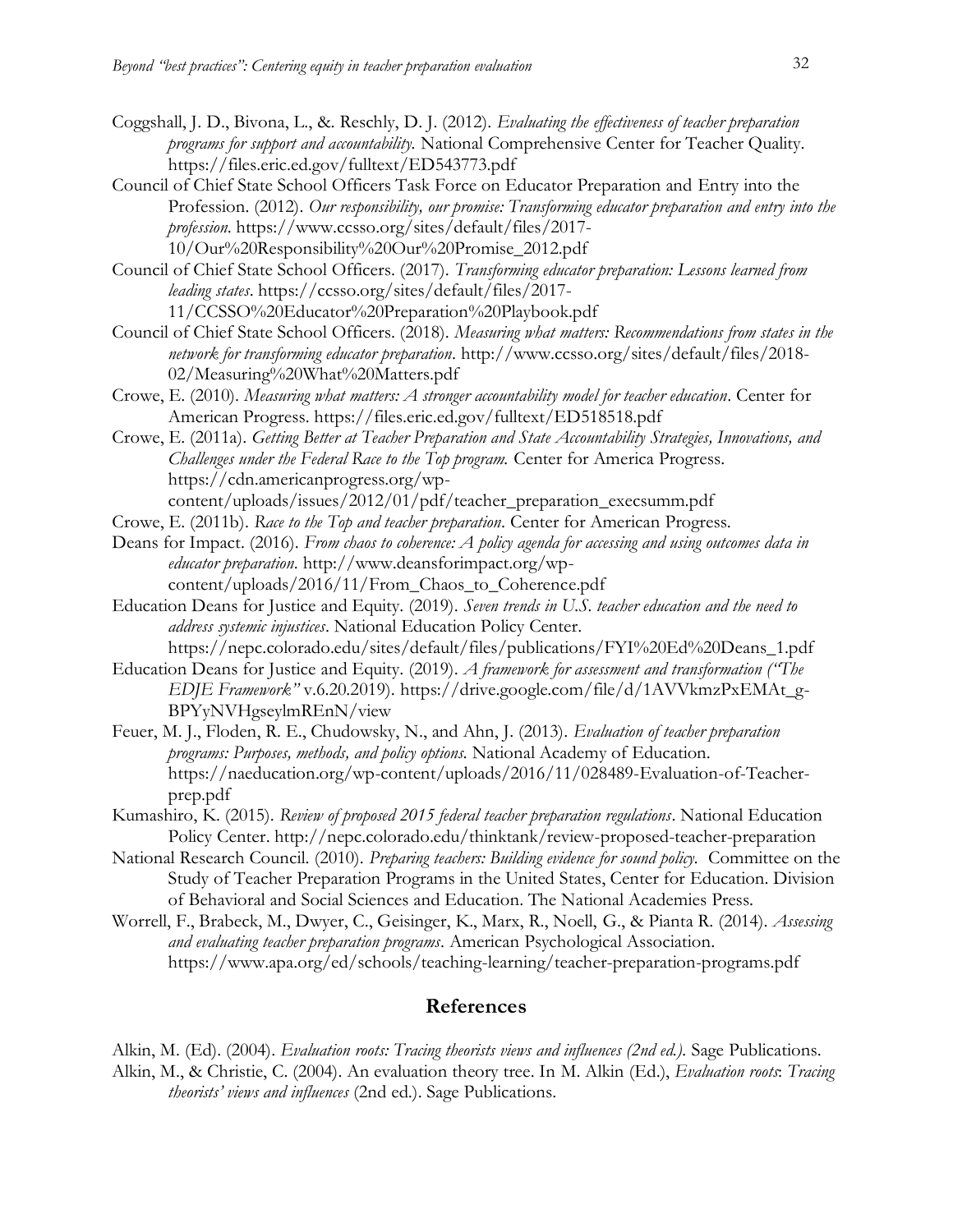- Ambrosio, J. (2013). Changing the subject: Neoliberalism and accountability in public education. *Educational Studies, 49*(4), 316-333.
- American Association for Colleges for Teacher Education (AACTE). (2018). *A pivot toward clinical practice, its lexicon and the renewal of teacher preparation.* https://aacte.org/resources/clinicalpractice-commission
- American Educational Research Association. (2015). AERA statement on use of value-added models (VAM) for the evaluation of educators and educator preparation programs. *Educational Researcher, 44*(8), 448-452.
- Anderson, L. (2019). Private interests in a public profession: Teacher education and racial capitalism. *Teachers College Record, 121*(4), 1-18.
- Andrews, K., Parekh, J., & Peckoo, S. (2019). *How to embed a racial and ethnic equity perspective in research: Practical guidance for the research process* [Working paper]*.* [https://www.childtrends.org/wp](https://www.childtrends.org/wp-content/uploads/2019/09/RacialEthnicEquityPerspective_ChildTrends_October2019.pdf)[content/uploads/2019/09/RacialEthnicEquityPerspective\\_ChildTrends\\_October2019.pdf](https://www.childtrends.org/wp-content/uploads/2019/09/RacialEthnicEquityPerspective_ChildTrends_October2019.pdf)
- Association for Advancing Quality in Educator Preparation. (2020). Guide to AAQEP accreditation. <https://aaqep.org/files/2020-Guide-to-AAQEP-Accreditation.pdf>
- Au, W. (2016). Meritocracy 2.0: High-stakes, standardized testing as a racial project of neoliberal multiculturalism. *Educational Policy, 30*(1), 39-62.
- Bales, B. (2006). Teacher education policies in the United States: The accountability shift since 1980. *Teaching and Teacher Education, 22*(4), 395-407.
- Ball State University. (2017). *Schools within the context of community*. http://cms.bsu.edu/academics/collegesanddepartments/teachers/departments/elementarye d/academics/immersive-learning/scc
- Braun, H. (2005). *Using student progress to evaluate teachers: A primer on value added models.* Educational Testing Service.
- Brown, K. D. (2013). Trouble on my mind: Toward a framework of humanizing critical sociocultural knowledge for teaching and teacher education. *Race, Ethnicity, and Education, 16(*3), 316-338.
- Burroughs, G., Lewis, A., Battey, D., Curran, M., Hyland, N.E., Ryan, S. (2020). From mediated fieldwork to co-constructed partnerships: A framework for guiding and reflecting on P-12 school-university partnerships*. Journal of Teacher Education, 71*(1) 122–134.
- Center for Evaluation Innovation. (2017). *Equitable evaluation project framing paper*. <https://www.equitableeval.org/blog-main/2017/7/17/equitable-evaluation-framing-paper>
- Chang, W.C. & Cochran-Smith, M. (2021). Learning to teach for equity, social justice, and/or diversity: Do the measures measure up? *Journal of Teacher Education.* 1-16.
- Christie, A., & Alkin, M. (2008). Evaluation theory tree re-examined. *Studies in Educational Evaluation, 34*(3), 131-135.
- Christie, C. & Alkin, M. (2013). An evaluation theory tree. In M. Alkin (Ed.), *Evaluation roots*: *A wider perspective of theorists' views and influences* (2nd ed.). Sage Publications.
- Cochran-Smith, M. (1995a). Color blindness and basket making are not the answers. American *Educational Research Journal, 32*(3), 493-522.
- Cochran-Smith, M. (1995b). Uncertain allies: Understanding the boundaries of race and teaching. *Harvard Educational Review, 63*(4), 541-570.
- Cochran-Smith, M. (2005). The new teacher education: For better or for worse? *Educational Researcher, 34*(7), 3-17.
- Cochran-Smith, M. (2010). Toward a theory of teacher education for social justice. In A. Hargreaves, A. Lieberman, M. Fullan, & D. Hopkins (Eds.), *Second international handbook of educational change* (pp. 445-467). Springer Science & Business Media.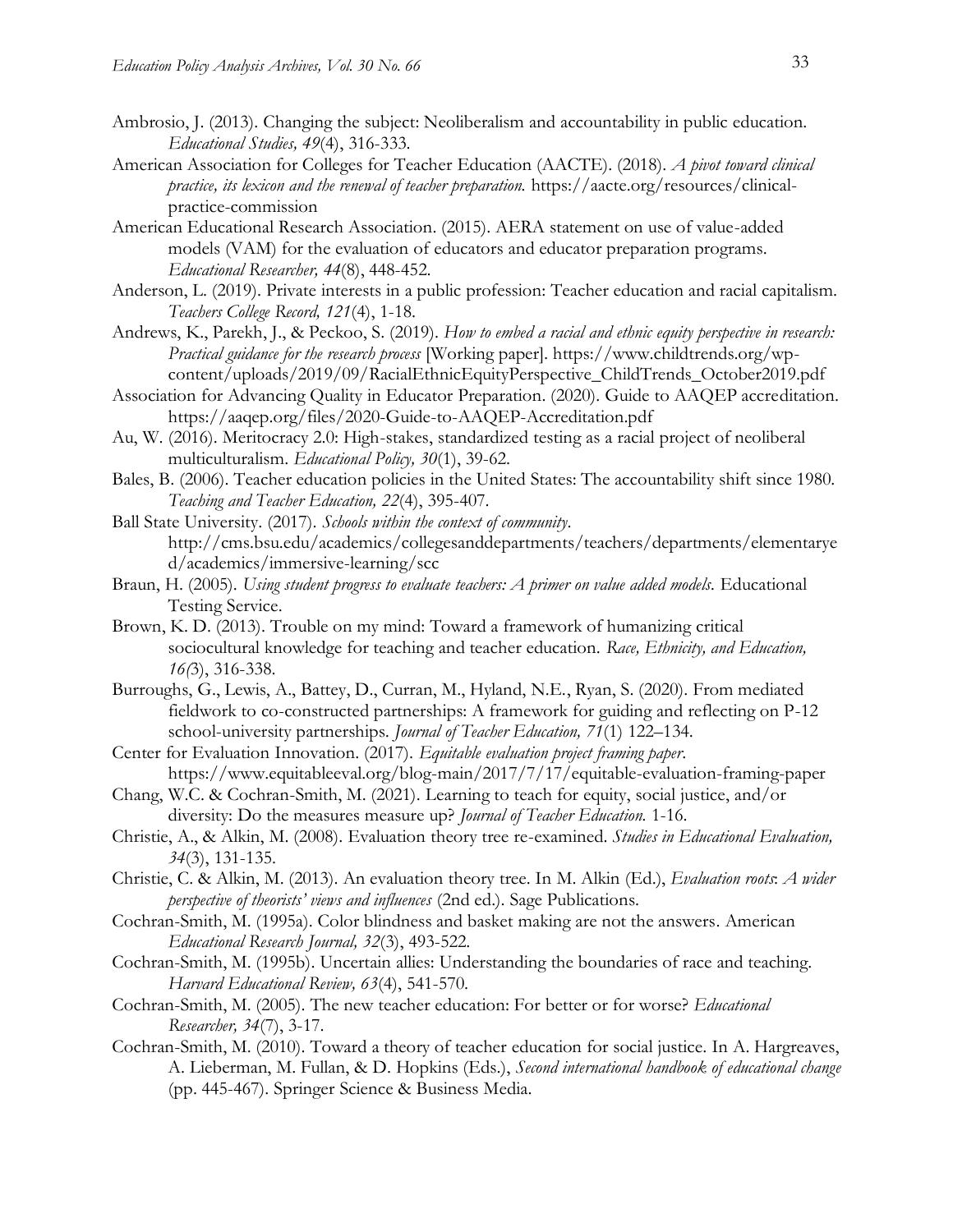- Cochran-Smith, M., Carney, M. C., Keefe, E. S., Burton, S., Chang, W-C., Fernández, M. B., Miller, A., Sánchez, J. G., & Baker, M. (2018). *Reclaiming accountability in teacher education*. Teachers College Press.
- Cochran-Smith, M., & Fries, K. (2001). Sticks, stones, and ideology: The discourse of reform in teacher education. *Educational Research, 30*(8), 3-15.
- Cochran-Smith, M., & Keefe, E. S. (in press). Strong equity: Repositioning equity in teacher education*. Teachers College Record*.
- Cochran-Smith, M., Piazza, P., & Power, C. (2013). The politics of accountability: Assessing teacher education in the United States. *The Educational Forum, 77*(1), 6-27.
- Cochran-Smith, M., Stern, R., Sánchez, J. G., Miller, A., Keefe, E. S., Fernández, M. B., Chang, W. C., Carney, M. C., Burton, S., & Baker, M. (2016). *Holding teacher preparation accountable: A review of claims and evidence*. National Education Policy Center. https://nepc.info/sites/default/files/pb\_cochransmith\_teacher\_prep\_0.pdf.
- Colvin, R. L. (2005). A new generation of philanthropists. In F. Hess (Ed.), *With the best of intentions: How philanthropy is reshaping K-12 education* (pp. 21-48). Harvard Education Press.
- Cook, T. D., & Campbell, D.T. (1979). *Quasi-experimentation: Design and analysis issues for field settings*. Houghton Mifflin.
- Daniels, J., & Varghese, M. (2019). Troubling practice: Exploring the relationship between Whiteness and practice-based teacher education in considering a raciolinguicized teacher subjectivity. *Educational Researcher, 49*(1), 58-63.
- Duncan, A. (2009). *Teacher preparation: Reforming the uncertain profession*. U.S. Department of Education. [http://www2.ed.gov/news/pressreleases/2009/10/10222009a.html.](http://www2.ed.gov/news/pressreleases/2009/10/10222009a.html)
- Easton, J. Q. (2008, October). *Goals and aims of value-added modeling: A Chicago perspective.* Consortium of Chicago School Research, University of Chicago.
- Economic Policy Institute. (2010). *Problems with the use of student test scores to evaluate teachers.* Washington, DC: Economic Policy Institute.
- Education Trust. (2008). *Core problems: Out-of-field teaching persists in key academic courses and high-poverty schools*. Author.
- Education Trust. (2017). *Tackling gaps in access to strong teachers: What state leaders can do.* Author.
- Equitable Evaluation Project. (2017). *Equitable Evaluation Project framing paper.* www.equitableeval.org
- Farrow, F., & Morrison, S. (2019). *Placing equity concerns at the center of knowledge development.* Center for the Study of Social Policy.
- Fournier, D. M. (2005). Evaluation. In S. Mathison (Ed.), *Encyclopedia of evaluation* (pp. 139-140). Sage Publications.
- Fraser, N. (2003). Social justice in an age of identity politics: Redistribution, recognition and participation. In N. Fraser & A. Honneth (Eds.), *Redistribution or recognition: A politicalphilosophical debate* (pp. 7-109). Verso.
- Fraser, N. (2009). *Scales of justice. Reimagining political space in a globalizing world*. Columbia University Press.
- Fullan, M., Rincon-Gallardo, S., & Hargreaves, A. (2015). Professional capital as accountability. *Education Policy Analysis Archives, 23*(15), 1-22.
- Gates, E. F. (2017). Toward valuing with critical systems heuristics. *American Journal of Evaluation*, *39*(2), 201-220.
- Goldhaber, D. (2013). *What do value-added measures of teacher preparation programs tell us?* Carnegie Foundation for the Advancement of Teaching.
- Goldhaber, D. (2019). Evidence-based teacher preparation: Policy context and what we know. *Journal of Teacher Education, 70*(2), 90-101.
- Grant, C. (2008). Teacher capacity: Introduction to the section. In M. Cochran-Smith, S. Feiman Nemser, J.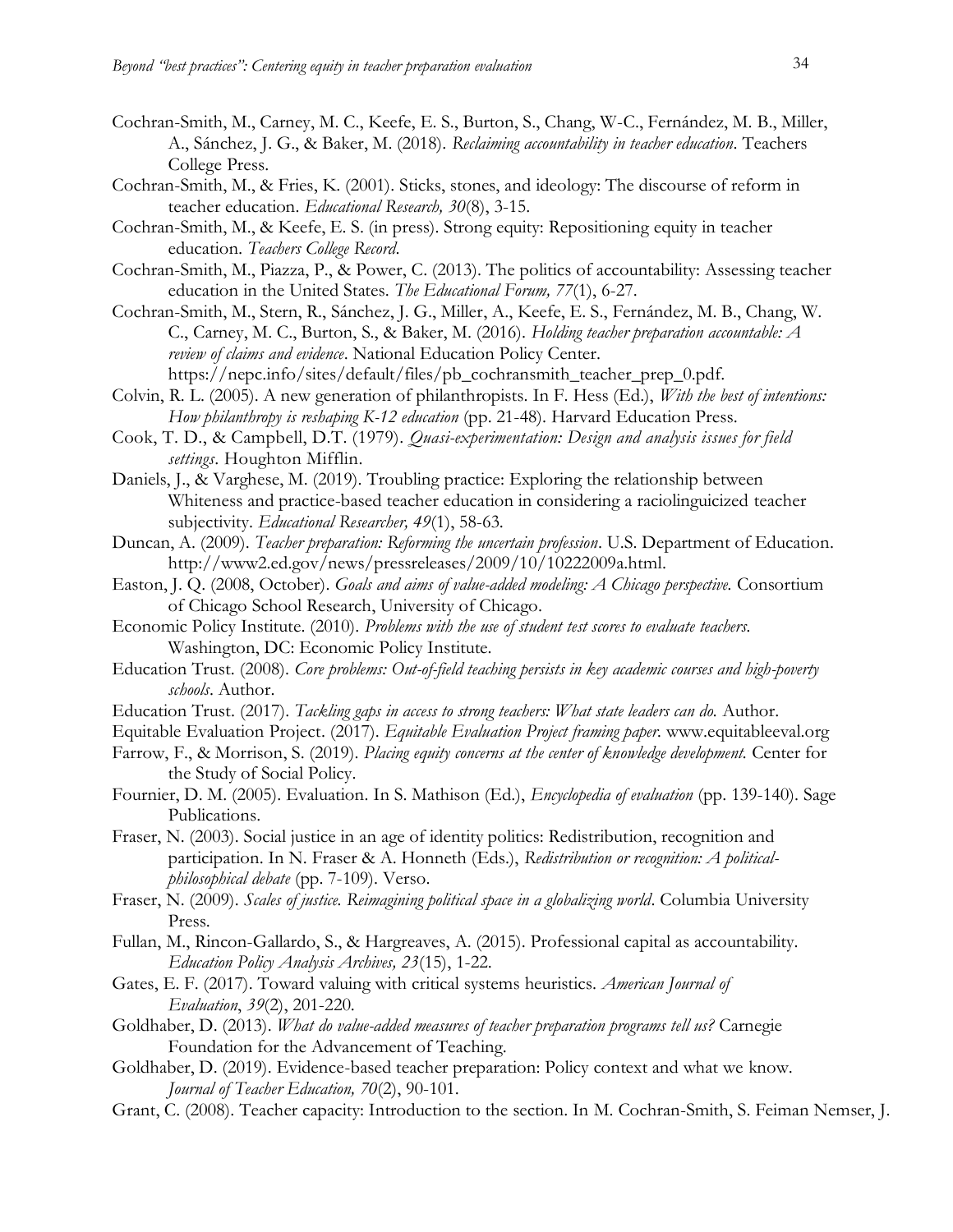McIntyre & K. Demers (Eds.), *Handbook of research on teacher education: Enduring questions in changing contexts* (3rd ed., pp. 175-199). Taylor and Francis.

- Greene, J.C. (2006). Evaluation, democracy, and social change. In I. F. Shaw, J. C. Greene & M. M. Mark (Eds.), *Handbook of evaluation: Policies, programs, and practices* (pp. 118-140). Sage Publications.
- Guillen, L., & Zeichner, K. (2018). A university-community partnership in teacher education from the perspectives of community-based teacher educators. *Journal of Teacher Education, 69*(2), 140- 153.
- Haertel, E. H. (2013). *Reliability and validity of inferences about teachers based on student test scores*. Educational Testing Service.
- Hall, M. (2018). Evaluation's race problem in the United States: A call to action for the profession
- and the *American Journal of Evaluation. American Journal of Evaluation*, *39*(4), 569-583.
- Haugen, J. S., & Chouinard, J. A. (2019). Transparent, translucent, opaque: Exploring the dimension of power in culturally responsive evaluation contexts. *American Journal of Evaluation, 40*(3), 376-394.
- Hess, F. (2005). Introduction. In F. Hess (Ed.), *With the best of intentions: How philanthropy is reshaping K-12 education* (pp. 1-17). Harvard Education Press.
- Hood, S., Hopson, R., & Kirkhart, K. (2015). Culturally responsive evaluation: Theory, practice and future implications. In Newcomer, K. & Hatry, H. (Eds.), *Handbook of practical program evaluation* (pp. 281-317). Jossey-Bass.
- House, E. R., & Howe, K. R. (2000). Deliberative democratic evaluation in practice. In D. Stufflebeam, T. Kellaghan, & G. Maddaus (Eds.), *Evaluation models: Viewpoints on educational and human services evaluation* (pp. 409-421). Springer.
- Ishimaru, A. M. (2020). *Just schools: Building equitable collaborations with families and communities.* Teachers College Press.
- Ishimaru, A. M., Bang, M., Valladares, M. R., Nolan, C. M., Tavares, H., Rajendran, A., & Chang, K., (2019). *Recasting families and communities as co-designers in education in tumultuous times*. National Education Policy Center.<https://nepc.colorado.edu/publication/family-leadership>
- Ishimaru, A. M., Rajendran, A., Nolan, C. M., & Bang, M. (2018). Community design circles: Codesigning justice and well-being in family-community-research partnerships*. Journal of Family Diversity in Education 3*(2), 38 – 63.
- Kantor, H., & Lowe, R. (2013). Educationalizing the welfare state and privatizing education the evolution of social policy since the New Deal. In P. L. Carter & K. G. Welner (Eds.), *Closing the opportunity gap: What America must do to give every child an even chance* (pp. 25-39). Oxford University Press.
- Keefe, E. S. (2015, June). *Autism spectrum disorder: Through a democratic lens*. Paper presented at Wheelock College, Boston, MA.
- Keefe, E. S. (2016). *Graduate studies in autism: Program matrix*. [Unpublished internal program document]. Lesley University.
- King, J. (2008). Critical and qualitative research in teacher education: A blues epistemology, a reason for knowing for cultural well-being. In M. Cochran-Smith, S. Feiman Nemser, J. McIntyre & K. Demers (Eds.), *Handbook of research on teacher education: Enduring questions in changing contexts*  $(3<sup>rd</sup>$  ed., pp. 1094-1136). Taylor and Francis.
- Kornfeld, J., Grady, K., Marker, P. M., & Ruddell, M. R. (2007). Caught in the current: A self-study of state-mandated compliance in a teacher education program. *Teachers College Record, 109*(8), 1902-1930. https://doi.org/10.1177/0022487112446511
- Kretchmar, K., & Zeichner, K. (2016). Teacher prep 3.0: A vision for teacher education to impact social transformation. *Journal of Education for Teaching*, *42*(4), 417-433.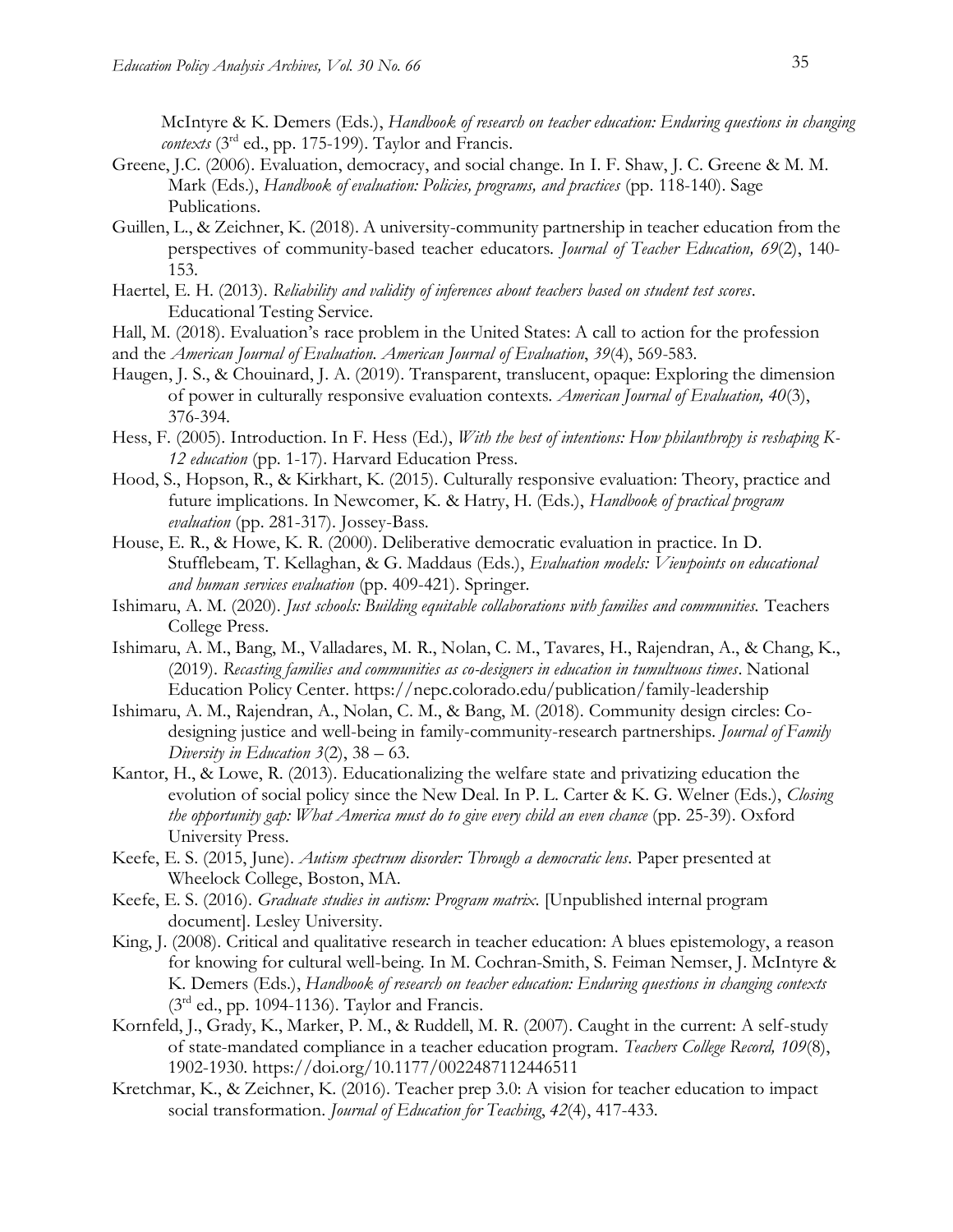- Ladson-Billings, G. (1999). Preparing teachers for diverse student populations: A critical race theory perspective. *Review of Research in Education*, *24*,(1) 211-248). [https://doi.org/10.3102/0091732X024001211](https://doi.org/10.3102%2F0091732X024001211)
- Lees, A. (2016). Roles of urban indigenous community members in collaborative field-based teacher preparation. *Journal of Teacher Education, 67*(5), 363-378.
- Lincove, J. A., Osborne, C., Mills, N., & Bellows, L. (2015). Teacher preparation for profit or prestige: Analysis of a diverse market for teacher preparation. *Journal of Teacher Education, 66*(5), 415–434.
- McDonald, M., Kazemi, E., Kelley-Peterson, E., Mikolasy, K., Thompson, J., Valencia, S., & Windschitl, M. (2014). Practice makes practice: Learning to teach in teacher education. *Peabody Journal of Education, 89*(4), 500-515.
- Mertens, D., & Wilson, A. (2012). *Program evaluation theory and practice: A comprehensive guide.* The Guilford Press.
- Mertens, D. & Wilson, A. (2019). *Program evaluation theory and practice: A comprehensive guide* (2<sup>nd</sup> ed.). The Guilford Press.
- Mertens, D., & Zimmerman, H. (2015). A transformative framework for culturally responsive evaluation. In S. Hood, R. Hopson & H. Freirson (Eds.), *Continuing the journey to reposition culture and cultural contexts in evaluation theory and practice* (pp.275-287)*.* Information Age Publishing.
- The MET Project. (2012). *Gathering feedback for teaching: Combining high-quality observations with student surveys and achievement gains* (MET Project Research Pa- per). Bill & Melinda Gates Foundation.
- Milner, H. R., IV., Pearman, F. A., III, & McGee, E. O. (2013). Critical race theory: Interest convergence, and teacher education. In M. Lynn & A. D. Dixson (Eds.), *Handbook of. critical race theory in education* (pp. 339-354). Routledge.
- Murrell, P. (2000). Community teachers: A conceptual framework for preparing exemplary urban teachers. *The Journal of Negro Education, 69*(4), 338-348,
- National Academies of Sciences, Engineering, and Medicine. (2019). *Monitoring educational equity: Consensus study report*. The National Academies Press. https://www.nap.edu/catalog/25389/monitoring-educational-equity
- National Council for Accreditation of Teacher Education Blue Ribbon Commission. (2010). *Transforming teacher education through clinical practice: A national strategy to prepare effective teachers.*  [Report]. Blue Ribbon Panel on Clinical Preparation and Partnerships for Improved Student Learning.
- Nieto, S. (2010). *Language, culture, and teaching: Critical perspectives.* Routledge.
- Noell, G. H., Burns, J. M., & Gansle, K. A. (2019). Linking student achievement to teacher preparation: Emergent challenges in implementing value added assessment. *Journal of Teacher Education, 70*(2), 128-138.
- O'Neil, O. (2013). Intelligent accountability in education. *Oxford Review of Education, 39*(1), 4-16, https://doi.org/ 10.1080/03054985.2013.764761
- Organization for Economic Co-operation and Development. (2005). *Teachers matter: Attracting, developing and retaining effective teachers.* Author.
- Patton, M. Q. (2008). *Utilization-focused evaluation* (4th ed.). Sage.
- Paulson, S., & Marchant, G. (2012). Voices in education: Accountability in teacher education and the National Council on Teacher Quality. *The Teacher Educator, 47*(1), 1-8.
- Philip, T. M., Souto-Manning, M., Anderson, L., Horn, I., Carter Andrew, D. J., Stillman, J., & Varghese, M. (2018). Making justice peripheral by constructing practice as "core": How the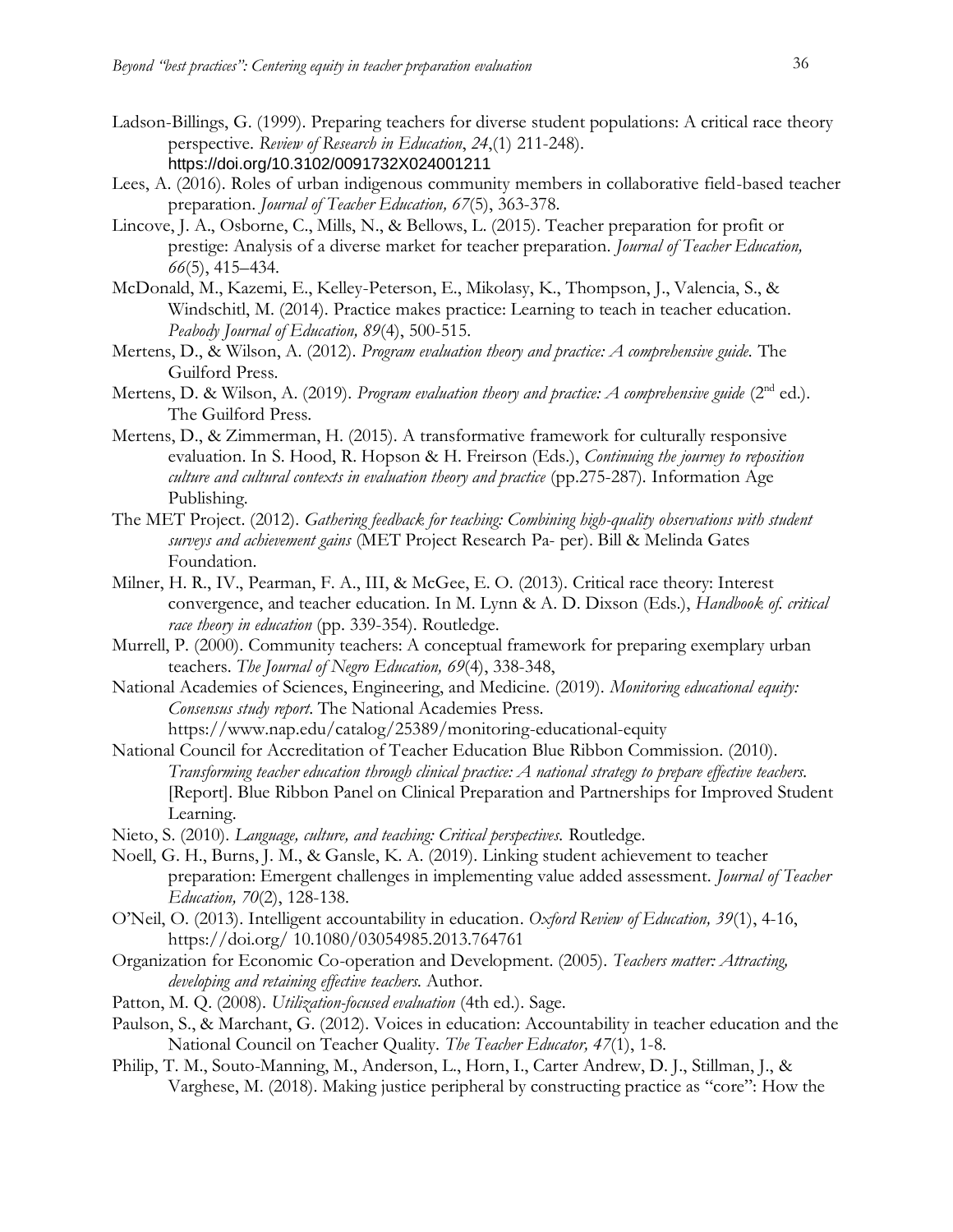increasing prominence of core practices challenges teacher education. *Journal of Teacher Education, 70*(3), 251-264.

- Phillips, D. C., & Burbules, N. C. (2000). *Postpositivism and educational research.* Rowan & Littlefield.
- Pianta, R. C., & Hamre, B.K. (2009). Conceptualization, measurement and improvement of classroom processes: Standardized observation can leverage capacity. *Educational Researcher, 38*(2), 109-119.
- Plecki, M., Elfers, A. M., & Nakamara, Y. (2012). Using evidence for teacher education program improvement and accountability: An illustrative case of the role of value-added measures. *Journal of Teacher Education, 63*(5), 318-334.
- Quartz, K. H. (2003). "Too angry to leave":: Supporting new teachers' commitment to transform urban schools. *Journal of Teacher Education*, *54*(2), 99-111.
- Ronfeldt, M., Brockman, S. L., & Campbell, S. L. (2018). Does cooperating teachers' instruction effectiveness improve preservice teachers' future performance? *Educational Researcher, 47*(7), 405-418.
- Salazar, M. (20130). A humanizing pedagogy: Reinventing the principles and practice of educaton as a journey toward liberation. *Review of Research in Education.* 37(1), 121-148.
- Salazar, M. & Lerner, J. (2019). *Teacher evaluation as cultural practice. A framework for equity and excellence.*  Routledge. Taylor & Francis Group.
- Sanders, W. L., & Horn, S. P. (1998). Research findings from the Tennessee Value-Added Assessment System (TVAAS) database: Implications for educational evaluation and research. *Journal of Personnel Evaluation in Education*, *12*(3), 247-256.
- Schwandt, T. A., & Gates, E. F. (2016). What can evaluation do? An agenda for evaluation in service of an equitable society. In S. Donaldson & R. Picciotto (Eds.), *Evaluation for an equitable society* (pp. 67-81). Information Age Publishing.
- Schwandt, T. A., & Gates, E. F. (2021). *Evaluating and valuing in social research*. The Guilford Press.
- Scott, J. (2016). The politics of market-based education reform. In M. Matthis & T. Trujullio (Eds.), *Learning from the federal market-based reforms* (pp. 9-37). Information Age Publishing.
- Sleeter, C. (2001). Preparing teachers for culturally diverse schools: Research and the. overwhelming presence of whiteness. *Journal of Teacher Education 52*(2), 94–106.
- Sleeter, C. (2009). Teacher education, neoliberalism, and social justice. In W. Ayres, T. Quinn, & D. Stovall (Eds.) *The handbook of social justice in education* (pp. 629-642). Taylor and Francis.
- Sleeter, C. (2017). Critical race theory and the whiteness of teacher education. *Urban Education, 52*(2), 155–169.
- Taubman, P. M. (2009). *Teaching by numbers: Deconstructing the discourse of standards and accountability in education*. Routledge.
- Thomas, V. G., & Campbell, P. B. (2020). *Evaluation in today's world. Respecting diversity, improving quality, and promoting usability.* Sage Publishing.
- TPI-US. (2020, December 7). *TPI-US Better prepared teachers means better outcomes for students*. https://www.tpius.org/
- United States Department of Education. (2002). *Meeting the highly qualified teachers challenge: The Secretary's annual report on teacher quality.* Author.
- United States Department of Education. (2011). *Our future, our teachers: The Obama Administration's plan for teacher education reform and improvement*. [http://www.2ed.gov/inits/ed/index/html.](http://www.2ed.gov/inits/ed/index/html)
- United States Department of Education. (2014). Teacher preparation issues; Proposed rule, 2014, 79, 232 Fed. Reg. 71820 (December 3, 2014).
- Valli, L., & Rennert-Ariev, P. (2002). New standards and assessments? Curriculum transformation in teacher education. *Journal of Curriculum Studies, 34*(2), 201-225.
- Varghese, M., Daniels, J. R., & Park, C. C. (2019). Structuring disruption within university-based teacher education programs: Possibilities and challenges of race-based caucuses. *Teachers College Record*, *121*(6), 1-34.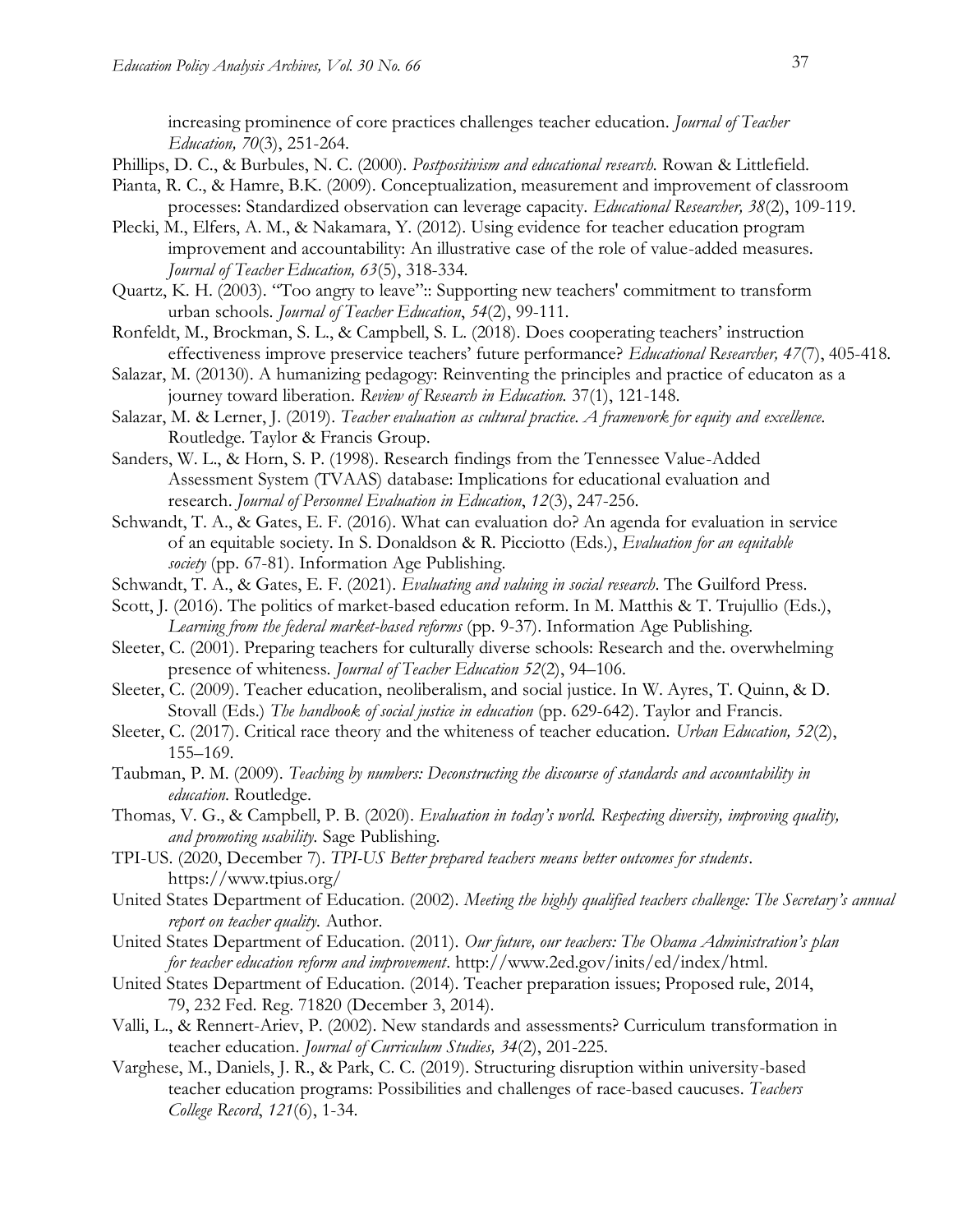- Villegas, A., & Lucas, T. (2004). Diversifying the teacher workforce: A retrospective and prospective account. In M. Smylie & D. Miretzky (Eds.), *Developing the teacher workforce: The 103rd yearbook of the National Society for the Study of Educatio*n (pp. 70–104). University of Chicago Press.
- Von Hippel, P.T. & Bellows, L. (2018). Rating teacher-preparation programs: Can value added make useful distinctions? *Education Next, 18*(3), 35-41.
- Weiss, C. (1998). Have we learned anything new about the use of evaluation? *American Journal of Evaluation*, *19*(1), 21-33.
- Wiggins, M. E., & Sileo, A. (2020). *What's the role of equity in evaluation policy?* The Forum for Youth Development.
- World Bank. (2010, May 4). *Teacher politics around the world: objectives, rationale, methodological approach and products.*

[http://siteresources.worldbank.org/EDUCATION/Resources/Vegasetal\\_\\_Teacherpolicies](http://siteresources.worldbank.org/EDUCATION/Resources/Vegasetal__Teacherpoliciesaroundtheworld.draft.pdf) [aroundtheworld.draft.pdf](http://siteresources.worldbank.org/EDUCATION/Resources/Vegasetal__Teacherpoliciesaroundtheworld.draft.pdf)

- Zeichner, K. (2003). The adequacies and inadequacies of three current strategies to recruit, prepare, and retain the best teachers for all students. *Teachers College Record, 105*(3), 490-515.
- Zeichner, K. (2009). *Teacher education and the struggle for social justice.* Routledge.
- Zeichner, K. (2017). *The struggle for the soul of teacher education*. Routledge.
- Zeichner, K., Payne, K. A., & Brayko, K. (2015). Democratizing teacher education. *Journal of Teacher Education*, *66*(2), 122-135.
- Zeichner, K., & Peña-Sandoval, C. (2015). Venture philanthropy in teacher education policy in the US: The role of the New Schools Venture Fund. *Teachers College Record, 117*(6), 1-24.

Zygmunt, E., & Clark, P. (2015). *Transforming teacher education for social justice*. Teachers College Press.

### **About the Authors**

#### **Marilyn Cochran-Smith**

Boston College

marilyn.cochran-smith@bc.edu

Marilyn Cochran-Smith is the Cawthorne Professor of Teacher Education at the Lynch School of Education and Human Development, Boston College, USA. Her research interests include practitioner inquiry and teacher education research, practice and policy with a focus on social justice and equity. Over 40 years, she has written 10 books and more than 200 articles, chapters, and editorials; her awards include the 2020 Best Book Award from AACTE and the AERA/Division K 2019 Distinguished Contributions to Research award and the 2018 Legacy Award for lifetime achievement.

#### **Emilie Mitescu Reagan**

Claremont Graduate University School of Educational Studies [emilie.reagan@cgu.edu](mailto:emilie.reagan@cgu.edu)

Emilie Mitescu Reagan is an associate professor in the Claremont Graduate University School of Educational Studies. Her research interests include justice-oriented teacher education policy and practice. Her research primarily employs quantitative and mixed methods.